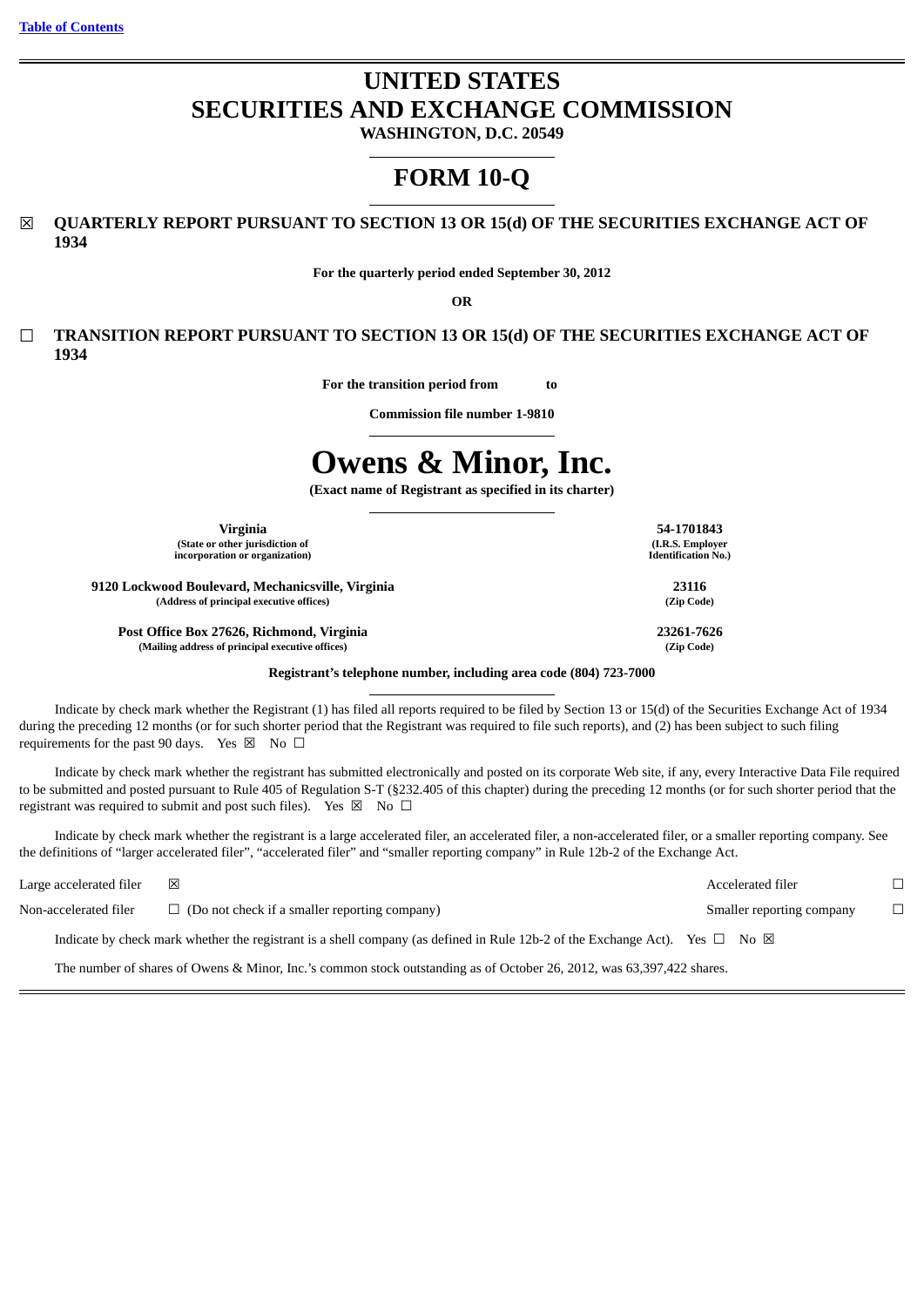### **Owens & Minor, Inc. and Subsidiaries Index**

**Page**

### <span id="page-1-0"></span>**[Part I. Financial Information](#page-2-0)**

| Item 1. | <b>Financial Statements</b>                                                                               |    |
|---------|-----------------------------------------------------------------------------------------------------------|----|
|         | Consolidated Statements of Income—Three and Nine Months Ended September 30, 2012 and 2011                 | 3  |
|         | Consolidated Statements of Comprehensive Income—Three and Nine Months Ended September 30, 2012 and 2011   | 4  |
|         | Consolidated Balance Sheets-September 30, 2012 and December 31, 2011                                      | 5  |
|         | Consolidated Statements of Cash Flows—Nine Months Ended September 30, 2012 and 2011                       | 6  |
|         | <u>Consolidated Statements of Changes in Equity—Nine Months Ended September 30, 2012 and 2011</u>         | 7  |
|         | <b>Notes to Consolidated Financial Statements</b>                                                         | 8  |
| Item 2. | Management's Discussion and Analysis of Financial Condition and Results of Operations                     | 21 |
| Item 3. | <b>Quantitative and Qualitative Disclosures About Market Risk</b>                                         | 28 |
| Item 4. | <b>Controls and Procedures</b>                                                                            | 28 |
|         | <b>Part II. Other Information</b>                                                                         |    |
| Item 1. | <b>Legal Proceedings</b>                                                                                  | 29 |
|         | Item 1A. Risk Factors                                                                                     | 29 |
| Item 2. | <u>Unregistered Sales of Equity Securities, Use of Proceeds and Issuer Purchases of Equity Securities</u> | 30 |
| Item 6. | <b>Exhibits</b>                                                                                           | 31 |
|         |                                                                                                           |    |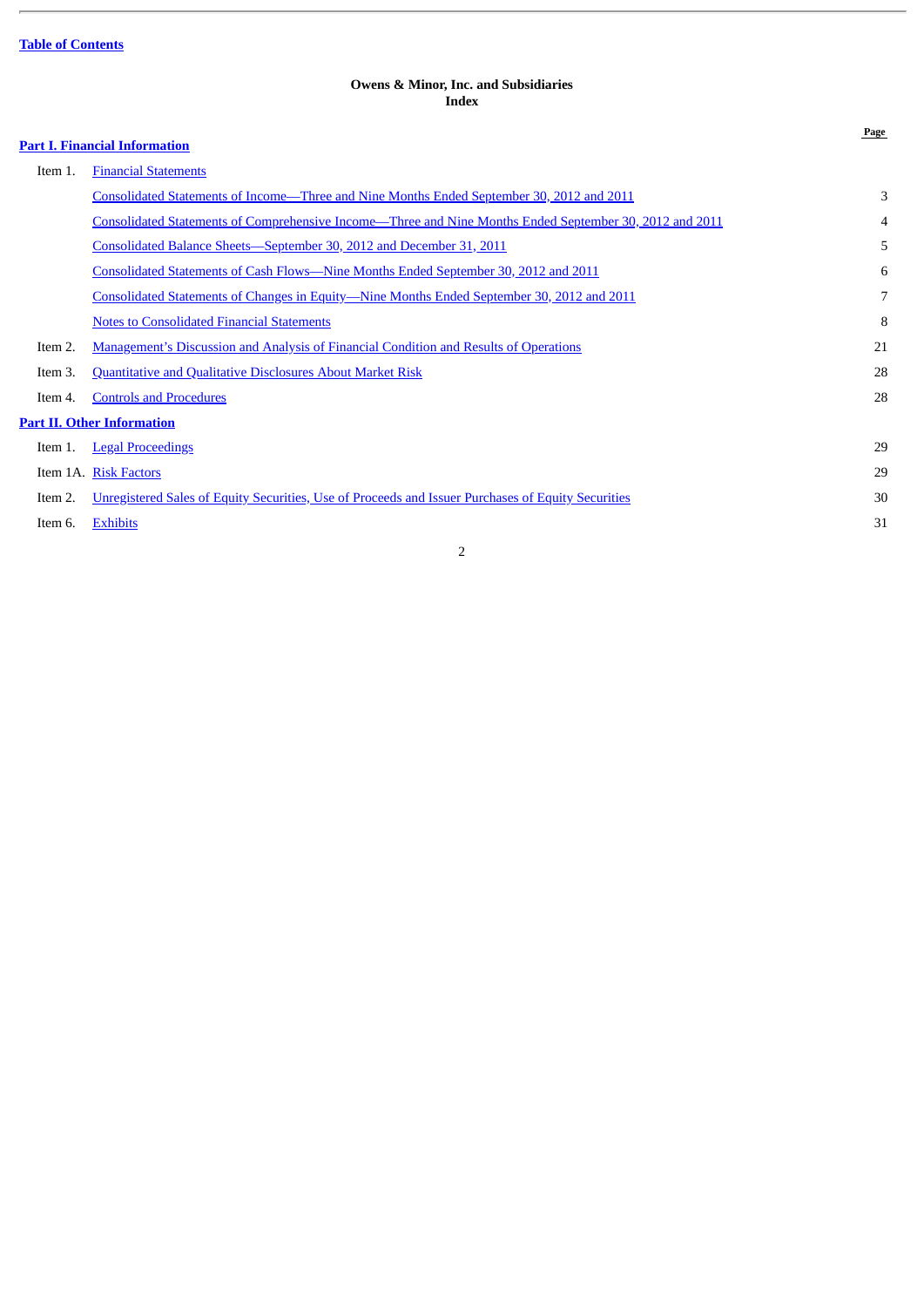### <span id="page-2-0"></span>**Part I. Financial Information**

<span id="page-2-2"></span><span id="page-2-1"></span>**Item 1. Financial Statements**

### **Owens & Minor, Inc. and Subsidiaries Consolidated Statements of Income** *(unaudited)*

|                                                      | <b>Three Months Ended</b><br>September 30, |              |             | <b>Nine Months Ended</b><br>September 30, |             |    |             |
|------------------------------------------------------|--------------------------------------------|--------------|-------------|-------------------------------------------|-------------|----|-------------|
| (in thousands, except per share data)                | 2012                                       |              | 2011        |                                           | 2012        |    | 2011        |
| Net revenue                                          | \$2,179,895                                |              | \$2,176,759 |                                           | \$6,583,221 |    | \$6,432,022 |
| Cost of goods sold                                   | 1,951,772                                  |              | 1,960,077   |                                           | 5,929,341   |    | 5,788,499   |
| Gross margin                                         | 228,123                                    |              | 216,682     |                                           | 653,880     |    | 643,523     |
| Selling, general, and administrative expenses        | 165,320                                    |              | 152,825     |                                           | 471,179     |    | 460,119     |
| Acquisition-related and exit and realignment charges | 7,831                                      |              | 351         |                                           | 8,448       |    | 351         |
| Depreciation and amortization                        | 10,090                                     |              | 8,463       |                                           | 27,184      |    | 25,479      |
| Other operating income, net                          | (1,781)                                    |              | (3,422)     |                                           | (4,643)     |    | (2,927)     |
| Operating earnings                                   | 46,663                                     |              | 58,465      |                                           | 151,712     |    | 160,501     |
| Interest expense, net                                | 3,066                                      |              | 3,426       |                                           | 9,975       |    | 10,163      |
| Income before income taxes                           | 43,597                                     |              | 55,039      |                                           | 141,737     |    | 150,338     |
| Income tax provision                                 | 19,000                                     |              | 21,687      |                                           | 57,667      |    | 59,082      |
| Net income                                           | 24,597                                     | \$           | 33,352      | \$.                                       | 84,070      |    | 91,256      |
| Net income per common share:                         |                                            |              |             |                                           |             |    |             |
| Basic                                                | \$<br>0.39                                 | \$           | 0.53        | \$                                        | 1.33        | \$ | 1.44        |
| <b>Diluted</b>                                       | 0.39                                       | $\mathbf{s}$ | 0.53        | \$                                        | 1.33        | S. | 1.44        |
| Cash dividends per common share                      | 0.22                                       | \$           | 0.20        | \$                                        | 0.66        | \$ | 0.60        |

See accompanying notes to consolidated financial statements.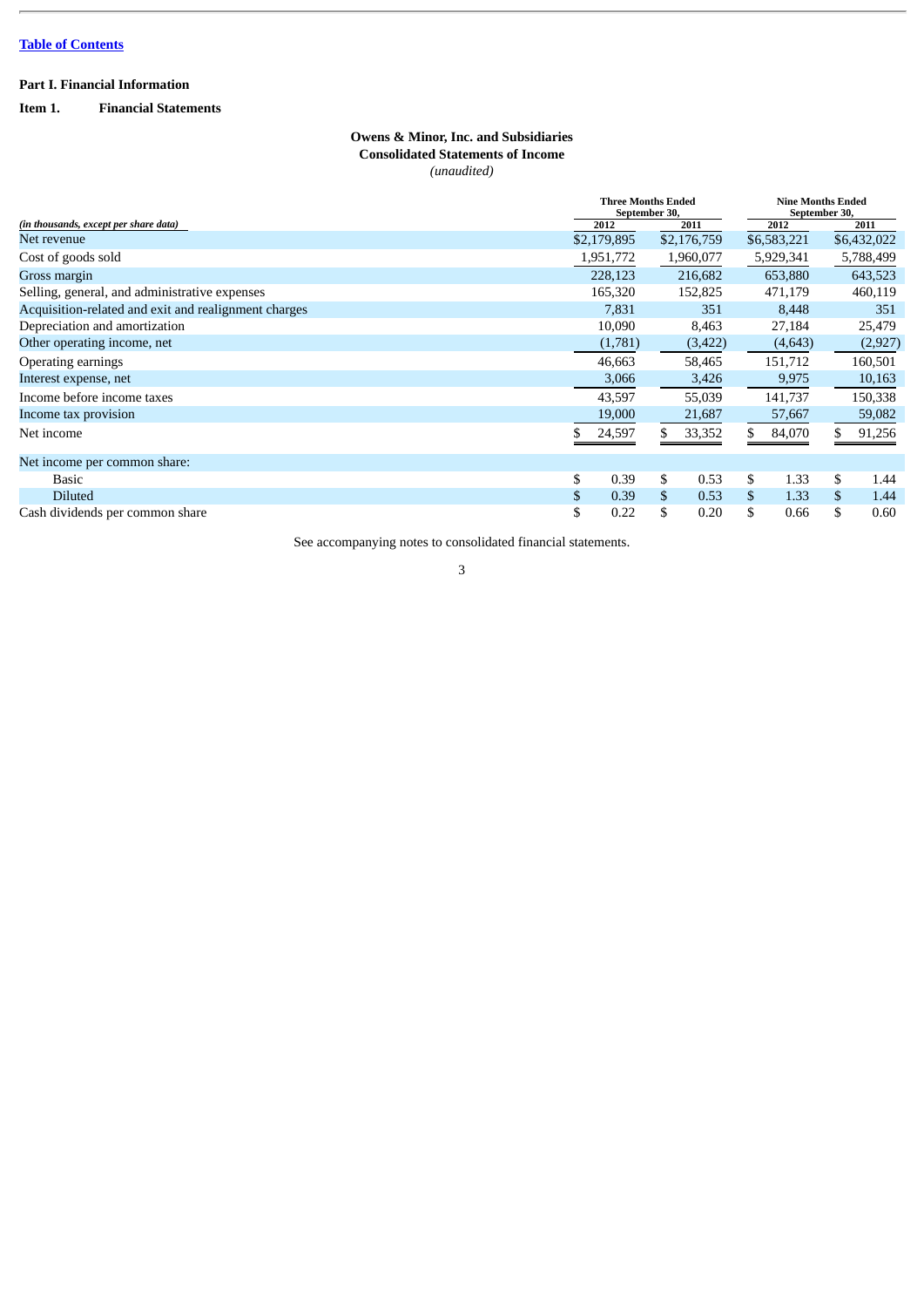### **Owens & Minor, Inc. and Subsidiaries Consolidated Statements of Comprehensive Income**

*(unaudited)*

<span id="page-3-0"></span>

| 2011     |
|----------|
| \$91,256 |
|          |
|          |
|          |
| 400      |
| (37)     |
| 363      |
| \$91,619 |
|          |

See accompanying notes to consolidated financial statements.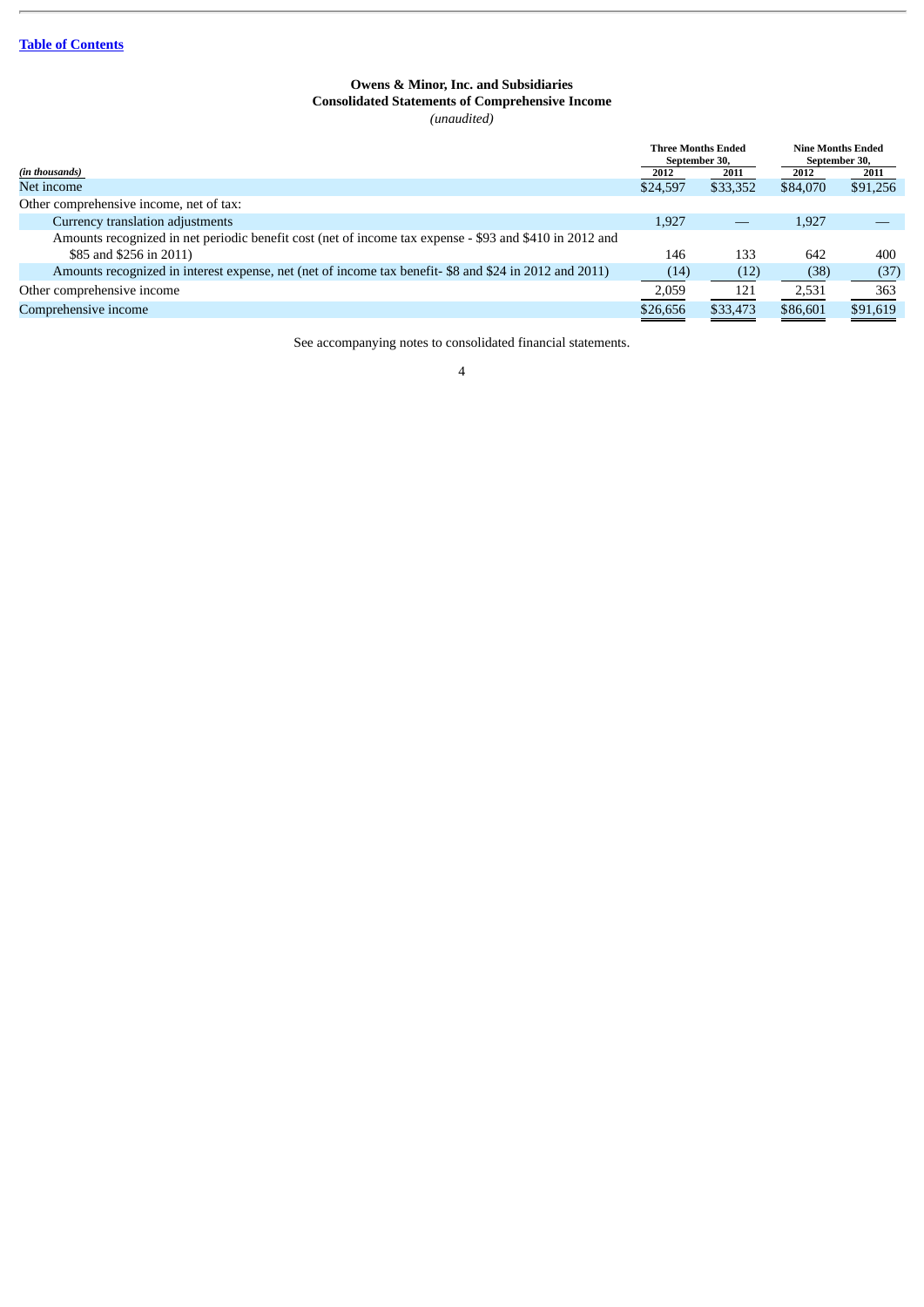### **Owens & Minor, Inc. and Subsidiaries Consolidated Balance Sheets**

*(unaudited)*

<span id="page-4-0"></span>

| (in thousands, except per share data)                                                                                                     | September 30,<br>2012 | December 31,<br>2011 |
|-------------------------------------------------------------------------------------------------------------------------------------------|-----------------------|----------------------|
| Assets                                                                                                                                    |                       |                      |
| <b>Current assets</b>                                                                                                                     |                       |                      |
| Cash and cash equivalents                                                                                                                 | \$<br>79,667          | \$135,938            |
| Accounts and notes receivable, net of allowances of \$16,228 and \$15,622                                                                 | 582,994               | 506,758              |
| Merchandise inventories                                                                                                                   | 776,898               | 806,366              |
| Other current assets                                                                                                                      | 211,967               | 76,763               |
| <b>Total current assets</b>                                                                                                               | 1,651,526             | 1,525,825            |
| Property and equipment, net of accumulated depreciation of \$113,137 and \$102,904                                                        | 176,035               | 108,061              |
| Goodwill, net                                                                                                                             | 285,363               | 248,498              |
| Intangible assets, net                                                                                                                    | 44,540                | 22,142               |
| Other assets, net                                                                                                                         | 64,285                | 42,289               |
| <b>Total assets</b>                                                                                                                       | \$2,221,749           | \$1,946,815          |
| <b>Liabilities and equity</b>                                                                                                             |                       |                      |
| <b>Current liabilities</b>                                                                                                                |                       |                      |
| Accounts payable                                                                                                                          | \$642,123             | \$575,793            |
| Accrued payroll and related liabilities                                                                                                   | 18,033                | 20,668               |
| Deferred income taxes                                                                                                                     | 36,982                | 42,296               |
| Other current liabilities                                                                                                                 | 252,131               | 93,608               |
| <b>Total current liabilities</b>                                                                                                          | 949.269               | 732,365              |
| Long-term debt, excluding current portion                                                                                                 | 214,795               | 212,681              |
| Deferred income taxes                                                                                                                     | 31,311                | 21,894               |
| Other liabilities                                                                                                                         | 66,312                | 60,658               |
| <b>Total liabilities</b>                                                                                                                  | 1,261,687             | 1,027,598            |
| <b>Commitments and contingencies</b>                                                                                                      |                       |                      |
| <b>Equity</b>                                                                                                                             |                       |                      |
| Owens & Minor, Inc. shareholders' equity:                                                                                                 |                       |                      |
| Preferred stock, par value \$100 per share, authorized - 10,000 shares, Series A Participating Cumulative Preferred<br>Stock; none issued |                       |                      |
| Common stock, par value \$2 per share; authorized - 200,000 shares; issued and outstanding - 63,380 shares and                            |                       |                      |
| 63,449 shares                                                                                                                             | 126,762               | 126,900              |
| Paid-in capital                                                                                                                           | 185,695               | 179,052              |
| Retained earnings                                                                                                                         | 651,438               | 619,629              |
| Accumulated other comprehensive loss                                                                                                      | (4,963)               | (7, 494)             |
| Total Owens & Minor, Inc. shareholders' equity                                                                                            | 958,932               | 918,087              |
| Noncontrolling interest                                                                                                                   | 1,130                 | 1,130                |
| <b>Total equity</b>                                                                                                                       | 960,062               | 919,217              |
| <b>Total liabilities and equity</b>                                                                                                       | \$2,221,749           | \$1,946,815          |

See accompanying notes to consolidated financial statements.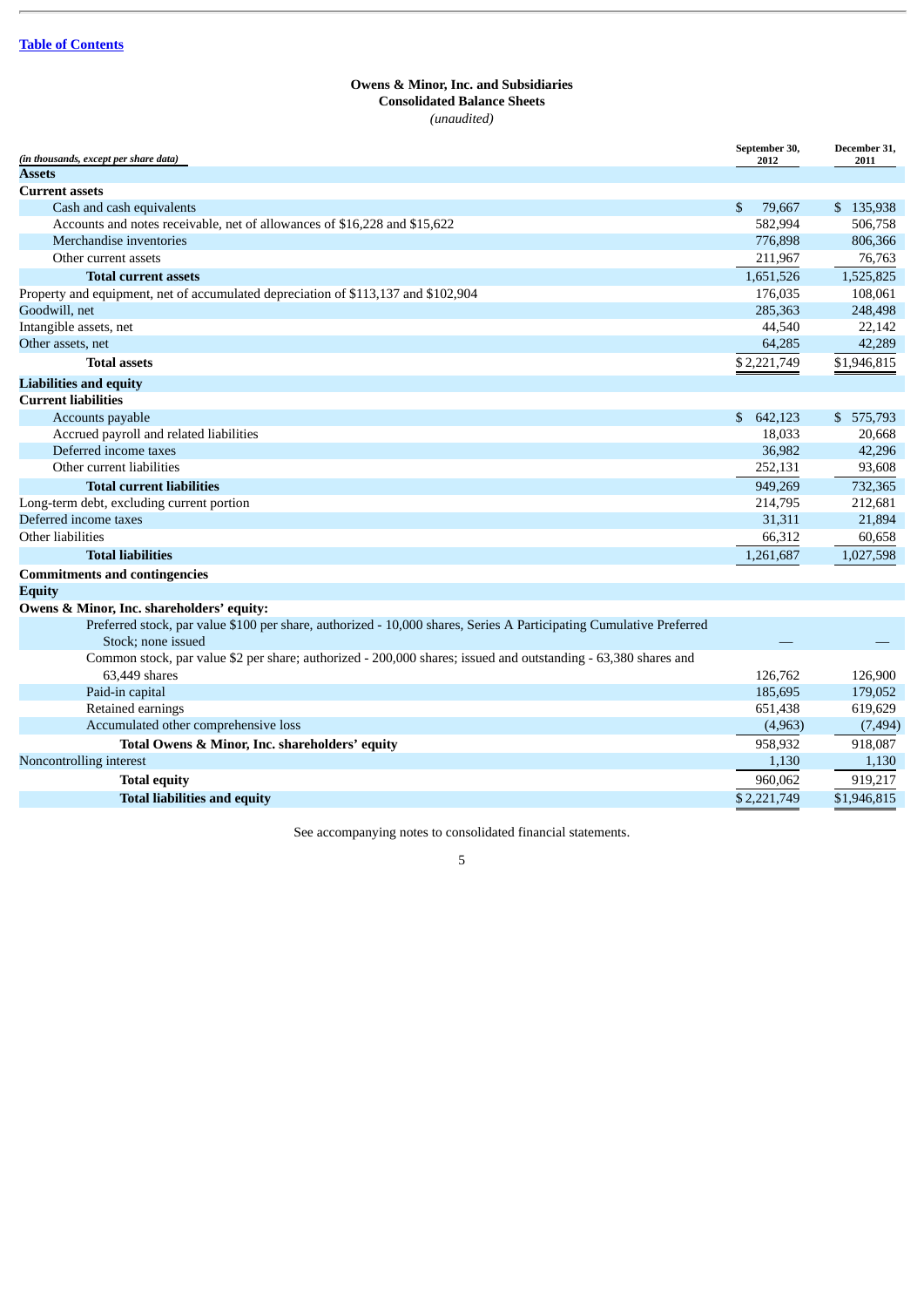### **Owens & Minor, Inc. and Subsidiaries Consolidated Statements of Cash Flows**

*(unaudited)*

<span id="page-5-0"></span>

|                                                                                                        | <b>Nine Months Ended</b><br>September 30, |             |
|--------------------------------------------------------------------------------------------------------|-------------------------------------------|-------------|
| (in thousands)                                                                                         | 2012                                      | 2011        |
| <b>Operating activities:</b>                                                                           |                                           |             |
| Net income                                                                                             | \$<br>84,070                              | \$91,256    |
| Adjustments to reconcile net income to cash provided by operating activities of continuing operations: |                                           |             |
| Depreciation and amortization                                                                          | 27,184                                    | 25,479      |
| Provision for LIFO reserve                                                                             | 5,223                                     | 11,265      |
| Share-based compensation expense                                                                       | 4,844                                     | 4,335       |
| Deferred income tax expense                                                                            | 1,098                                     | 908         |
| Provision for losses on accounts and notes receivable                                                  | 414                                       | 1,107       |
| <b>Pension contributions</b>                                                                           |                                           | (543)       |
| Changes in operating assets and liabilities:                                                           |                                           |             |
| Accounts and notes receivable                                                                          | (7,886)                                   | (36,598)    |
| Merchandise inventories                                                                                | 40,078                                    | (52, 141)   |
| Accounts payable                                                                                       | 32,467                                    | 81,188      |
| Net change in other assets and liabilities                                                             | (16, 355)                                 | (18, 465)   |
| Other, net                                                                                             | (773)                                     | 335         |
| Cash provided by operating activities of continuing operations                                         | 170,364                                   | 108,126     |
| <b>Investing activities:</b>                                                                           |                                           |             |
| Acquisition, net of cash acquired                                                                      | (149, 910)                                |             |
| Additions to computer software and intangible assets                                                   | (19, 934)                                 | (8,035)     |
| Additions to property and equipment                                                                    | (7,890)                                   | (16, 846)   |
| Proceeds from sale of property and equipment                                                           | 3,237                                     | 46          |
| Cash used for investing activities of continuing operations                                            | (174, 497)                                | (24, 835)   |
| <b>Financing activities:</b>                                                                           |                                           |             |
| Cash dividends paid                                                                                    | (41,791)                                  | (38, 156)   |
| Repurchases of common stock                                                                            | (11,250)                                  | (16, 124)   |
| Financing costs paid                                                                                   | (1, 303)                                  |             |
| Proceeds from termination of interest rate swap                                                        | $\frac{1}{2}$                             | 4,005       |
| Excess tax benefits related to share-based compensation                                                | 1,223                                     | 1,977       |
| Proceeds from exercise of stock options                                                                | 4,114                                     | 7,937       |
| Other, net                                                                                             | (4, 444)                                  | (5, 127)    |
| Cash used for financing activities of continuing operations                                            | (53, 451)                                 | (45, 488)   |
| <b>Discontinued operations:</b>                                                                        |                                           |             |
| Operating cash flows                                                                                   |                                           | (164)       |
| Net cash used for discontinued operations                                                              |                                           | (164)       |
| Effect of exchange rate changes on cash and cash equivalents                                           | 1,313                                     |             |
| Net (decrease) increase in cash and cash equivalents                                                   | (56, 271)                                 | 37,639      |
| Cash and cash equivalents at beginning of period                                                       | 135,938                                   | 159,213     |
| Cash and cash equivalents at end of period                                                             | \$<br>79,667                              | \$196,852   |
| Supplemental disclosure of cash flow information:                                                      |                                           |             |
| Income taxes paid, net                                                                                 | 50,114<br>\$                              | \$53,356    |
| Interest paid                                                                                          | \$<br>7,549                               | \$<br>7,220 |
|                                                                                                        |                                           |             |

See accompanying notes to consolidated financial statements.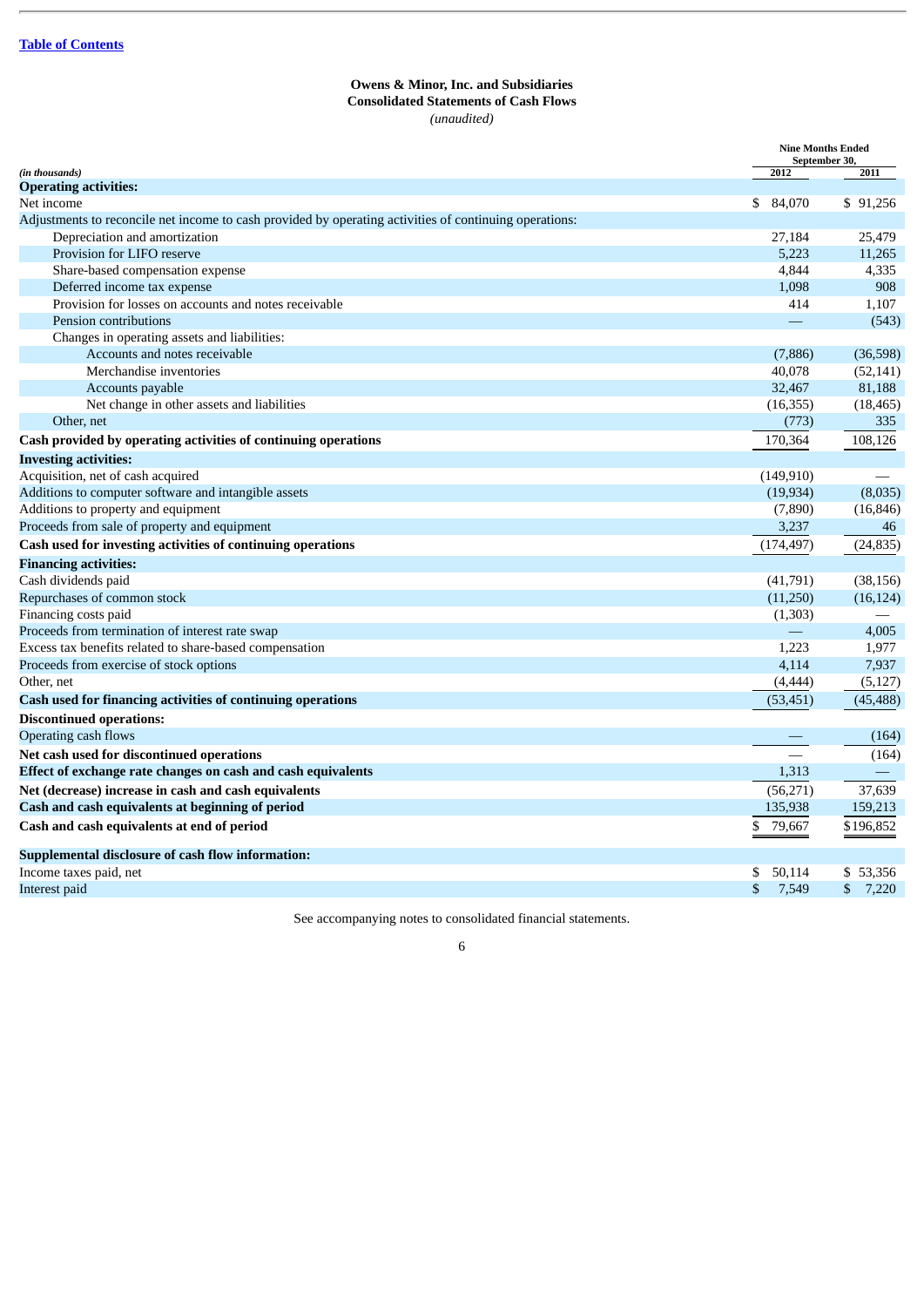### **Owens & Minor, Inc. and Subsidiaries Consolidated Statements of Changes in Equity**

*(unaudited)*

<span id="page-6-0"></span>

|                                                       | Owens & Minor, Inc. Shareholders' Equity |                                            |           |                 |    |                                              |               |                 |              |
|-------------------------------------------------------|------------------------------------------|--------------------------------------------|-----------|-----------------|----|----------------------------------------------|---------------|-----------------|--------------|
|                                                       | Common<br><b>Shares</b>                  | Common<br><b>Stock</b><br>$$2\,\text{par}$ | Paid-In   | <b>Retained</b> |    | <b>Accumulated</b><br>Other<br>Comprehensive |               | Noncontrolling  | <b>Total</b> |
| (in thousands, except per share data)                 | Outstanding                              | value)                                     | Capital   | <b>Earnings</b> |    | Loss                                         |               | <b>Interest</b> | Equity       |
| Balance December 31, 2010                             | 63,433                                   | \$126,867                                  | \$165,447 | \$570,320       | \$ | (5, 116)                                     | \$            |                 | \$857,518    |
| Net income                                            |                                          |                                            |           | 91,256          |    |                                              |               |                 | 91,256       |
| Other comprehensive income                            |                                          |                                            |           |                 |    | 363                                          |               |                 | 363          |
| Comprehensive income                                  |                                          |                                            |           |                 |    |                                              |               |                 | 91,619       |
| Dividends declared (\$0.60 per share)                 |                                          |                                            |           | (38, 156)       |    |                                              |               |                 | (38, 156)    |
| Shares repurchased and retired                        | (524)                                    | (1,048)                                    |           | (15,076)        |    |                                              |               |                 | (16, 124)    |
| Share-based compensation expense, exercises and other | 515                                      | 1,029                                      | 11,093    |                 |    |                                              |               |                 | 12,122       |
| Balance September 30, 2011                            | 63,424                                   | \$126,848                                  | \$176,540 | \$608,344       | \$ | (4,753)                                      | S             |                 | \$906,979    |
| Balance December 31, 2011                             | 63,449                                   | \$126,900                                  | \$179,052 | \$619,629       | \$ | (7, 494)                                     | <sup>\$</sup> | 1,130           | \$919,217    |
| Net income                                            |                                          |                                            |           | 84,070          |    |                                              |               |                 | 84,070       |
| Other comprehensive income                            |                                          |                                            |           |                 |    | 2,531                                        |               |                 | 2,531        |
| Comprehensive income                                  |                                          |                                            |           |                 |    |                                              |               |                 | 86,601       |
| Dividends declared (\$0.66 per share)                 |                                          |                                            |           | (41,791)        |    |                                              |               |                 | (41,791)     |
| Shares repurchased and retired                        | (390)                                    | (780)                                      |           | (10, 470)       |    |                                              |               |                 | (11,250)     |
| Share-based compensation expense, exercises and other | 321                                      | 642                                        | 6,643     |                 |    |                                              |               |                 | 7,285        |
| Balance September 30, 2012                            | 63,380                                   | \$126,762                                  | \$185,695 | \$651,438       | \$ | (4,963)                                      | S             | 1,130           | \$960,062    |

See accompanying notes to consolidated financial statements.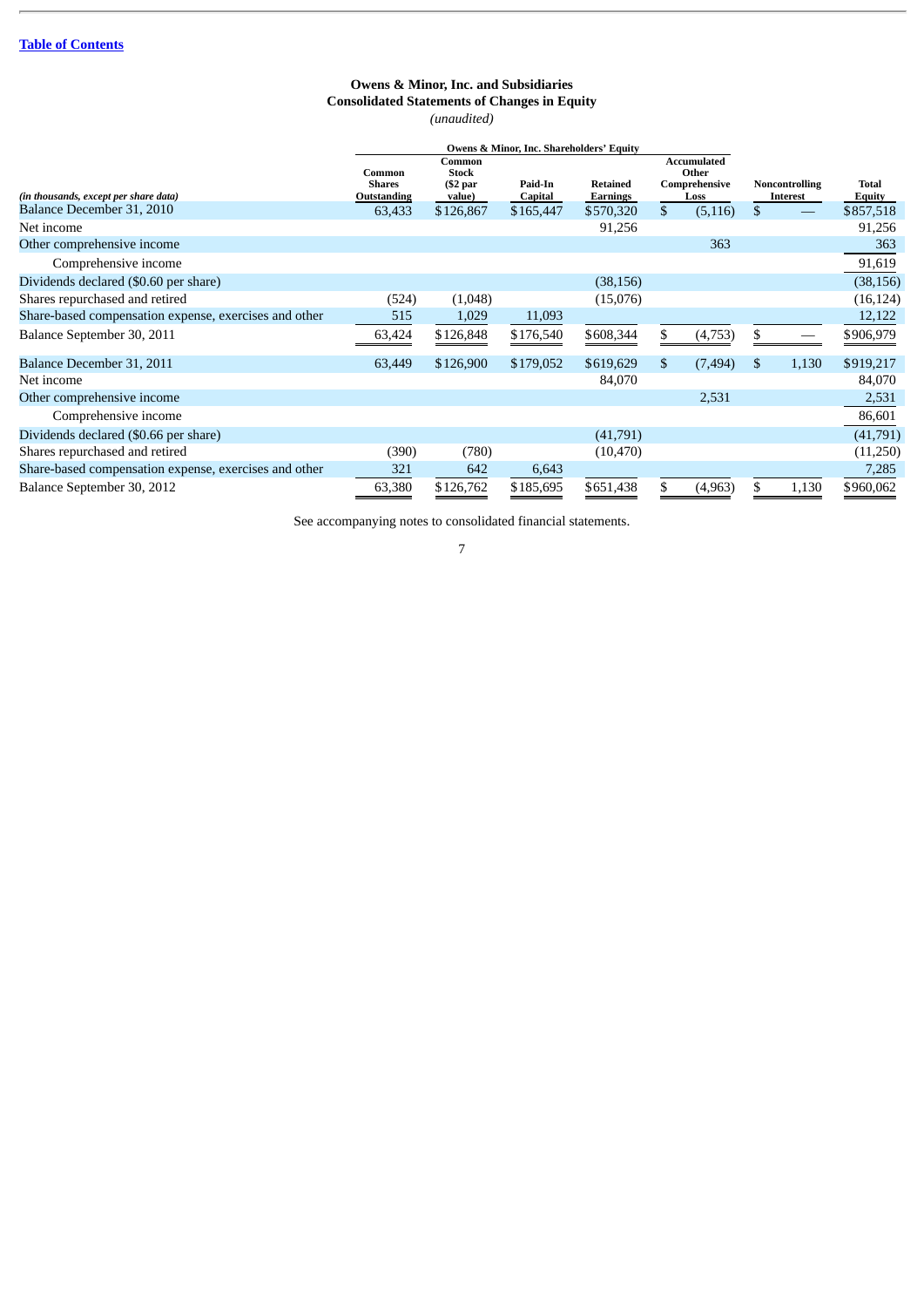**Owens & Minor, Inc. and Subsidiaries Notes to Consolidated Financial Statements** *(unaudited) (in thousands, unless otherwise indicated)*

#### <span id="page-7-0"></span>**1. Basis of Presentation and Use of Estimates**

### *Basis of Presentation*

The accompanying unaudited consolidated financial statements include the accounts of Owens & Minor, Inc. and the subsidiaries it controls (we, us, or our) and contain all adjustments (which are comprised only of normal recurring accruals and use of estimates) necessary to conform with U.S. generally accepted accounting principles (GAAP). For the consolidated subsidiary in which our ownership is less than 100%, the outside stockholder's interest is presented as a noncontrolling interest. All significant intercompany accounts and transactions have been eliminated. The results of operations for interim periods are not necessarily indicative of the results expected for the full year.

Certain prior period amounts have been reclassified to conform to the current period presentation.

#### *Use of Estimates*

The preparation of consolidated financial statements in conformity with GAAP requires us to make assumptions and estimates that affect reported amounts and related disclosures. Actual results may differ from these estimates.

### **2. Acquisition**

On August 31, 2012, we acquired from Celesio AG (Celesio) all of the voting interests of certain subsidiaries comprising the majority of Celesio's healthcare third-party logistics business known as the Movianto Group (the acquired portion is referred to herein as Movianto) for consideration of approximately \$157 million (€125 million), net of cash acquired and including debt assumed of \$2.1 million (primarily capitalized lease obligations) and a remaining working capital adjustment due of \$5.3 million. As a result of the acquisition of Movianto, we have entered into third-party logistics for the pharmaceutical and medical device industries in the European market with an existing platform that also expands our ability to serve our U.S.-based customers globally.

The purchase price was allocated to the underlying assets acquired and liabilities assumed based upon our preliminary estimate of their fair values at the date of acquisition, with certain exceptions permitted under GAAP. The purchase price exceeded the preliminary fair value of the net tangible and identifiable intangible assets by \$36 million, which was allocated to goodwill. The following table presents the preliminary estimated fair value of the assets acquired and liabilities assumed recognized as of the acquisition date.

|                                                | <b>Recognized as</b><br>of August 31,<br>2012 |
|------------------------------------------------|-----------------------------------------------|
| Assets acquired:                               |                                               |
| Current assets                                 | \$<br>219,810                                 |
| Property and equipment                         | 72,778                                        |
| Goodwill                                       | 35,990                                        |
| Intangible assets                              | 24,278                                        |
| Other noncurrent assets                        | 12,109                                        |
| Total assets                                   | 364,965                                       |
| Liabilities assumed:                           |                                               |
| Current liabilities                            | 197,742                                       |
| Noncurrent liabilities                         | 9,915                                         |
| <b>Total liabilities</b>                       | 207,657                                       |
|                                                |                                               |
| Fair value of net assets acquired, net of cash | 157,308                                       |

We are amortizing the fair value of acquired intangible assets, primarily customer relationships, over their remaining weighted average useful lives of 6 years.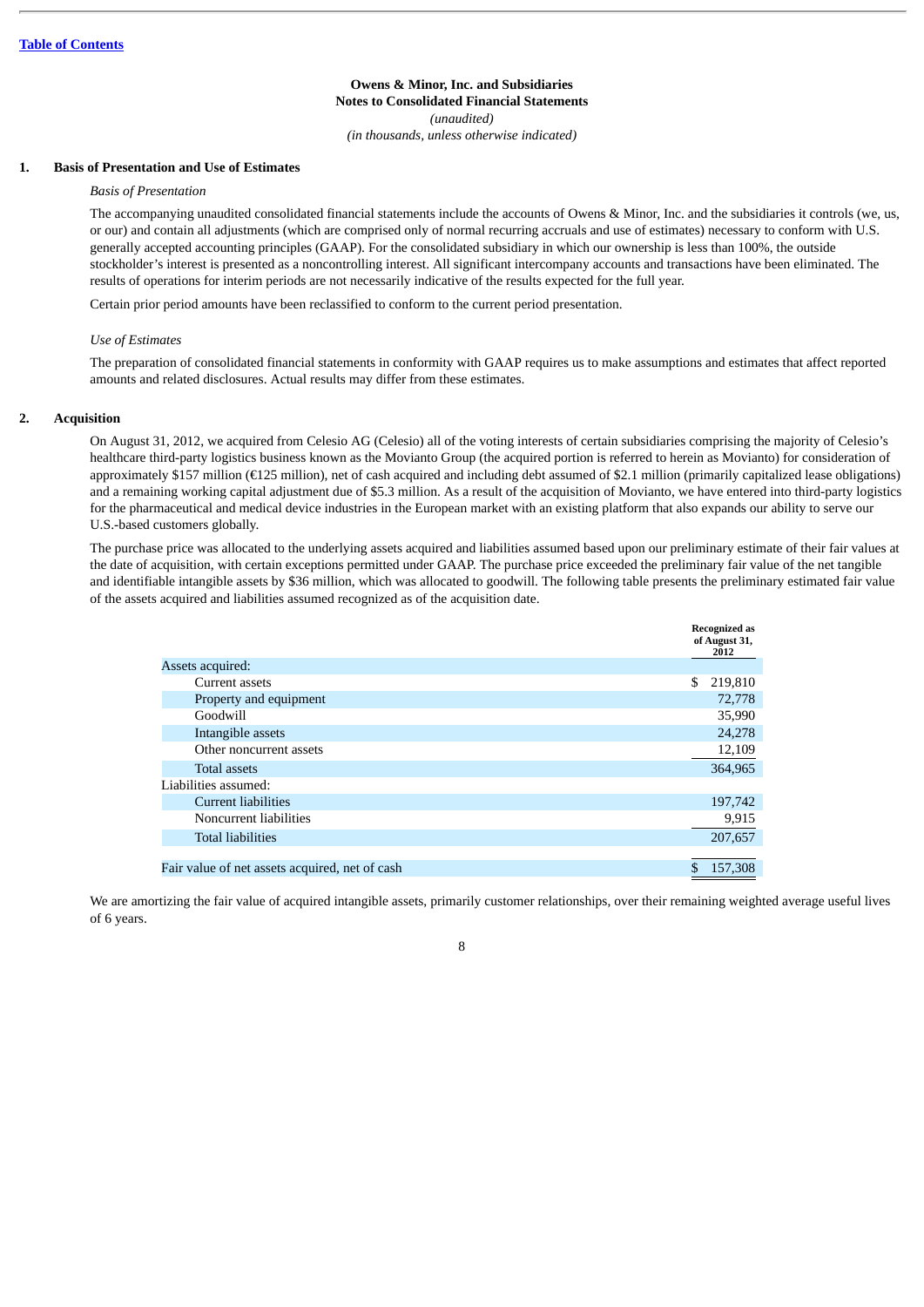Goodwill of \$36.0 million arising from the acquisition consists largely of expected opportunities to provide additional services to existing manufacturer customers and to expand our third-party logistics services globally. All of the goodwill was assigned to our International segment. None of the goodwill recognized is expected to be deductible for income tax purposes.

The allocation of the purchase price to the fair value of identifiable assets and liabilities acquired is preliminary pending receipt of final valuations.

Pro forma results of operations for this acquisition have not been presented because the effects of revenue and net income were not material to our historic consolidated financial statements.

We present costs incurred in connection with acquisitions in acquisition-related and exit and realignment charges in our consolidated statements of income. Acquisition-related costs consist primarily of transaction costs and integration costs. Transaction costs are incurred during the initial evaluation of a potential targeted acquisition and primarily relate to costs to analyze, negotiate and consummate the transaction as well as due diligence activities. Integration costs relate to activities needed to combine the operations of an acquired enterprise into our operations. We recognized acquisition-related expenses of \$7.8 million and \$8.4 million for the three and nine months ended September 30, 2012. Acquisitionrelated expenses includes transaction costs of \$7.1 million and \$7.7 million, respectively, and post-acquisition integration costs of \$0.7 million for the three and nine month periods.

#### **3. Fair Value**

The carrying amounts of cash and cash equivalents, accounts receivable and accounts payable reported in the consolidated balance sheets approximate fair value due to the short-term nature of these instruments. The fair value of long-term debt is estimated based on quoted market prices or dealer quotes for the identical liability when traded as an asset in an active market (Level 1) or, if quoted market prices or dealer quotes are not available, on the borrowing rates currently available for loans with similar terms, credit ratings and average remaining maturities (Level 2). See Note 8 for the fair value of long-term debt.

Property held for sale is reported at estimated fair value less selling costs with fair value determined based on recent sales prices for comparable properties in similar locations (Level 2). Property held for sale of \$1.1 million at September 30, 2012, and \$4.2 million at December 31, 2011, is included in other assets, net, in the consolidated balance sheets. We are actively marketing the property for sale; however, the ultimate timing of sale is dependent on local market conditions.

#### **4. Financing Receivables**

As a result of the Movianto acquisition we have an order-to-cash program under which we invoice manufacturer's customers and remit collected amounts to the manufacturers. We had receivables for which we retain credit risk under this program (referred to as financing receivables) of \$124.7 million and related amounts due (referred to as financing payables) of \$118.4 million, included in other current assets and other current liabilities, respectively, in the consolidated balance sheet at September 30, 2012. Fees charged for this program are included in net revenue. Product pricing and related product risks are retained by the manufacturer.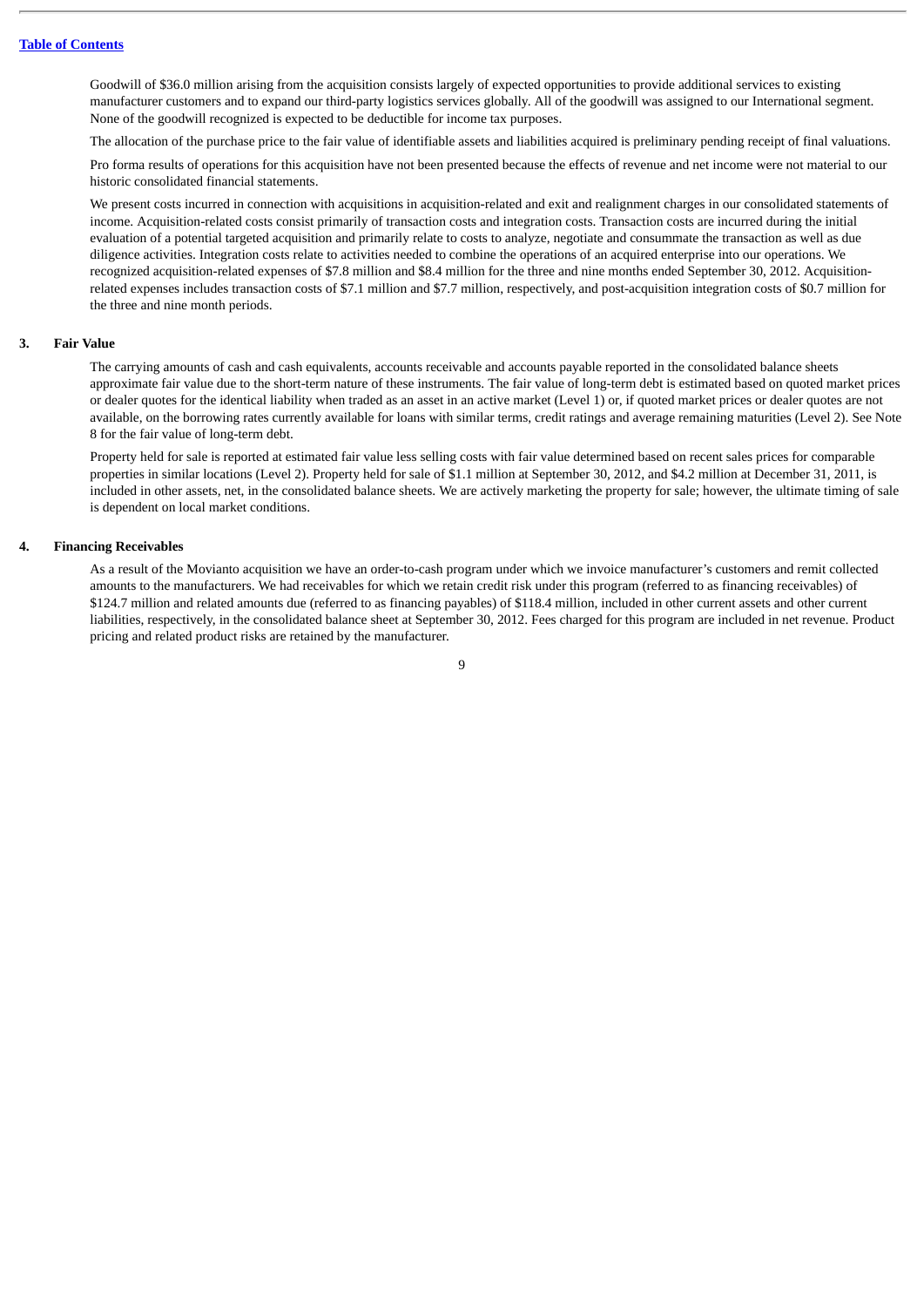#### **5. Intangible Assets**

Intangible assets at September 30, 2012, and December 31, 2011, are as follows:

|                                 | Customer<br><b>Relationships</b> | Other<br><b>Intangibles</b> | <b>Total</b> |
|---------------------------------|----------------------------------|-----------------------------|--------------|
| At September 30, 2012:          |                                  |                             |              |
| Gross intangible assets         | \$<br>50.558                     | \$10,122                    | \$60,680     |
| <b>Accumulated amortization</b> | (11, 403)                        | (4,737)                     | (16, 140)    |
| Net intangible assets           | 39,155                           | 5,385<br>S.                 | \$44,540     |
| At December 31, 2011:           |                                  |                             |              |
| Gross intangible assets         | \$<br>31,622                     | \$<br>4,720                 | \$36,342     |
| Accumulated amortization        | (9,569)                          | (4,631)                     | (14,200)     |
| Net intangible assets           | 22,053                           | 89                          | \$22,142     |

Gross intangible assets increased \$24.3 million from December 31, 2011 as a result of the Movianto acquisition.

Amortization expense for intangible assets was \$0.8 million for the three-month periods ended September 30, 2012 and 2011, and \$1.9 million and \$2.4 million for the nine months ended September 30, 2012 and 2011.

Based on the current carrying value of intangible assets subject to amortization, estimated amortization expense is \$1.4 million for the remainder of 2012, \$5.2 million for 2013, and \$4.6 million annually for 2014 through 2017.

#### **6. Exit and Realignment Costs**

The following table summarizes the activity related to exit cost accruals for the nine months ended September 30, 2012:

| Nine months ended September 30, 2012    | Lease<br><b>Obligations</b> | Severance<br>and Other | <b>Total</b> |
|-----------------------------------------|-----------------------------|------------------------|--------------|
| Accrued exit costs, beginning of period | 8.264                       | \$1.831                | \$10,095     |
| Interest accretion                      | 211                         |                        | 211          |
| Cash payments, net of sublease income   | (1,160)                     | (1,788)                | (2,948)      |
| Accrued exit costs, end of period       | 7,315                       | 43                     | \$ 7,358     |

We present charges for exit costs in acquisition-related and exit and realignment charges in our consolidated statements of income. There were no charges for exit costs for the nine months ended September 30, 2012 and 2011. Accrued exit costs at September 30, 2012 relate to exit activities and organizational realignment initiated during the fourth quarter of 2011.

#### **7. Retirement Plan**

We have a domestic noncontributory, unfunded retirement plan for certain officers and other key employees. We also sponsor defined benefit plans in some of the European countries in which we operate. In February 2012, our Board of Directors amended the domestic retirement plan to freeze benefit levels and modify vesting provisions under the plan effective as of March 31, 2012. As a result, we recognized a curtailment loss of \$0.2 million for the nine months ended September 30, 2012. The reduction of the projected benefit obligation as a result of the amendment was less than \$1 million.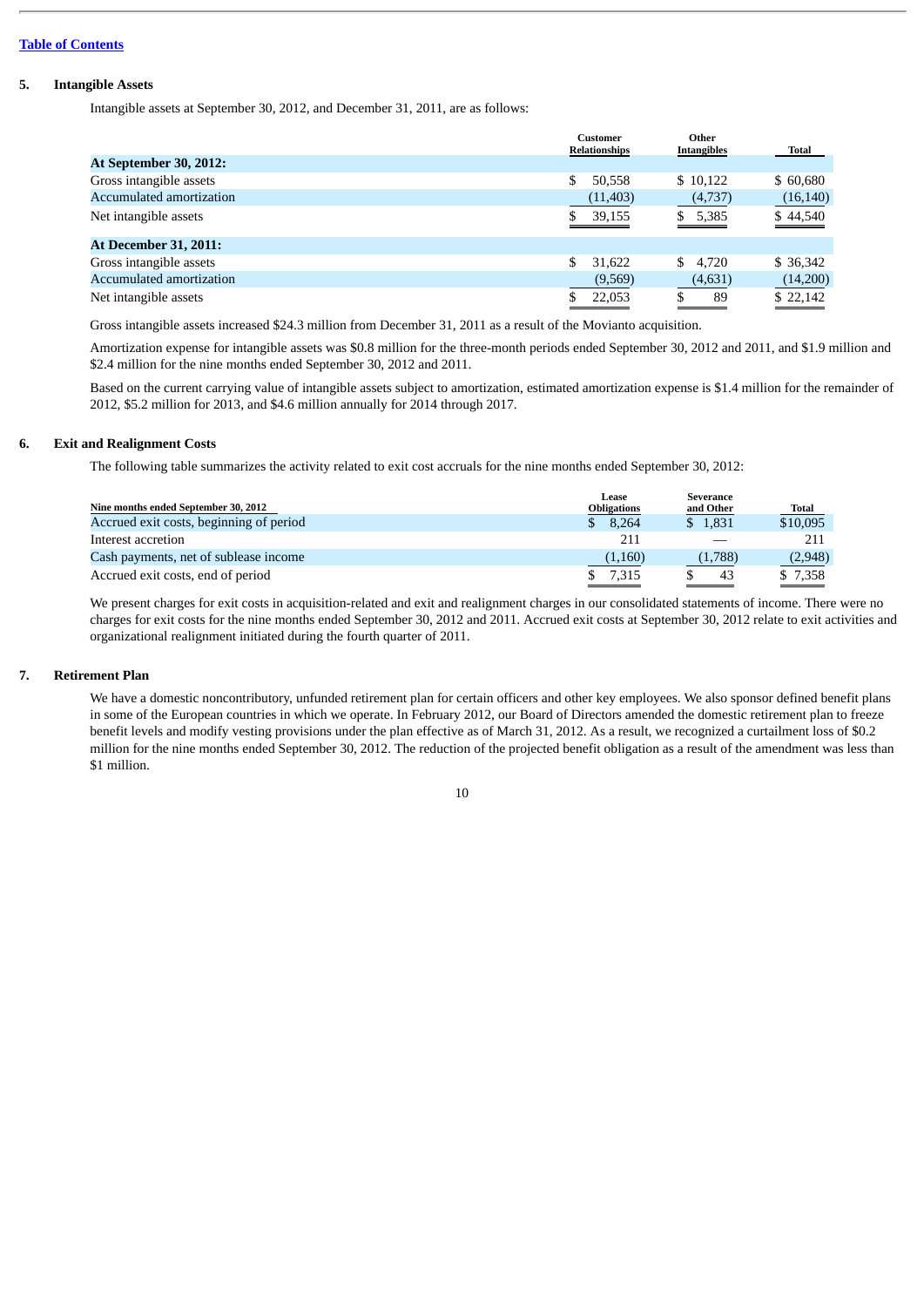The components of net periodic benefit cost, which are included in selling, general and administrative expenses, for the three and nine months ended September 30, 2012 and 2011, are as follows:

|                                    |                         | Three months ended<br>September 30, |          | Nine months ended<br>September 30, |
|------------------------------------|-------------------------|-------------------------------------|----------|------------------------------------|
|                                    | 2012                    | 2011                                | 2012     | 2011                               |
| Service cost                       | 4                       | 326                                 | 134<br>S | \$977                              |
| Interest cost                      | 410                     | 451                                 | 1,218    | 1,353                              |
| Amortization of prior service cost |                         | 73                                  |          | 219                                |
| Recognized net actuarial loss      | 239                     | 145                                 | 733      | 437                                |
| Curtailment loss                   |                         |                                     | 234      |                                    |
| Net periodic benefit cost          | \$ 653<br>$\frac{1}{1}$ | 995                                 | \$2,319  | \$2,986                            |

### **8. Debt**

We have \$200 million of senior notes outstanding, which mature on April 15, 2016 and bear interest at 6.35% payable semi-annually (Senior Notes). We may redeem the Senior Notes, in whole or in part, at a redemption price of the greater of 100% of the principal amount of the Senior Notes or the present value of remaining scheduled payments of principal and interest discounted at the applicable Treasury Rate plus 0.25%. As of September 30, 2012 and December 31, 2011, the estimated fair value of the Senior Notes was \$220.8 million and \$217.0 million, and the related carrying amount was \$206.2 million and \$207.5 million. The estimated fair value interest rate used to compute the fair value of the Senior Notes at September 30, 2012 was 3.22%.

On June 5, 2012, we entered into a five-year \$350 million Credit Agreement with Wells Fargo Bank, N.A., JPMorgan Chase Bank, N.A. and a syndicate of financial institutions (the Credit Agreement) expiring June 5, 2017. This agreement replaced an existing \$350 million credit agreement set to expire June 7, 2013. Under the new credit facility, we have the ability to request two one-year extensions and to request an increase in aggregate commitments by up to \$150 million. The interest rate on the new credit facility, which is subject to adjustment quarterly, is based on the London Interbank Offered Rate (LIBOR), the Federal Funds Rate or the Prime Rate, plus an adjustment based on the better of our debt ratings or leverage ratio (Credit Spread) as defined by the Credit Agreement. We are charged a commitment fee of between 17.5 and 42.5 basis points on the unused portion of the facility. The terms of the Credit Agreement limit the amount of indebtedness that we may incur and require us to maintain ratios for leverage and interest coverage, including on a pro forma basis in the event of an acquisition. At September 30, 2012, we had no borrowings and letters of credit of \$5.0 million outstanding on the revolving credit facility, leaving \$345.0 million available for borrowing.

We assumed debt (primarily capitalized lease obligations) of approximately \$2.1 million with the acquisition of Movianto.

#### **9. Income Taxes**

The provision for income taxes was \$19.0 million and \$57.7 million for the three and nine months ended September 30, 2012, compared to \$21.7 million and \$59.1 million for the same periods in 2011. The effective tax rate was 43.6% and 40.7% for the three and nine months ended September 30, 2012, compared to 39.4% and 39.3% for the same periods in 2011. The increases in the effective tax rate for the 2012 periods are related to non-deductible acquisition-related costs of \$4.7 million incurred in the third quarter of 2012. The effective tax rate excluding acquisitionrelated costs was 39.4% for the three months and first nine months of 2012, which included a benefit to the rate of 0.7% in the third quarter primarily for the recognition of tax benefits due to the expiration of the statute of limitations for the 2008 U.S. federal income tax return, offset by the effect of valuation allowances recognized on potential income tax benefits from losses in certain foreign tax jurisdictions. A similar impact for both items exists for the year-to-date effective tax rate.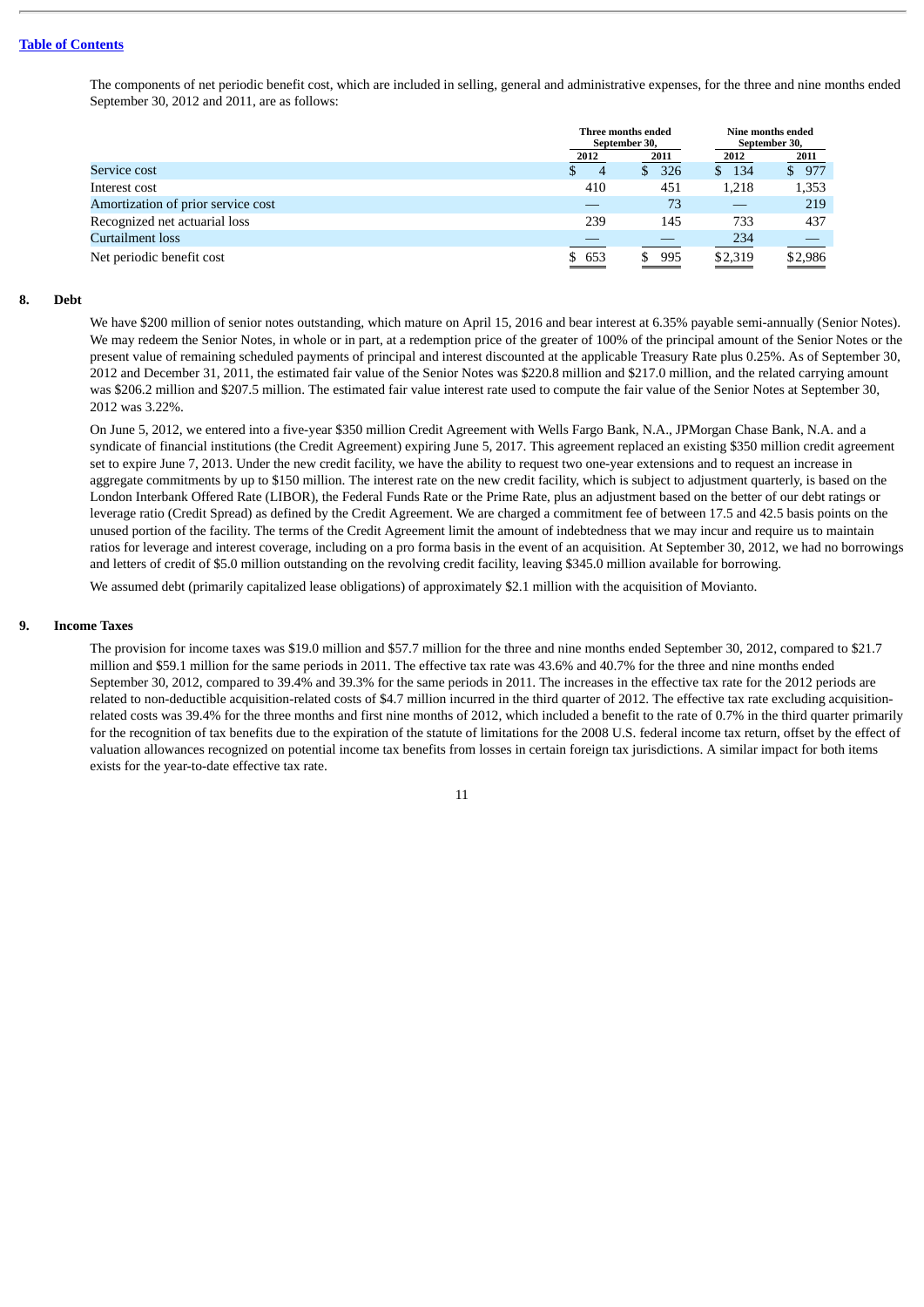#### **10. Net Income per Common Share**

The following table summarizes the calculation of net income per share attributable to common shareholders for the three and nine months ended September 30, 2012 and 2011.

|                                                                            | <b>Three Months Ended</b><br>September 30, |                    | <b>Nine Months Ended</b><br>September 30, |            |
|----------------------------------------------------------------------------|--------------------------------------------|--------------------|-------------------------------------------|------------|
| (in thousands, except per share data)                                      | 2012                                       | 2011               | 2012                                      | 2011       |
| Numerator:                                                                 |                                            |                    |                                           |            |
| Net income                                                                 | \$24,597                                   | \$33,352           | \$84,070                                  | \$91,256   |
| Less: income allocated to unvested restricted shares                       | (153)                                      | (252)              | (574)                                     | (856)      |
| Net income attributable to common shareholders—basic                       | 24,444                                     | 33,100             | 83,496                                    | 90,400     |
| Add: undistributed income attributable to unvested restricted shares—basic | 53                                         | 136                | 229                                       | 397        |
| Less: undistributed income attributable to unvested restricted shares—     |                                            |                    |                                           |            |
| diluted                                                                    | (53)                                       | (135)              | (228)                                     | (396)      |
| Net income attributable to common shareholders—diluted                     | \$24,444                                   | \$33,101           | \$83,497                                  | \$90,401   |
|                                                                            |                                            |                    |                                           |            |
| Denominator:                                                               |                                            |                    |                                           |            |
| Weighted average shares outstanding—basic                                  | 62,763                                     | 62,802             | 62,806                                    | 62,801     |
| Dilutive shares—stock options                                              | 78                                         | 145                | 84                                        | 183        |
| Weighted average shares outstanding—diluted                                | 62,841                                     | 62,947             | 62,890                                    | 62,984     |
|                                                                            |                                            |                    |                                           |            |
| Net income per share attributable to common shareholders:                  |                                            |                    |                                           |            |
| Basic                                                                      | \$<br>0.39                                 | $\frac{1}{2}$ 0.53 | \$1.33                                    | S.<br>1.44 |
| Diluted                                                                    | \$<br>0.39                                 | \$<br>0.53         | 1.33<br>S.                                | 1.44       |

### **11. Shareholders' Equity**

In February 2011, our Board of Directors authorized a share repurchase program of up to \$50 million of our outstanding common stock to be executed at the discretion of management over a three-year period, expiring in February 2014. The program is intended to offset shares issued in conjunction with our stock incentive plans and may be suspended or discontinued at any time. During the nine months ended September 30, 2012, we repurchased in open-market transactions and retired approximately 390 thousand shares of our common stock for an aggregate of \$11.3 million, or an average price per share of \$28.84. As of September 30, 2012, we have approximately \$22.6 million remaining under the repurchase program. We have elected to allocate any excess of share repurchase price over par value to retained earnings.

#### **12. Foreign Currency Translation**

Our international subsidiaries generally consider their local currency to be their functional currency. Assets and liabilities of these international subsidiaries are translated into U.S. dollars at period-end exchange rates and revenues and expenses are translated at average exchange rates during the period. Cumulative currency translation adjustments are included in accumulated other comprehensive loss in shareholders' equity. Realized gains and losses from currency exchange transactions are recorded in other operating income, net in the consolidated statements of operations and were not material to our consolidated results of operations for the three- and nine-month periods ended September 30, 2012.

#### **13. Commitments and Contingencies**

We have contractual obligations that are required to be paid to customers in the event that certain contractual performance targets are not achieved as of specified dates, generally within 36 months from inception of the contract. These contingent obligations totaled \$3.6 million as of September 30, 2012. If none of the performance targets are met as of the specified dates, and customers have met their contractual commitments, payments will be due as follows: Remainder of 2012 - \$0.5 million; 2013 - \$2.5 million; 2014 - \$0.4 million; and 2015 - \$0.2 million. None of these contingent obligations were accrued at September 30, 2012, as we do not consider any of them probable. We deferred the recognition of fees that are contingent upon the company's future performance under the terms of these contracts. As of September 30, 2012, \$1.5 million of deferred revenue related to outstanding contractual performance targets is included in other current liabilities.

The state of California is continuing its administrative review of certain ongoing local sales tax incentives that may be available to us. Upon completion of this review, we could potentially receive tax incentive payments for all or some of the quarterly periods beginning with the first quarter of 2009. The exact amount, if any, is dependent upon a number of factors, including the timing of negotiation and execution of certain customer agreements, collection of amounts from the parties involved, the variability in sales and our operations in California. The estimated potential payment we may receive (and related contingent gain) related to prior periods could be more than \$7 million.

In connection with the acquisition of Movianto, our commitments under operating leases increased by \$12.7 million, due as follows: remainder of 2012 - \$1.2 million; 2013 - \$3.9 million; 2014 - \$3.2 million; 2015 - \$2.0 million; 2016 - \$1.7 million; and 2017 - \$0.7 million.

Prior to exiting the direct-to-consumer business in January 2009, we received reimbursements from Medicare, Medicaid, and private healthcare insurers for certain customer billings. We are subject to audits of these reimbursements for up to seven years from the date of the service.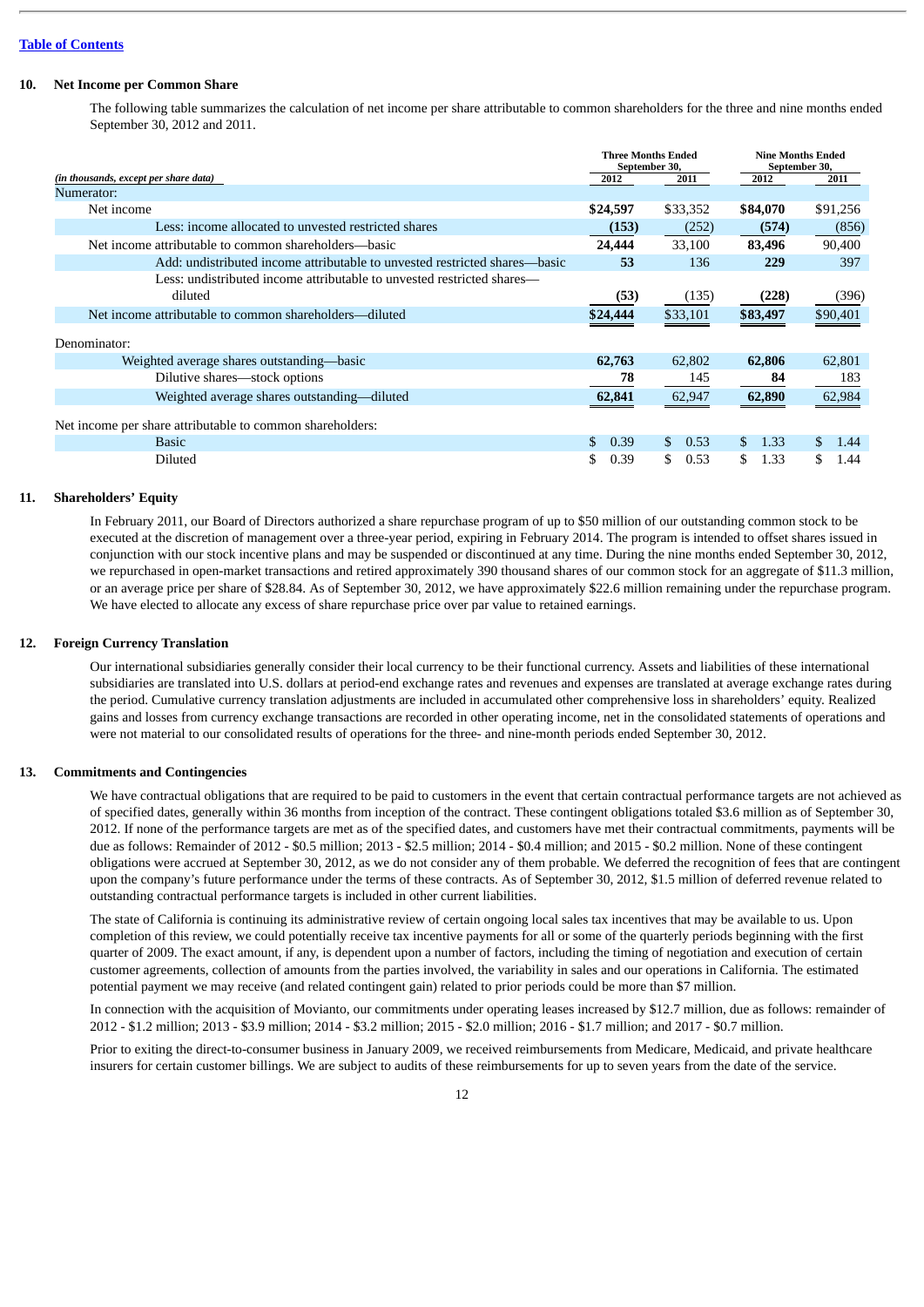### **14. Segment Information**

We periodically evaluate our application of accounting guidance for reportable segments and disclose information about reportable segments based on the way management organizes the enterprise for making operating decisions and assessing performance. As a result of the August 31, 2012 acquisition of Movianto, we will now report Movianto as a separate International business segment. Prior to the acquisition, we had one reportable business segment, which now comprises the Domestic business segment. Accordingly, the Domestic business segment includes traditional distribution, OM HealthCare Logistics, and other supply-chain management services, such as OM Solutions<sup>SM</sup>, which provide solutions to healthcare providers and suppliers of medical and surgical products in the United States.

The following tables present financial information by segment:

|                                                      | <b>Three Months Ended</b><br>September 30, |                      | <b>Nine Months Ended</b><br>September 30, |               |  |  |
|------------------------------------------------------|--------------------------------------------|----------------------|-------------------------------------------|---------------|--|--|
| (in thousands)                                       | 2012                                       | 2011                 | 2012                                      | 2011          |  |  |
| Net revenue:                                         |                                            |                      |                                           |               |  |  |
| Domestic                                             | \$2,130,226                                | \$2,176,759          | \$6,533,552                               | \$6,432,022   |  |  |
| International                                        | 49,669                                     |                      | 49,669                                    |               |  |  |
| Consolidated net revenue                             | \$2,179,895                                | \$2,176,759          | \$6,583,221                               | \$6,432,022   |  |  |
| Operating earnings (loss):                           |                                            |                      |                                           |               |  |  |
| Domestic                                             | \$<br>55,120                               | \$<br>58,816         | \$<br>160,786                             | \$<br>160,852 |  |  |
| <b>International</b>                                 | (626)                                      |                      | (626)                                     |               |  |  |
| Acquisition-related and exit and realignment charges | (7, 831)                                   | (351)                | (8, 448)                                  | (351)         |  |  |
| Consolidated operating earnings                      | \$<br>46,663                               | \$<br>58,465         | 151,712<br>\$                             | \$160,501     |  |  |
| Depreciation and amortization:                       |                                            |                      |                                           |               |  |  |
| <b>Domestic</b>                                      | \$<br>8,801                                | \$<br>8,463          | \$<br>25,895                              | \$<br>25,479  |  |  |
| International                                        | 1,289                                      |                      | 1,289                                     |               |  |  |
| Consolidated depreciation and amortization           | \$<br>10,090                               | \$<br>8,463          | \$<br>27,184                              | \$<br>25,479  |  |  |
| Capital expenditures:                                |                                            |                      |                                           |               |  |  |
| Domestic                                             | \$<br>8,929                                | \$<br>11,133         | \$<br>27,086                              | \$<br>24,881  |  |  |
| International                                        | 738                                        |                      | 738                                       |               |  |  |
| Consolidated capital expenditures                    | \$<br>9,667                                | \$<br>11,133         | \$<br>27,824                              | \$<br>24,881  |  |  |
|                                                      | September 30,<br>2012                      | December 31,<br>2011 |                                           |               |  |  |
| Total assets:                                        |                                            |                      |                                           |               |  |  |
| Domestic                                             | \$1,732,460                                | \$1,810,877          |                                           |               |  |  |
| International                                        | 409,622                                    |                      |                                           |               |  |  |
| Segment assets                                       | 2,142,082                                  | 1,810,877            |                                           |               |  |  |
| Cash and cash equivalents                            | 79,667                                     | 135,938              |                                           |               |  |  |
| Consolidated total assets                            | \$2,221,749                                | \$1,946,815          |                                           |               |  |  |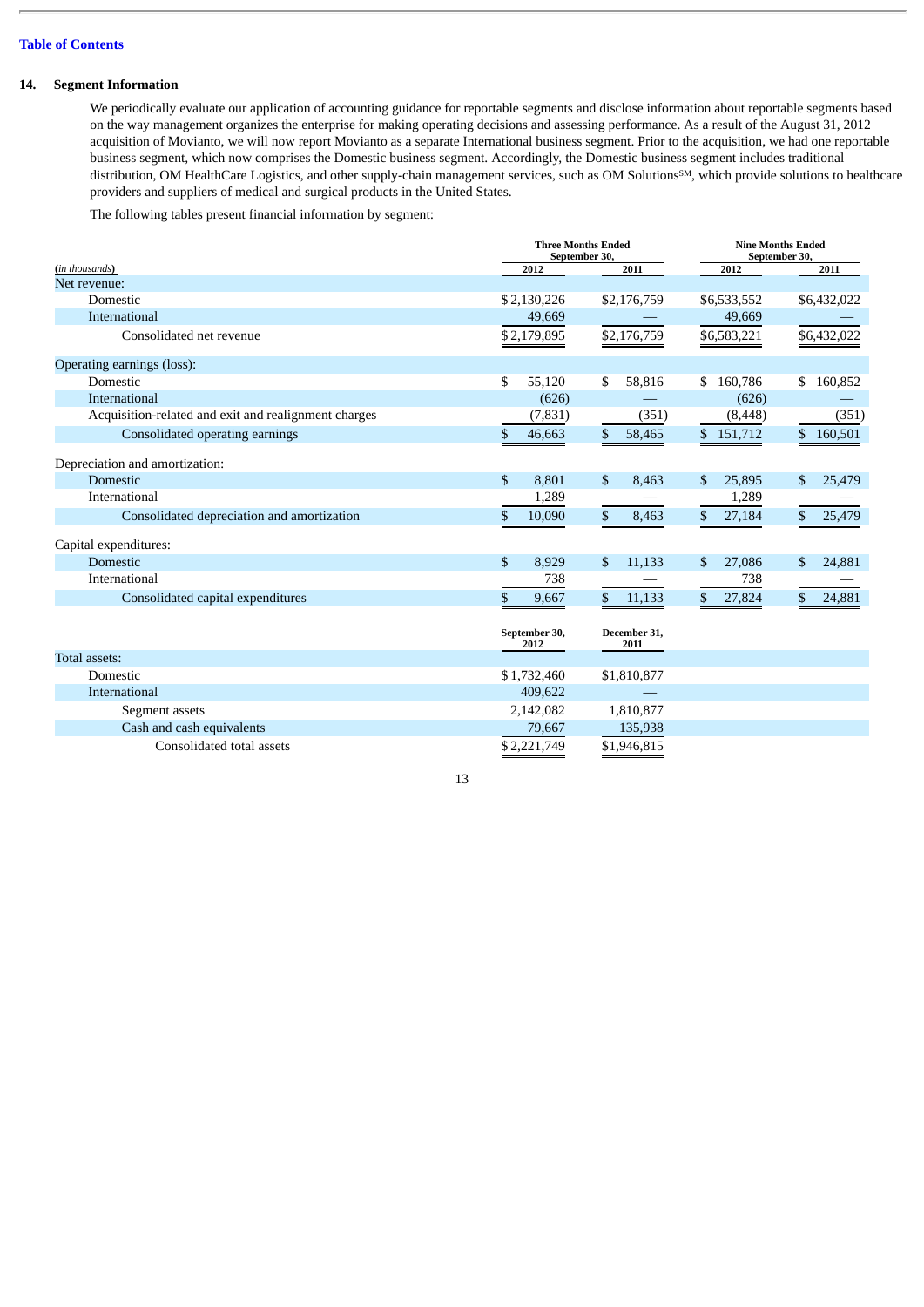### **15. Condensed Consolidating Financial Information**

The following tables present condensed consolidating financial information for: Owens & Minor, Inc. (O&M), on a combined basis; the guarantors of O&M's Senior Notes; and the subsidiaries of O&M that are not guarantors of the Senior Notes (Non-guarantor subsidiaries). Separate financial statements of the guarantor subsidiaries are not presented because the guarantors are jointly, severally and unconditionally liable under the guarantees and we believe the condensed consolidating financial information is more meaningful in understanding the financial position, results of operations and cash flows of the guarantor subsidiaries.

| For the three months ended September 30, 2012        | Owens &<br>Minor, Inc. | Guarantor<br><b>Subsidiaries</b> | Non-guarantor<br><b>Subsidiaries</b> | <b>Eliminations</b> | Consolidated |
|------------------------------------------------------|------------------------|----------------------------------|--------------------------------------|---------------------|--------------|
| <b>Statements of Income</b>                          |                        |                                  |                                      |                     |              |
| Net revenue                                          | \$                     | \$2,130,226                      | \$<br>59,200                         | \$<br>(9,531)       | \$2,179,895  |
| Cost of goods sold                                   |                        | 1,921,975                        | 39,074                               | (9,277)             | 1,951,772    |
| Gross margin                                         |                        | 208,251                          | 20,126                               | (254)               | 228,123      |
| Selling, general and administrative expenses         | 23                     | 144,882                          | 20,415                               |                     | 165,320      |
| Acquisition-related and exit and realignment charges |                        | 104                              | 7,727                                |                     | 7,831        |
| Depreciation and amortization                        |                        | 8,783                            | 1,307                                |                     | 10,090       |
| Other operating income, net                          |                        | (1,396)                          | (385)                                |                     | (1,781)      |
| Operating (loss) earnings                            | (23)                   | 55,878                           | (8,938)                              | (254)               | 46,663       |
| Interest expense (income), net                       | 3,951                  | (866)                            | (19)                                 |                     | 3,066        |
| (Loss) income before income taxes                    | (3,974)                | 56,744                           | (8,919)                              | (254)               | 43,597       |
| Income tax (benefit) provision                       | (1,634)                | 23,411                           | (2,777)                              |                     | 19,000       |
| Equity in earnings of subsidiaries                   | 26,937                 |                                  |                                      | (26, 937)           |              |
| Net income (loss)                                    | 24,597                 | 33,333                           | (6, 142)                             | (27, 191)           | 24,597       |
| Other comprehensive income                           | 2,059                  | 146                              | 1,926                                | (2,072)             | 2,059        |
| <b>Comprehensive income (loss)</b>                   | \$26,656               | 33,479                           | (4,216)                              | \$<br>(29, 263)     | 26,656       |

| For the three months ended September 30, 2011        | Owens &<br>Minor, Inc. | Guarantor<br><b>Subsidiaries</b> | Non-guarantor<br><b>Subsidiaries</b> | <b>Eliminations</b> | Consolidated |
|------------------------------------------------------|------------------------|----------------------------------|--------------------------------------|---------------------|--------------|
| <b>Statements of Income</b>                          |                        |                                  |                                      |                     |              |
| Net revenue                                          |                        | \$2,176,759                      | \$                                   |                     | \$2,176,759  |
| Cost of goods sold                                   |                        | 1,960,077                        |                                      |                     | 1,960,077    |
| Gross margin                                         |                        | 216,682                          |                                      |                     | 216,682      |
| Selling, general and administrative expenses         | (574)                  | 153,319                          | 80                                   |                     | 152,825      |
| Acquisition-related and exit and realignment charges |                        | 351                              |                                      |                     | 351          |
| Depreciation and amortization                        |                        | 8,463                            |                                      |                     | 8,463        |
| Other operating expense, net                         |                        | (3, 422)                         |                                      |                     | (3, 422)     |
| Operating (loss) earnings                            | 574                    | 57,971                           | (80)                                 |                     | 58,465       |
| Interest expense, net                                | 2,249                  | 1,155                            | 22                                   |                     | 3,426        |
| (Loss) income before income taxes                    | (1,675)                | 56,816                           | (102)                                |                     | 55,039       |
| Income tax (benefit) provision                       | (662)                  | 22,389                           | (40)                                 |                     | 21,687       |
| Equity in earnings of subsidiaries                   | 34,365                 |                                  |                                      | (34, 365)           |              |
| Net income (loss)                                    | 33,352                 | 34,427                           | (62)                                 | (34, 365)           | 33,352       |
| Other comprehensive income (loss)                    | 121                    | 133                              |                                      | (133)               | 121          |
| <b>Comprehensive income</b>                          | \$33,473               | 34,560                           | (62)                                 | (34, 498)<br>S.     | 33,473       |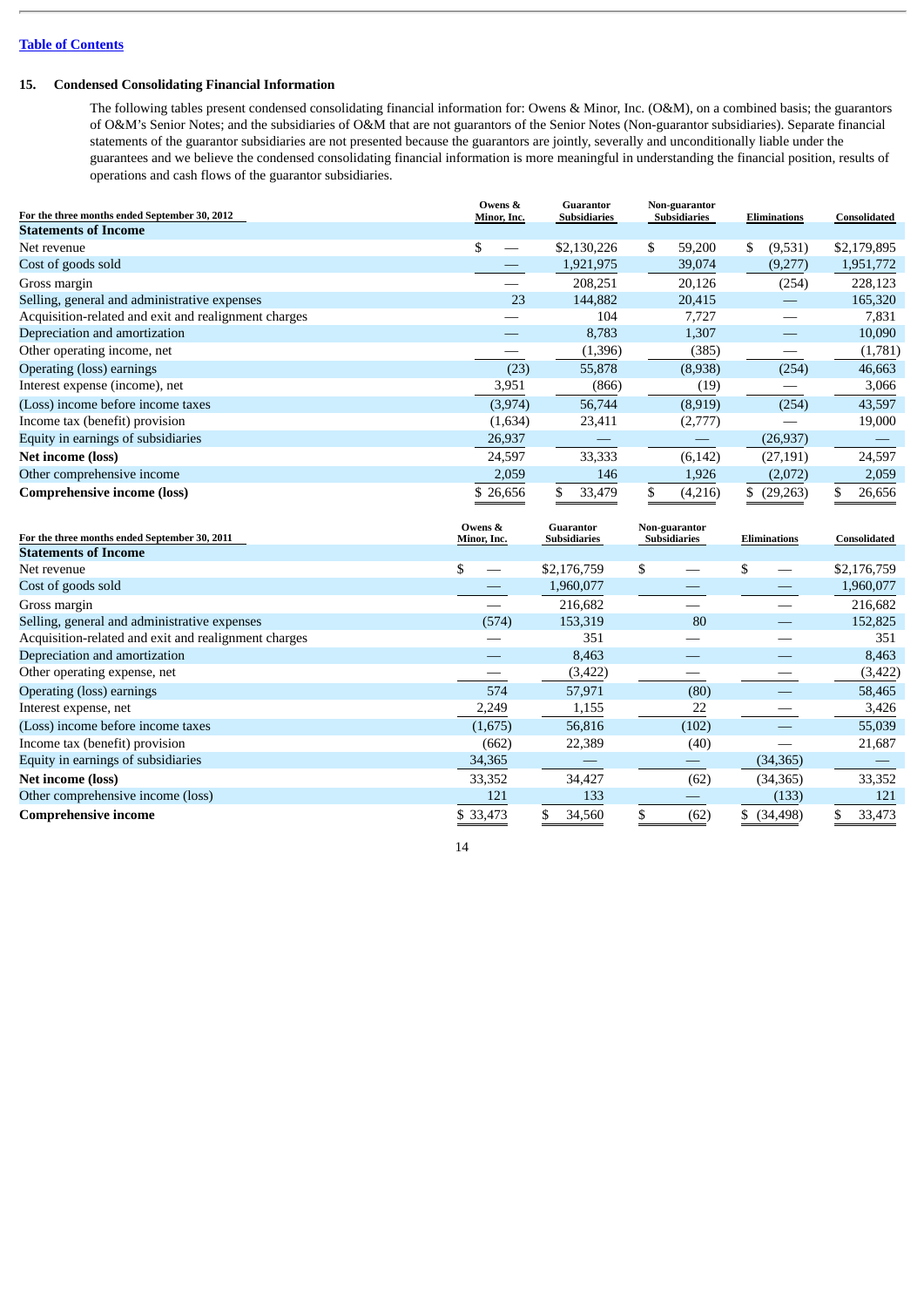### **Condensed Consolidating Financial Information**

|                                                      | Owens &<br>Minor, | Guarantor           | Non-guarantor       |                     |              |
|------------------------------------------------------|-------------------|---------------------|---------------------|---------------------|--------------|
| For the nine months ended September 30, 2012         | Inc.              | <b>Subsidiaries</b> | <b>Subsidiaries</b> | <b>Eliminations</b> | Consolidated |
| <b>Statements of Income</b>                          |                   |                     |                     |                     |              |
| Net revenue                                          | \$                | \$6,533,552         | \$<br>65,918        | \$(16,249)          | \$6,583,221  |
| Cost of goods sold                                   |                   | 5,899,666           | 45,393              | (15,718)            | 5,929,341    |
| Gross margin                                         |                   | 633,886             | 20,525              | (531)               | 653,880      |
| Selling, general and administrative expenses         | 678               | 449,092             | 21,409              |                     | 471,179      |
| Acquisition-related and exit and realignment charges |                   | 721                 | 7,727               |                     | 8,448        |
| Depreciation and amortization                        |                   | 25,842              | 1,342               |                     | 27,184       |
| Other operating income, net                          |                   | (4, 123)            | (520)               |                     | (4,643)      |
| Operating (loss) earnings                            | (678)             | 162,354             | (9, 433)            | (531)               | 151,712      |
| Interest expense (income), net                       | 11,518            | (1,573)             | 30                  |                     | 9,975        |
| (Loss) income before income taxes                    | (12, 196)         | 163,927             | (9,463)             | (531)               | 141,737      |
| Income tax (benefit) provision                       | (4, 872)          | 65,514              | (2,975)             |                     | 57,667       |
| Equity in earnings of subsidiaries                   | 91,394            |                     |                     | (91, 394)           |              |
| Net income (loss)                                    | 84,070            | 98,413              | (6, 488)            | (91, 925)           | 84,070       |
| Other comprehensive income                           | 2,531             | 642                 | 1,926               | (2,568)             | 2,531        |
| <b>Comprehensive income (loss)</b>                   | \$86,601          | \$<br>99,055        | (4, 562)            | \$ (94, 493)        | 86,601       |

| For the nine months ended September 30, 2011         | Owens &<br>Minor,<br>Inc. | Guarantor<br><b>Subsidiaries</b> | Non-guarantor<br><b>Subsidiaries</b> |       | <b>Eliminations</b> | Consolidated |
|------------------------------------------------------|---------------------------|----------------------------------|--------------------------------------|-------|---------------------|--------------|
| <b>Statements of Income</b>                          |                           |                                  |                                      |       |                     |              |
| Net revenue                                          | \$                        | \$6,431,896                      | \$                                   | 126   | \$                  | \$6,432,022  |
| Cost of goods sold                                   |                           | 5,788,483                        |                                      | 16    |                     | 5,788,499    |
| Gross margin                                         |                           | 643,413                          |                                      | 110   |                     | 643,523      |
| Selling, general and administrative expenses         | 280                       | 459,505                          |                                      | 334   |                     | 460,119      |
| Acquisition-related and exit and realignment charges |                           | 351                              |                                      |       |                     | 351          |
| Depreciation and amortization                        |                           | 25,479                           |                                      |       |                     | 25,479       |
| Other operating expense, net                         | 148                       | (3,067)                          |                                      | (8)   |                     | (2,927)      |
| Operating (loss) earnings                            | (428)                     | 161,145                          |                                      | (216) |                     | 160,501      |
| Interest expense, net                                | 7,010                     | 3,097                            |                                      | 56    |                     | 10,163       |
| (Loss) income before income taxes                    | (7, 438)                  | 158,048                          |                                      | (272) |                     | 150,338      |
| Income tax (benefit) provision                       | (2,923)                   | 62,112                           |                                      | (107) |                     | 59,082       |
| Equity in earnings of subsidiaries                   | 95,771                    |                                  |                                      |       | (95, 771)           |              |
| Net income (loss)                                    | 91,256                    | 95,936                           |                                      | (165) | (95, 771)           | 91,256       |
| Other comprehensive income                           | 363                       | 400                              |                                      |       | (400)               | 363          |
| <b>Comprehensive income (loss)</b>                   | \$91,619                  | 96,336                           |                                      | (165) | (96, 171)           | 91,619       |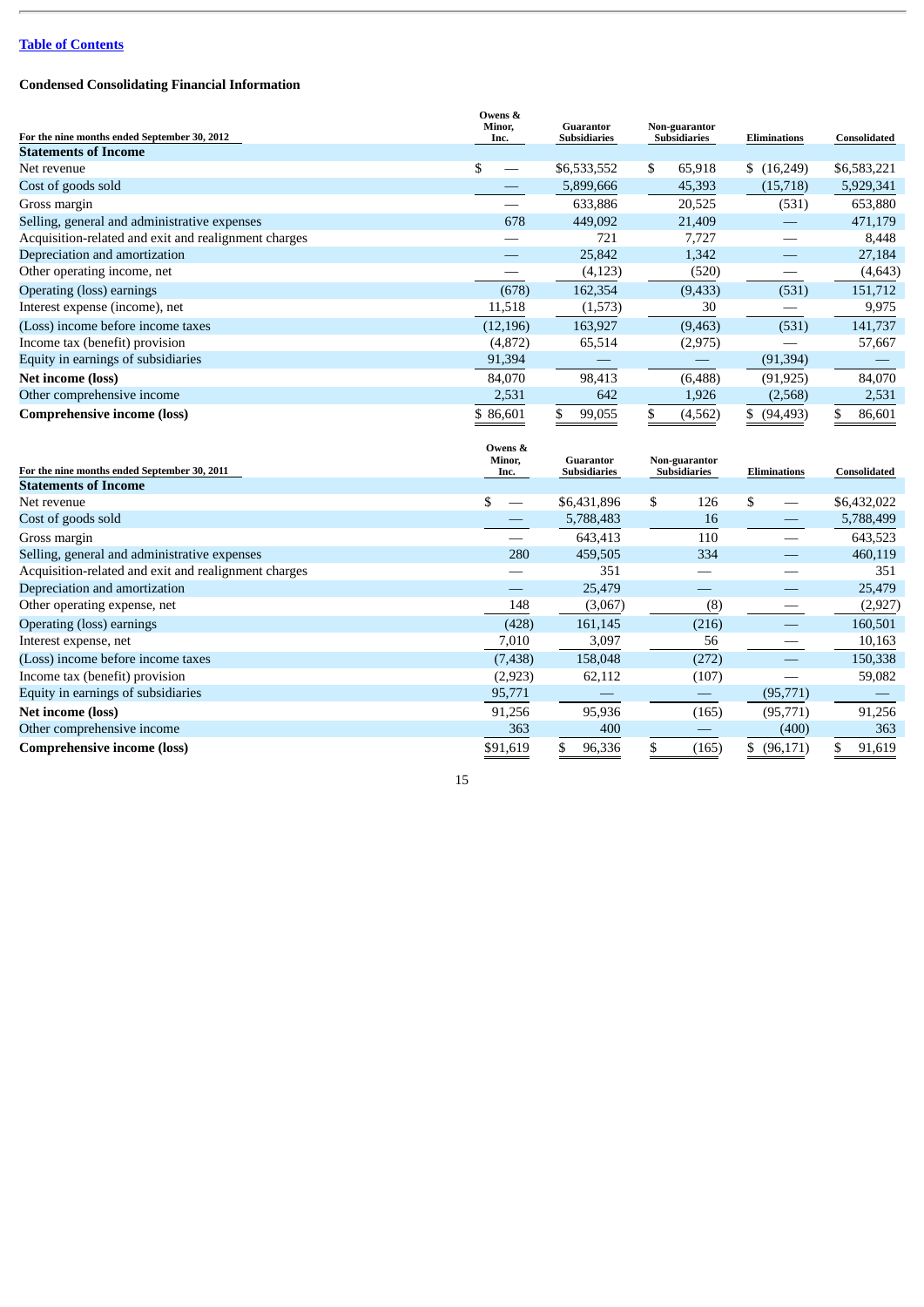### **Condensed Consolidating Financial Information**

| September 30, 2012<br><b>Balance Sheets</b>              | Owens &<br>Minor, Inc.   | Guarantor<br><b>Subsidiaries</b> | Non-guarantor<br><b>Subsidiaries</b> | <b>Eliminations</b>            | Consolidated  |
|----------------------------------------------------------|--------------------------|----------------------------------|--------------------------------------|--------------------------------|---------------|
| <b>Assets</b>                                            |                          |                                  |                                      |                                |               |
| <b>Current assets</b>                                    |                          |                                  |                                      |                                |               |
| Cash and cash equivalents                                | \$<br>29,538             | \$<br>14,744                     | \$<br>35,385                         | \$<br>$\overline{\phantom{0}}$ | \$<br>79,667  |
| Accounts and notes receivable, net                       |                          | 491,008                          | 94,602                               | (2,616)                        | 582,994       |
| Merchandise inventories                                  | $\overline{\phantom{0}}$ | 750,958                          | 26,470                               | (530)                          | 776,898       |
| Other current assets                                     | 244                      | 66,546                           | 145,182                              | (5)                            | 211,967       |
| Total current assets                                     | 29,782                   | 1,323,256                        | 301,639                              | (3, 151)                       | 1,651,526     |
| Property and equipment, net                              | $\overline{\phantom{0}}$ | 102,508                          | 73,527                               |                                | 176,035       |
| Goodwill, net                                            | $\overline{\phantom{0}}$ | 247,271                          | 38,092                               |                                | 285,363       |
| Intangible assets, net                                   | $\overline{\phantom{0}}$ | 20,496                           | 24,044                               |                                | 44,540        |
| Due from O&M and subsidiaries                            | $\overline{\phantom{0}}$ | 244,094                          | 40,730                               | (284, 824)                     |               |
| Advances to and investments in consolidated subsidiaries | 1,430,878                |                                  |                                      | (1,430,878)                    |               |
| Other assets, net                                        | 641                      | 49,974                           | 13,670                               |                                | 64,285        |
| <b>Total assets</b>                                      | \$1,461,301              | \$1,987,599                      | \$<br>491,702                        | \$(1,718,853)                  | \$2,221,749   |
| <b>Liabilities and equity</b>                            |                          |                                  |                                      |                                |               |
| <b>Current liabilities</b>                               |                          |                                  |                                      |                                |               |
| Accounts payable                                         | \$<br>1,575              | 562,268<br>\$                    | \$<br>80,901                         | \$<br>(2,621)                  | \$<br>642,123 |
| Accrued payroll and related liabilities                  |                          | 11,801                           | 6,232                                |                                | 18,033        |
| Deferred income taxes                                    |                          | 36,982                           |                                      |                                | 36,982        |
| Other current liabilities                                | 9,785                    | 83,338                           | 159,008                              |                                | 252,131       |
| <b>Total current liabilities</b>                         | 11,360                   | 694,389                          | 246,141                              | (2,621)                        | 949,269       |
| Long-term debt, excluding current portion                | 206,185                  | 6,349                            | 2,261                                | $\equiv$                       | 214,795       |
| Due to O&M and subsidiaries                              | 284,824                  |                                  |                                      | (284, 824)                     |               |
| Intercompany debt                                        |                          | 138,890                          | $\equiv$                             | (138, 890)                     | $\equiv$      |
| Deferred income taxes                                    | $\overline{\phantom{0}}$ | 28,693                           | 2,618                                |                                | 31,311        |
| Other liabilities                                        | $\overline{\phantom{0}}$ | 58,855                           | 7,457                                |                                | 66,312        |
| <b>Total liabilities</b>                                 | 502,369                  | 927,176                          | 258,477                              | (426, 335)                     | 1,261,687     |
| <b>Equity</b>                                            |                          |                                  |                                      |                                |               |
| Common stock                                             | 126,762                  |                                  | 1,500                                | (1,500)                        | 126,762       |
| Paid-in capital                                          | 185,695                  | 242.024                          | 258,635                              | (500, 659)                     | 185,695       |
| Retained earnings (deficit)                              | 651,438                  | 825,464                          | (29, 967)                            | (795, 497)                     | 651,438       |
| Accumulated other comprehensive loss                     | (4,963)                  | (7,065)                          | 1,927                                | 5,138                          | (4,963)       |
| Total Owens & Minor, Inc. shareholders' equity           | 958,932                  | 1,060,423                        | 232,095                              | (1,292,518)                    | 958,932       |
| Noncontrolling interest                                  |                          |                                  | 1,130                                |                                | 1,130         |
| <b>Total equity</b>                                      | 958,932                  | 1,060,423                        | 233,225                              | (1,292,518)                    | 960,062       |
| <b>Total liabilities and equity</b>                      | \$1,461,301              | \$1,987,599                      | \$<br>491,702                        | \$(1,718,853)                  | \$2,221,749   |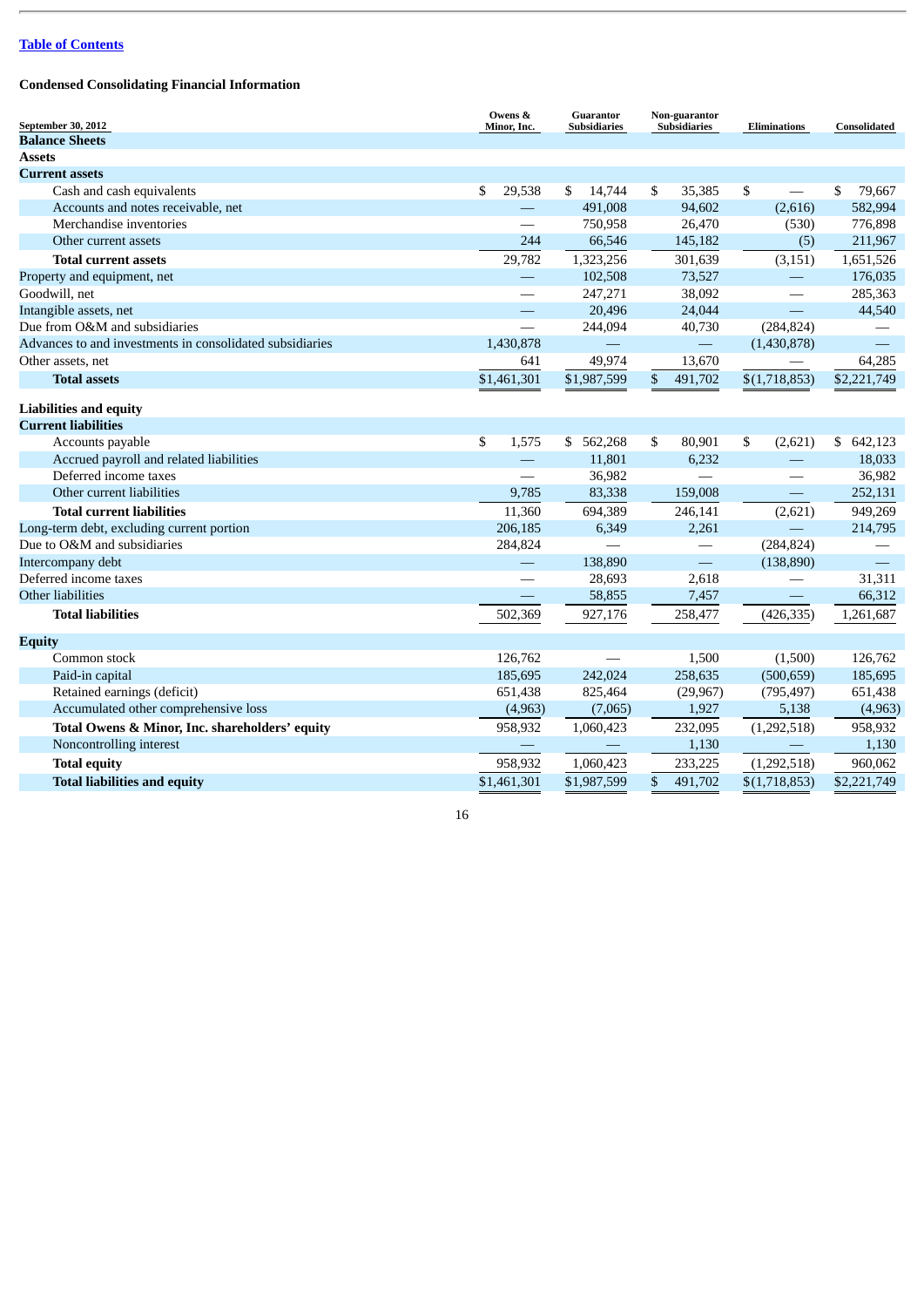### **Condensed Consolidating Financial Information**

| December 31, 2011                                        | Owens &<br>Minor, Inc. | Guarantor<br><b>Subsidiaries</b> | Non-guarantor<br><b>Subsidiaries</b> | <b>Eliminations</b>      | Consolidated            |
|----------------------------------------------------------|------------------------|----------------------------------|--------------------------------------|--------------------------|-------------------------|
| <b>Balance Sheets</b>                                    |                        |                                  |                                      |                          |                         |
| <b>Assets</b>                                            |                        |                                  |                                      |                          |                         |
| <b>Current assets</b>                                    |                        |                                  |                                      |                          |                         |
| Cash and cash equivalents                                | \$120,010              | \$<br>14,809                     | \$<br>1,119                          |                          | \$135,938               |
| Accounts and notes receivable, net                       |                        | 506,633                          | 125                                  | $\overline{\phantom{0}}$ | 506,758                 |
| Merchandise inventories                                  |                        | 806,281                          | 85                                   | $\overline{\phantom{0}}$ | 806,366                 |
| Other current assets                                     | 139                    | 76,696                           | 35                                   | (107)                    | 76,763                  |
| Total current assets                                     | 120,149                | 1,404,419                        | 1,364                                | (107)                    | 1,525,825               |
| Property and equipment, net                              |                        | 107,878                          | 183                                  | $\overline{\phantom{a}}$ | 108,061                 |
| Goodwill, net                                            |                        | 247,271                          | 1,227                                | $\overline{\phantom{0}}$ | 248,498                 |
| Intangible assets, net                                   |                        | 22,142                           | $\qquad \qquad$                      |                          | 22,142                  |
| Due from O&M and subsidiaries                            |                        |                                  | 40,888                               | (40, 888)                |                         |
| Advances to and investments in consolidated subsidiaries | 1,142,592              |                                  |                                      | (1, 142, 592)            |                         |
| Other assets, net                                        | 779                    | 41,373                           | 137                                  |                          | 42,289                  |
| <b>Total assets</b>                                      | \$1,263,520            | \$1,823,083                      | \$<br>43,799                         | \$(1,183,587)            | \$1,946,815             |
| <b>Liabilities and equity</b>                            |                        |                                  |                                      |                          |                         |
| <b>Current liabilities</b>                               |                        |                                  |                                      |                          |                         |
| Accounts payable                                         | \$ 113,100             | 462,604<br>\$                    | \$<br>89                             | \$                       | $\mathbb{S}$<br>575,793 |
| Accrued payroll and related liabilities                  |                        | 20.653                           | 15                                   |                          | 20,668                  |
| Deferred income taxes                                    |                        | 42,296                           |                                      |                          | 42,296                  |
| Other current liabilities                                | 6,505                  | 86,980                           | 230                                  | (107)                    | 93,608                  |
| <b>Total current liabilities</b>                         | 119,605                | 612,533                          | 334                                  | (107)                    | 732,365                 |
| Long-term debt, excluding current portion                | 207,480                | 5,201                            |                                      | $\equiv$                 | 212,681                 |
| Due to O&M and subsidiaries                              | 18,348                 | 22,540                           | $\overbrace{\phantom{aaaaa}}$        | (40, 888)                |                         |
| Intercompany debt                                        |                        | 138,890                          | $\qquad \qquad -$                    | (138, 890)               | $\equiv$                |
| Deferred income taxes                                    |                        | 21,894                           | $\overline{\phantom{0}}$             |                          | 21,894                  |
| Other liabilities                                        |                        | 60,658                           |                                      |                          | 60,658                  |
| <b>Total liabilities</b>                                 | 345,433                | 861,716                          | 334                                  | (179, 885)               | 1,027,598               |
| <b>Equity</b>                                            |                        |                                  |                                      |                          |                         |
| Common stock                                             | 126,900                | $\overline{\phantom{0}}$         | 1,500                                | (1,500)                  | 126,900                 |
| Paid-in capital                                          | 179.052                | 242,024                          | 64,314                               | (306, 338)               | 179,052                 |
| Retained earnings (deficit)                              | 619,629                | 727,050                          | (23, 479)                            | (703, 571)               | 619,629                 |
| Accumulated other comprehensive loss                     | (7, 494)               | (7,707)                          |                                      | 7,707                    | (7, 494)                |
| Total Owens & Minor, Inc. shareholders' equity           | 918,087                | 961,367                          | 42,335                               | (1,003,702)              | 918,087                 |
| Noncontrolling interest                                  |                        |                                  | 1,130                                |                          | 1,130                   |
| <b>Total equity</b>                                      | 918,087                | 961,367                          | 43,465                               | (1,003,702)              | 919,217                 |
| <b>Total liabilities and equity</b>                      | \$1,263,520            | \$1,823,083                      | \$<br>43,799                         | \$(1,183,587)            | \$1,946,815             |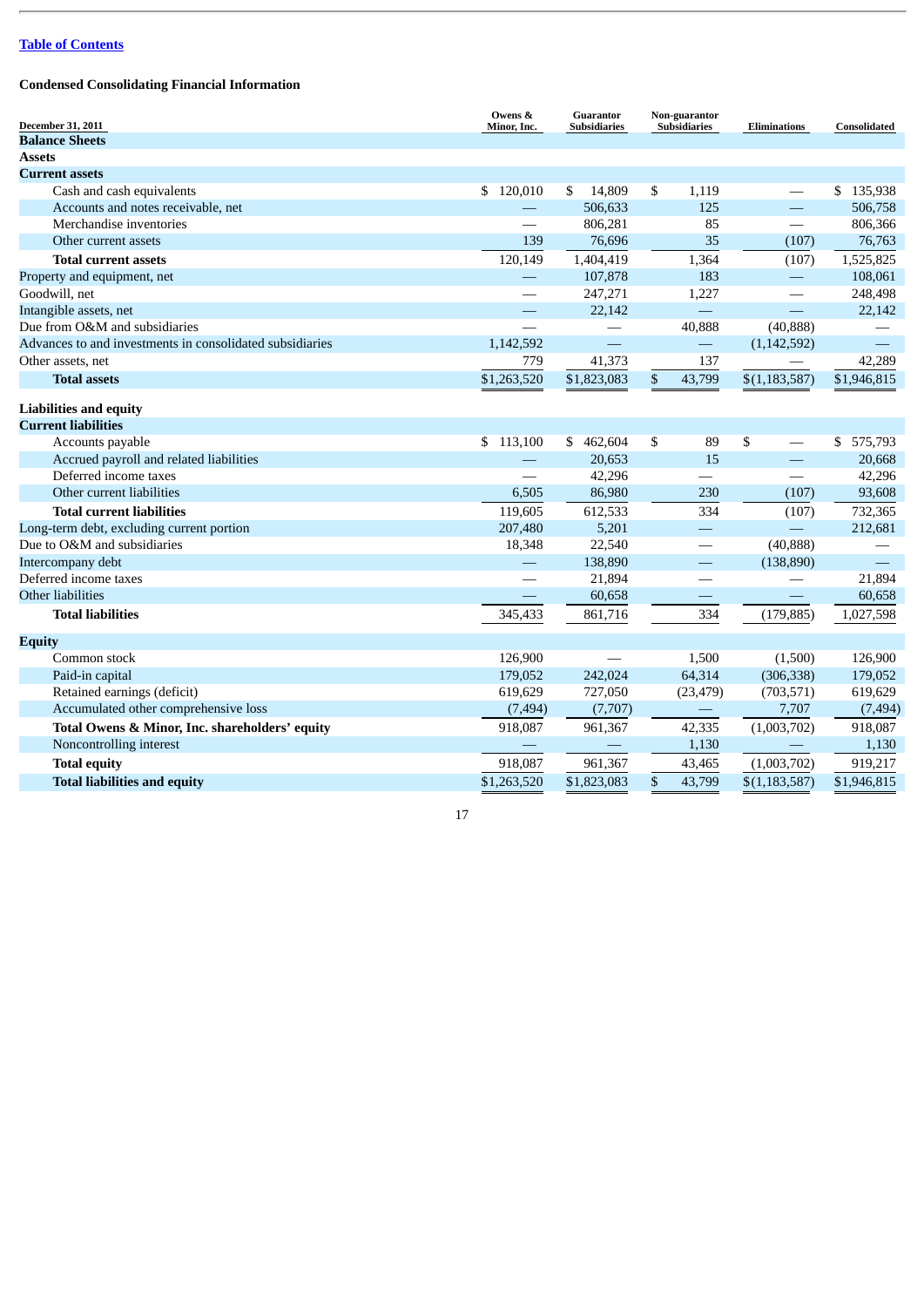### **Condensed Consolidating Financial Information**

| Nine months ended September 30, 2012                               | Owens &<br>Minor, Inc. | Guarantor<br><b>Subsidiaries</b> | Non-guarantor<br><b>Subsidiaries</b> | <b>Eliminations</b> | Consolidated           |
|--------------------------------------------------------------------|------------------------|----------------------------------|--------------------------------------|---------------------|------------------------|
| <b>Statements of Cash Flows</b>                                    |                        |                                  |                                      |                     |                        |
| <b>Operating activities:</b>                                       |                        |                                  |                                      |                     |                        |
| Net income (loss)                                                  | \$ 84,070              | \$98,413                         | (6, 488)<br>\$                       | \$ (91,925)         | $\mathbb{S}$<br>84,070 |
| Adjustments to reconcile net income to cash provided by (used for) |                        |                                  |                                      |                     |                        |
| operating activities:                                              |                        |                                  |                                      |                     |                        |
| Equity in earnings of subsidiaries                                 | (91, 394)              | $\overline{\phantom{0}}$         | $\equiv$                             | 91,394              |                        |
| Depreciation and amortization                                      |                        | 25,842                           | 1,342                                |                     | 27,184                 |
| Provision for LIFO reserve                                         |                        | 5,223                            |                                      |                     | 5,223                  |
| Share-based compensation expense                                   |                        | 4,844                            |                                      |                     | 4,844                  |
| Deferred income tax expense                                        |                        | 1,098                            |                                      |                     | 1,098                  |
| Provision for losses on accounts and notes receivable              |                        | 311                              | 103                                  |                     | 414                    |
| Changes in operating assets and liabilities:                       |                        |                                  |                                      |                     |                        |
| Accounts and notes receivable                                      |                        | 15,314                           | (25, 817)                            | 2,617               | (7,886)                |
| Merchandise inventories                                            |                        | 50,100                           | (10, 552)                            | 530                 | 40,078                 |
| Accounts payable                                                   | (111, 525)             | 99,664                           | 46,949                               | (2,621)             | 32,467                 |
| Net change in other assets and liabilities                         | 3,070                  | (3,214)                          | (16, 216)                            | $\overline{5}$      | (16, 355)              |
| Other, net                                                         | (1,270)                | 712                              | (215)                                |                     | (773)                  |
| Cash provided by (used for) operating activities                   | (117, 049)             | 298,307                          | (10, 894)                            |                     | 170,364                |
| <b>Investing activities:</b>                                       |                        |                                  |                                      |                     |                        |
| Acquisition, net of cash acquired                                  |                        |                                  | (149, 910)                           |                     | (149, 910)             |
| Additions to computer software and intangible assets               |                        | (18, 911)                        | (1,023)                              |                     | (19, 934)              |
| Additions to property and equipment                                |                        | (8, 159)                         | 269                                  |                     | (7,890)                |
| Proceeds from the sale of property and equipment                   |                        | 3,237                            |                                      |                     | 3,237                  |
| <b>Cash used for investing activities</b>                          |                        | (23, 833)                        | (150, 664)                           |                     | (174, 497)             |
| <b>Financing activities:</b>                                       |                        |                                  |                                      |                     |                        |
| Change in intercompany advances                                    | 77,168                 | (271, 650)                       | 194,482                              |                     |                        |
| Cash dividends paid                                                | (41, 791)              |                                  |                                      |                     | (41, 791)              |
| Repurchases of common stock                                        | (11,250)               |                                  |                                      |                     | (11,250)               |
| Financing costs paid                                               |                        | (1, 303)                         |                                      |                     | (1, 303)               |
| Excess tax benefits related to share-based compensation            | 1,223                  |                                  |                                      |                     | 1,223                  |
| Proceeds from exercise of stock options                            | 4,114                  |                                  |                                      |                     | 4,114                  |
| Other, net                                                         | (2,887)                | (1,586)                          | 29                                   |                     | (4, 444)               |
| Cash provided by (used for) financing activities                   | 26,577                 | (274, 539)                       | 194,511                              |                     | (53, 451)              |
| Effect of exchange rate changes on cash and cash equivalents       |                        |                                  | 1,313                                |                     | 1,313                  |
| Net (decrease) increase in cash and cash equivalents               | (90, 472)              | (65)                             | 34,266                               |                     | (56, 271)              |
| Cash and cash equivalents at beginning of period                   | 120,010                | 14,809                           | 1,119                                |                     | 135,938                |
| Cash and cash equivalents at end of period                         | \$<br>29,538           | \$<br>14,744                     | \$<br>35,385                         | \$                  | 79,667<br>\$           |
|                                                                    |                        |                                  |                                      |                     |                        |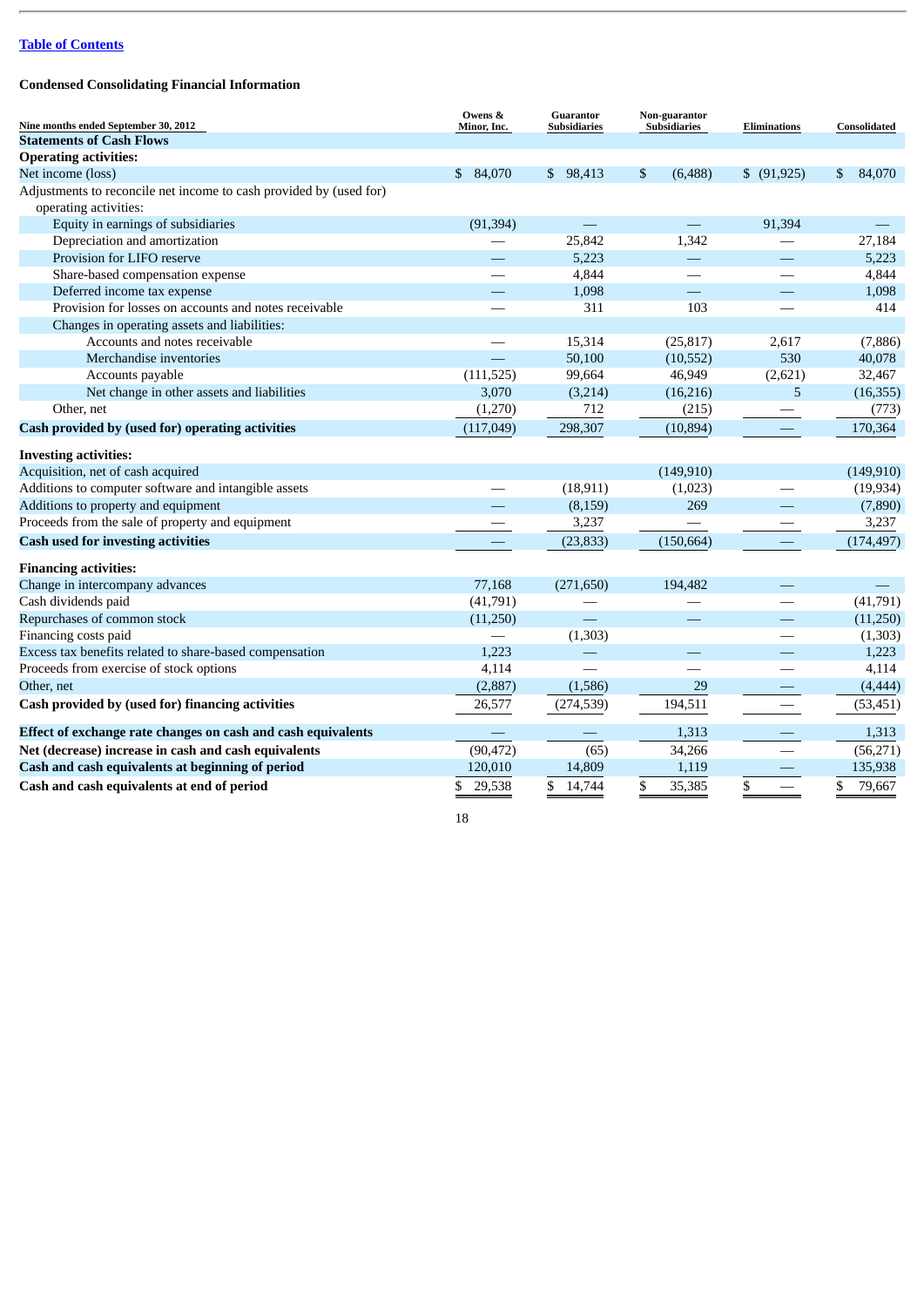### **Condensed Consolidating Financial Information**

| Nine months ended September 30, 2011                               | Owens &<br>Minor, Inc. | Guarantor<br><b>Subsidiaries</b> | Non-guarantor<br><b>Subsidiaries</b> | <b>Eliminations</b>                     | Consolidated |
|--------------------------------------------------------------------|------------------------|----------------------------------|--------------------------------------|-----------------------------------------|--------------|
| <b>Statements of Cash Flows</b>                                    |                        |                                  |                                      |                                         |              |
| <b>Operating activities:</b>                                       |                        |                                  |                                      |                                         |              |
| Net income (loss)                                                  | \$91,256               | \$95,936                         | \$<br>(165)                          | \$ (95,771)                             | 91,256<br>\$ |
| Adjustments to reconcile net income to cash provided by (used for) |                        |                                  |                                      |                                         |              |
| operating activities:                                              |                        |                                  |                                      |                                         |              |
| Equity in earnings of subsidiaries                                 | (95, 771)              |                                  |                                      | 95,771                                  |              |
| Depreciation and amortization                                      |                        | 25,479                           |                                      |                                         | 25,479       |
| Provision for LIFO reserve                                         |                        | 11,265                           |                                      |                                         | 11,265       |
| Share-based compensation expense                                   |                        | 4,335                            |                                      |                                         | 4,335        |
| Deferred income tax expense                                        |                        | 908                              |                                      |                                         | 908          |
| Provision for losses on accounts and notes receivable              |                        | 1,107                            |                                      |                                         | 1,107        |
| <b>Pension contributions</b>                                       |                        | (543)                            |                                      |                                         | (543)        |
| Changes in operating assets and liabilities:                       |                        |                                  |                                      |                                         |              |
| Accounts and notes receivable                                      | 313                    | (36, 911)                        |                                      |                                         | (36,598)     |
| Merchandise inventories                                            |                        | (52, 141)                        |                                      |                                         | (52, 141)    |
| Accounts payable                                                   |                        | 81,187                           | $\mathbf{1}$                         |                                         | 81,188       |
| Net change in other assets and liabilities                         | 2,882                  | (21, 286)                        | (61)                                 |                                         | (18, 465)    |
| Other, net                                                         | 70                     | 265                              |                                      |                                         | 335          |
| Cash provided by (used for) operating activities                   | (1,250)                | 109,601                          | (225)                                |                                         | 108,126      |
| <b>Investing activities:</b>                                       |                        |                                  |                                      |                                         |              |
| Additions to computer software and intangible assets               |                        | (8,035)                          |                                      |                                         | (8,035)      |
| Additions to property and equipment                                |                        | (16, 846)                        |                                      |                                         | (16, 846)    |
| Proceeds from the sale of property and equipment                   |                        | 46                               |                                      |                                         | 46           |
| <b>Cash used for investing activities</b>                          |                        | (24, 835)                        |                                      |                                         | (24, 835)    |
| <b>Financing activities:</b>                                       |                        |                                  |                                      |                                         |              |
| Change in intercompany advances                                    | 78.610                 | (79, 015)                        | 405                                  |                                         |              |
| Cash dividends paid                                                | (38, 156)              |                                  |                                      |                                         | (38, 156)    |
| Repurchases of common stock                                        | (16, 124)              |                                  |                                      |                                         | (16, 124)    |
| Proceeds from termination of interest rate swap                    | 4,005                  |                                  |                                      |                                         | 4,005        |
| Excess tax benefits related to share-based compensation            | 1,977                  |                                  |                                      |                                         | 1,977        |
| Proceeds from exercise of stock options                            | 7,937                  |                                  | $\overline{\phantom{a}}$             | $\sim$                                  | 7,937        |
| Other, net                                                         | (3,563)                | (1,564)                          |                                      |                                         | (5, 127)     |
| Cash provided by (used for) financing activities                   | 34,686                 | (80, 579)                        | 405                                  |                                         | (45, 488)    |
| <b>Discontinued operations:</b>                                    |                        |                                  |                                      |                                         |              |
| Operating cash flows                                               |                        |                                  | (164)                                |                                         | (164)        |
| Net cash used for discontinued operations                          |                        |                                  | (164)                                |                                         | (164)        |
| Net increase (decrease) in cash and cash equivalents               | 33,436                 | 4,187                            | 16                                   |                                         | 37,639       |
| Cash and cash equivalents at beginning of period                   | 156,897                | 2,316                            |                                      |                                         | 159,213      |
| Cash and cash equivalents at end of period                         | \$190,333              | \$<br>6,503                      | \$<br>16                             | \$<br>$\overbrace{\phantom{123221111}}$ | \$196.852    |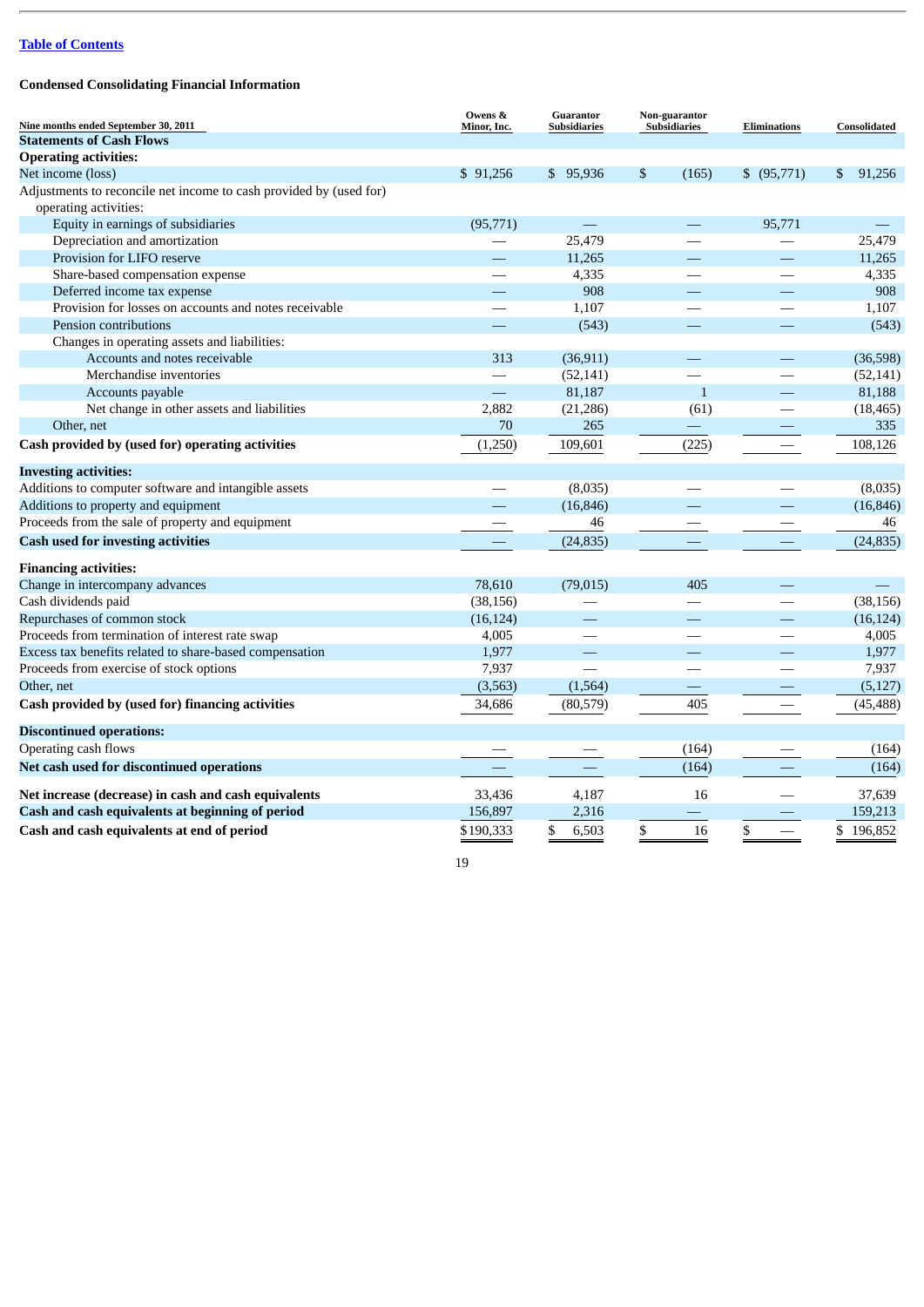#### **16. Recent Accounting Pronouncements**

There has been no change in our significant accounting policies from those contained in our Annual Report on Form 10-K for the year ended December 31, 2011, except as discussed below.

In the first quarter of 2012, we adopted an Accounting Standard Update (ASU) issued by the Financial Accounting Standards Board (FASB) for fair value measurement. This update amends and clarifies certain measurement principles and disclosure requirements for fair value measurement. The adoption of this guidance did not have an impact on our financial position or results of operations.

In the first quarter of 2012, we adopted an ASU regarding the presentation of comprehensive income. This update requires entities to report comprehensive income in either a continuous statement of comprehensive income or two separate but consecutive statements. The adoption of this guidance did not have an impact on our financial position or results of operations.

In the first quarter of 2012, we adopted an ASU for the testing of goodwill. This update allows entities the option to first assess qualitative factors as a basis for determining whether it is necessary to perform the two-step impairment test for goodwill. The adoption of this guidance did not have an impact on our financial position or results of operations.

In the third quarter of 2012, we adopted an ASU for the testing of long-lived assets. This update allows entities the option to first assess qualitative factors as a basis for determining whether it is necessary to perform the quantitative test. The adoption of this guidance did not have an impact on our financial position or results of operations.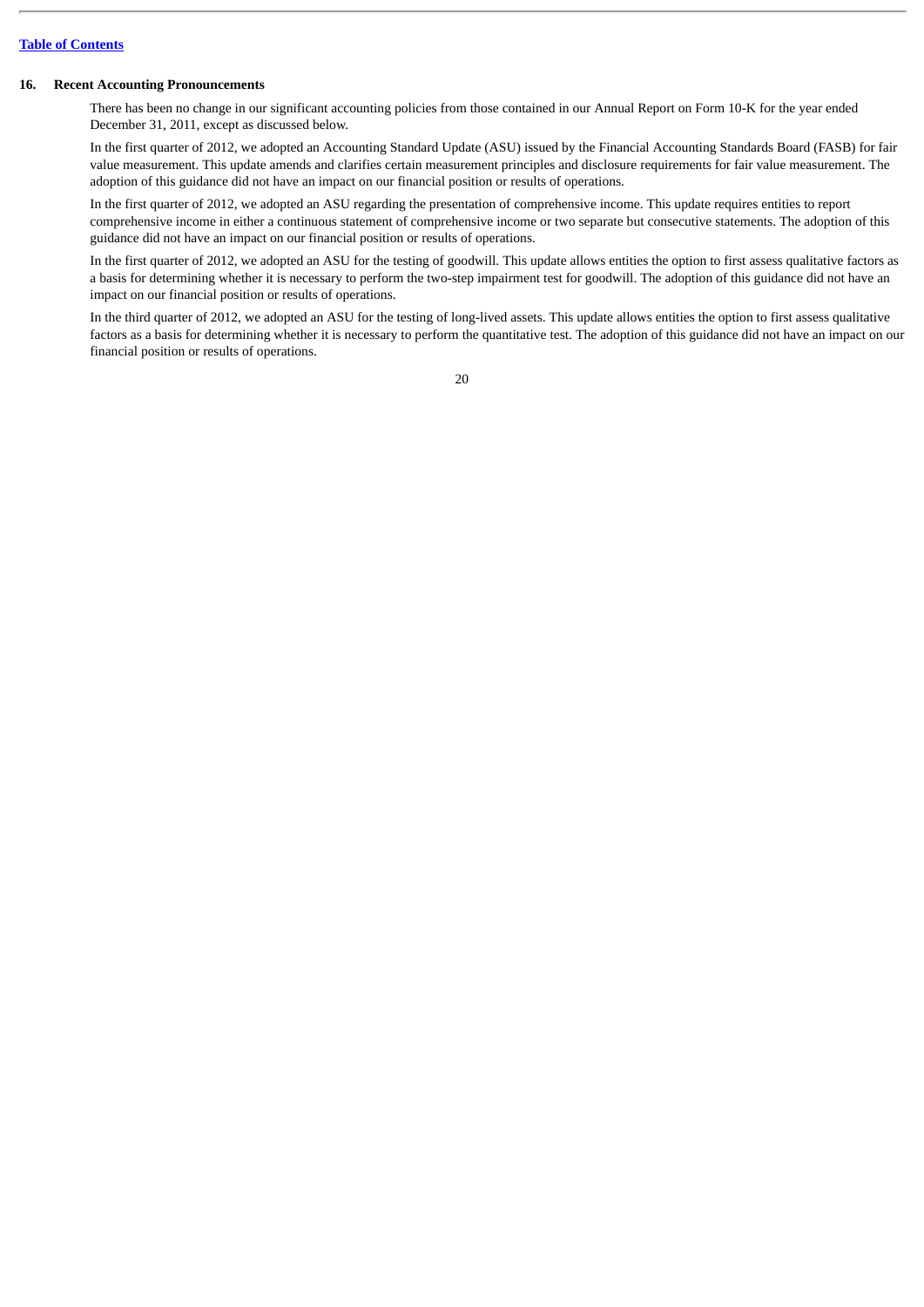#### <span id="page-20-0"></span>**Item 2. Management's Discussion and Analysis of Financial Condition and Results of Operations**

The following discussion and analysis describes results of operations and material changes in the financial condition of Owens & Minor, Inc. and its subsidiaries since December 31, 2011. Trends of a material nature are discussed to the extent known and considered relevant. This discussion should be read in conjunction with the consolidated financial statements, related notes thereto, and management's discussion and analysis of financial condition and results of operations included in our Annual Report on Form 10-K for the year ended December 31, 2011.

### **Overview**

### **Third quarter and first nine months of 2012 compared with 2011**

*Acquisition*. Owens & Minor, Inc. (we, us, or our) is a leading national distributor of name-brand medical and surgical supplies and a healthcare supply-chain management company. As a result of the August 31, 2012 acquisition of Movianto, we will now report Movianto as a separate International business segment. Prior to the acquisition, we had one reportable business segment, which now comprises the Domestic business segment. Accordingly, the Domestic business segment includes traditional distribution, OM HealthCare Logistics, and other supply-chain management services, such as OM Solutions<sup>SM</sup>, which provide solutions to healthcare providers and suppliers of medical and surgical products in the United States. Segment information for revenues, operating earnings, depreciation and amortization, capital expenditures and total assets are provided in Note 14 of the Notes to Consolidated Financial Statements included in this Quarterly Report on Form 10-Q.

*Financial Highlights*. The following table provides a reconciliation of reported operating earnings, net income and diluted net income per common share to non-GAAP measures used by management:

| (Dollars in thousands except EPS data)                                  | Three Months Ended<br>September 30, |            | Nine Months Ended<br>September 30, |            |  |
|-------------------------------------------------------------------------|-------------------------------------|------------|------------------------------------|------------|--|
|                                                                         | 2012                                | 2011       | 2012                               | 2011       |  |
| Operating earnings, as reported (GAAP)                                  | \$46,663                            | \$58,465   | \$151,712                          | \$160,501  |  |
| Acquisition-related and exit and realignment charges                    | 7,831                               | 351        | 8,448                              | 351        |  |
| Operating earnings, adjusted (Non-GAAP) (Adjusted Operated Earnings)    | \$54,494                            | \$58,816   | \$160,160                          | \$160,852  |  |
| Adjusted Operating Earnings as a percent of revenue (Non-GAAP)          | 2.50%                               | 2.70%      | 2.43%                              | 2.50%      |  |
| Net income, as reported (GAAP)                                          | \$24.597                            | \$33,352   | \$84,070                           | \$91.256   |  |
| Acquisition-related and exit and realignment charges, after-tax         | 6,588                               | 213        | 6,963                              | 213        |  |
| Net income, adjusted (Non-GAAP) (Adjusted Net Income)                   | \$31,185                            | \$33,565   | \$91.033                           | \$91,469   |  |
| Net income per diluted common share, as reported (GAAP)                 | 0.39                                | 0.53<br>S. | 1.33<br>\$                         | 1.44<br>ж, |  |
| Acquisition-related and exit and realignment charges                    | 0.10                                |            | 0.11                               |            |  |
| Net income per diluted common share, adjusted (Non-GAAP) (Adjusted EPS) | 0.49                                | 0.53       | 1.44                               | 1.44       |  |

### **Use of Non-GAAP Measures**

Our management's discussion and analysis contains financial measures that are not calculated in accordance with U.S. generally accepted accounting principles (GAAP). In general, the measures exclude items and charges that (i) management does not believe reflect our core business and relate more to strategic, multi-year corporate activities; or (ii) relate to activities or actions that may have occurred over multiple or in prior periods without predictable trends. Management uses these non-GAAP financial measures internally to evaluate our performance, evaluate the balance sheet, engage in financial and operational planning and determine incentive compensation.

Management provides these non-GAAP financial measures to investors as supplemental metrics to assist readers in assessing the effects of items and events on its financial and operating results and in comparing our performance to that of our competitors. However, the non-GAAP financial measures used by us may be calculated differently from, and therefore may not be comparable to, similarly titled measures used by other companies.

The non-GAAP financial measures disclosed by us should not be considered a substitute for, or superior to, financial measures calculated in accordance with GAAP, and the financial results calculated in accordance with GAAP.

There were no exit and realignment expenses in the first nine months of 2012 or 2011. Acquisition-related expenses are associated with Movianto in 2012 and with the establishment of our joint venture in China in 2011. During the third quarter and first nine months of 2012 and 2011, the difference between our GAAP and Non-GAAP measures were related entirely to acquisition-related costs. Unless otherwise stated, our analysis hereinafter excludes acquisition-related and exit and realignment expenses.

Adjusted EPS (Non-GAAP) declined by four cents in the third quarter of 2012 compared with the third quarter of last year due to a decrease in Adjusted Operating Earnings (Non-GAAP) of \$4.3 million or 7.3%. The decrease in Adjusted Operating Earnings (Non-GAAP) for this period was primarily due to lower Domestic segment revenues and gross margin (Domestic gross margin declined by \$8.2 million) and an operating loss of \$0.6 million for the International segment, partially offset by lower Domestic segment SG&A expenses of \$6.6 million. In addition, the third quarter of 2011 included income of \$2.2 million relating to an anti-trust lawsuit that did not exist in 2012.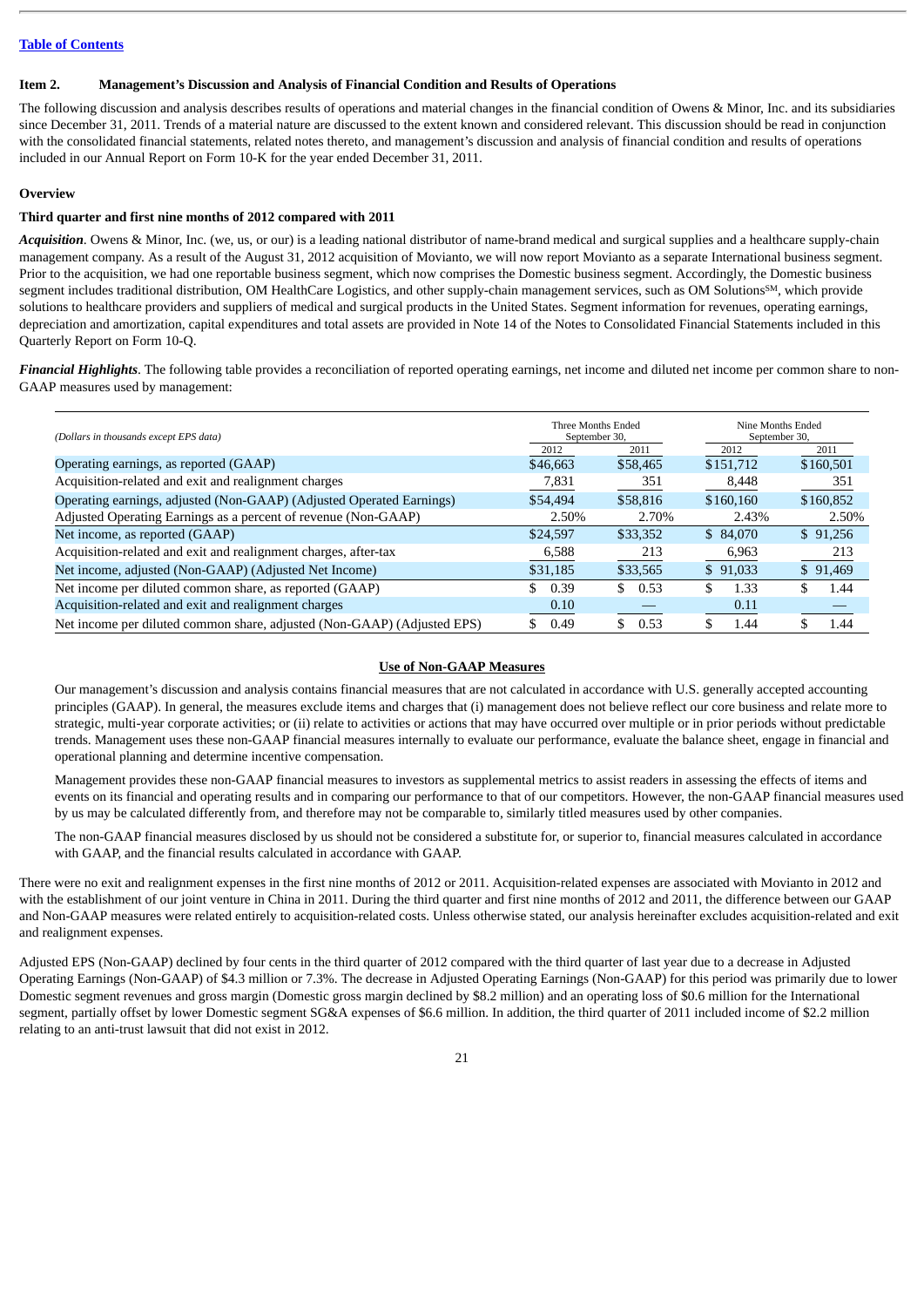Adjusted EPS (Non-GAAP) for the first nine months of this year was flat compared with the same period last year. Adjusted Operating Earnings (Non-GAAP) for the first nine months of 2012 declined slightly (\$0.7 million or 0.4%) compared to last year as lower Domestic segment gross margin of \$9.2 million was partially offset by lower Domestic SG&A expenses of \$8.1 million. Also contributing to the change between these periods was higher other operating income of \$1.7 million in 2012 partially offset by the International segment operating loss of \$0.6 million and higher Domestic depreciation and amortization in 2012 of \$0.4 million.

The following table presents our consolidated statements of income on a percentage of revenue basis:

|                                              |        | <b>Three Months Ended</b><br>September 30. |       | Nine Months Ended<br>September 30. |
|----------------------------------------------|--------|--------------------------------------------|-------|------------------------------------|
|                                              | 2012   | 2011                                       | 2012  | 2011                               |
| Gross margin                                 | 10.46% | 9.95%                                      | 9.93% | 10.00%                             |
| Selling, general and administrative expenses | 7.58%  | 7.02%                                      | 7.16% | 7.15%                              |
| Adjusted Operating Earnings (Non-GAAP)       | 2.50%  | 2.70%                                      | 2.43% | 2.50%                              |

#### *Results of Operations*

*Net revenue.* Net revenue was \$2.18 billion for the third quarter of 2012 and 2011. Net revenue increased 2.4% to \$6.58 billion for the first nine months of 2012 from \$6.43 billion for the comparable period in 2011.

The following tables present the components of the increase in net revenue for the three- and nine-month periods ended September 30, 2012 and 2011, compared with the same periods in the prior year, and present Domestic segment new customer changes net of lost customer activity ("net new (lost)"). Domestic segment fee-for-service revenue represents revenue from services provided to customers in the U.S. that are not directly related to sales of product through our traditional distribution services and includes revenue from our OM Healthcare Logistics and OM Solutions<sup>SM</sup> businesses.

| (Dollars in millions)                                        |                    |              |                    |              |  |
|--------------------------------------------------------------|--------------------|--------------|--------------------|--------------|--|
| Increase (decrease) for the three months ended September 30, | 2012 versus 2011   |              | 2011 versus 2010   |              |  |
|                                                              |                    | Contribution |                    | Contribution |  |
|                                                              | <b>Net Revenue</b> | to Total     | <b>Net Revenue</b> | to Total     |  |
| Domestic segment:                                            |                    |              |                    |              |  |
| Revenue from sales of products to:                           |                    |              |                    |              |  |
| <b>Existing customers</b>                                    | (29.5)             | $(1.4)\%$    | 89.0<br>S.         | 4.3%         |  |
| Net new (lost) customers                                     | (13.7)             | (0.6)%       | 13.6               | 0.7%         |  |
| Fee-for-service revenue                                      | (3.3)              | (0.2)%       | 10.3               | 0.5%         |  |
| Domestic segment                                             | (46.5)             | $(2.2)\%$    | 112.9              | 5.5%         |  |
| International segment                                        | 49.7               | 2.3%         |                    |              |  |
| Consolidated                                                 | 3.2                | 0.1%         | 112.9              | 5.5%         |  |
|                                                              |                    |              |                    |              |  |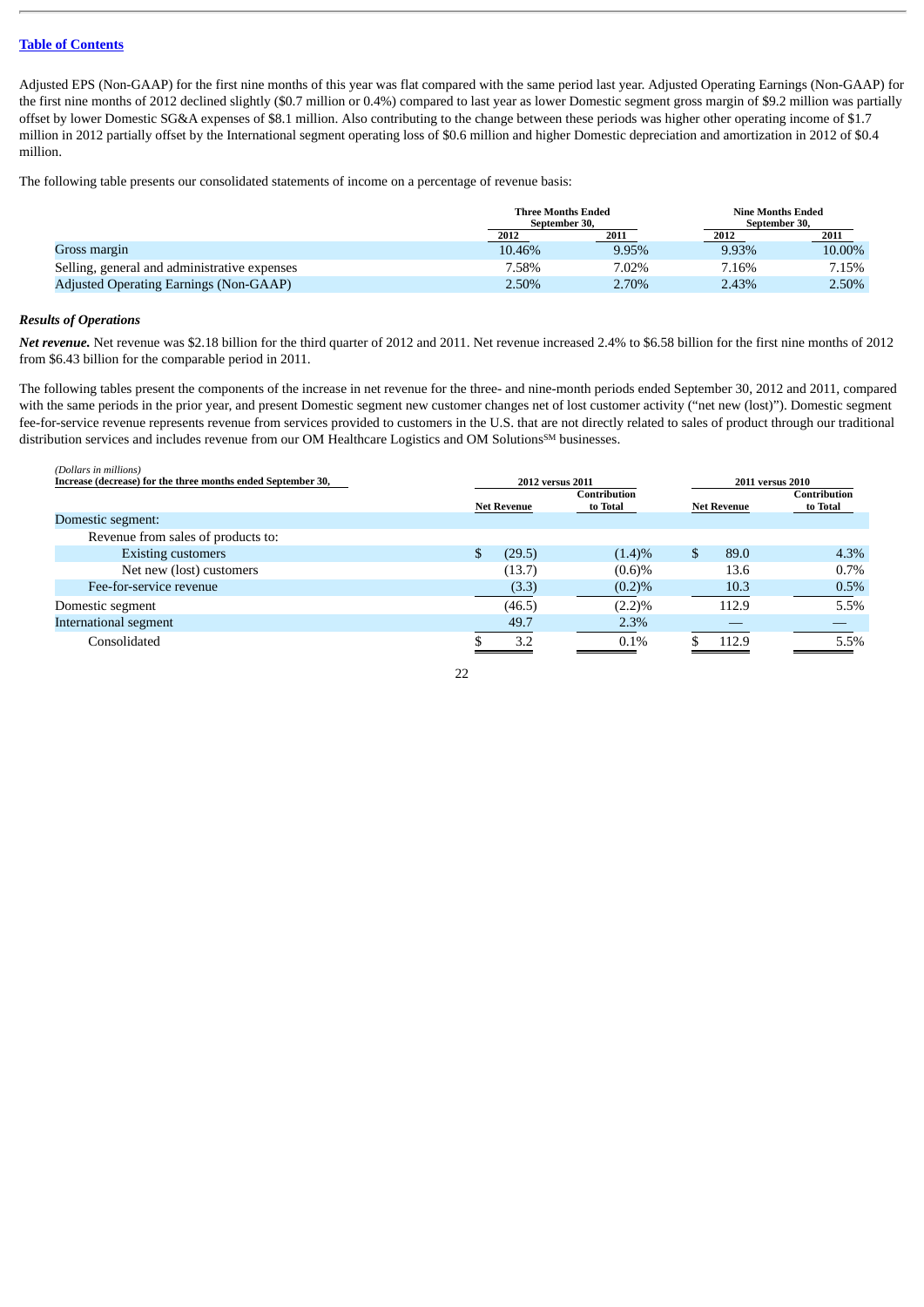*(Dollars in millions)*

| Increase (decrease) for the nine months ended September 30, |                    | 2012 versus 2011         |                    | 2011 versus 2010         |  |  |
|-------------------------------------------------------------|--------------------|--------------------------|--------------------|--------------------------|--|--|
|                                                             | <b>Net Revenue</b> | Contribution<br>to Total | <b>Net Revenue</b> | Contribution<br>to Total |  |  |
| Domestic segment:                                           |                    |                          |                    |                          |  |  |
| Revenue from sales of products to:                          |                    |                          |                    |                          |  |  |
| <b>Existing customers</b>                                   | 84.1               | 1.3%                     | 305.5<br>S.        | $5.1\%$                  |  |  |
| Net new (lost) customers                                    | 15.3               | 0.2%                     | 53.3               | 0.9%                     |  |  |
| Fee-for-service revenue                                     | 2.1                | $0.1\%$                  | 19.8               | 0.3%                     |  |  |
| Domestic segment                                            | 101.5              | 1.6%                     | 378.6              | 6.3%                     |  |  |
| International segment                                       | 49.7               | 0.8%                     |                    |                          |  |  |
| Consolidated                                                | 151.2              | 2.4%                     | 378.6              | 6.3%                     |  |  |
|                                                             |                    |                          |                    |                          |  |  |

In the third quarter of 2012, Domestic segment revenues were \$2.13 billion, a decrease of \$46.5 million compared to the same quarter of 2011. The decline resulted from a combination of factors, including: one less sales day in the quarter, lower comparative utilization of healthcare services coupled with reduced product price inflation, and a lower level of government purchasing, as well as ongoing rationalization of the company's supplier base. The decline in the existing Domestic segment sales growth rate for the first nine months was primarily due to the same factors.

The International segment net revenue represents the net revenue of Movianto for one month since its acquisition on August 31, 2012.

*Gross margin.* The following tables present gross margin information by segment for the three- and nine-month periods ended September 30, 2012 and 2011.

| (Dollars in millions)                                      |                                             |       |                                            |             |
|------------------------------------------------------------|---------------------------------------------|-------|--------------------------------------------|-------------|
| Gross margin                                               | Three months ended<br>September 30,<br>2012 | 2011  | Nine months ended<br>September 30.<br>2012 | 2011        |
| Domestic segment                                           | 208.5                                       | 216.7 | 634.3<br>S.                                | 643.5<br>S. |
| International segment                                      | 19.6                                        |       | 19.6                                       |             |
| Consolidated gross margin                                  | 228.1                                       | 216.7 | 653.9<br>\$.                               | 643.5       |
| Gross margin by segment as a percentage of related revenue | Three months ended<br>September 30,         |       | Nine months ended<br>September 30,         |             |
|                                                            | 2012                                        | 2011  | 2012                                       | 2011        |
| Domestic segment                                           | 9.79%                                       | 9.95% | 9.71%                                      | 10.00%      |
| International segment                                      | 39.39%                                      |       | 39.39%                                     |             |
|                                                            |                                             |       |                                            |             |

The following tables present the components of the increase or decrease in consolidated gross margin for the three- and nine-month periods ended September 30, 2012 and 2011. Domestic segment gross margin includes gross margin from customer contracts related to sales of product and contribution to gross margin relating to supplier incentives (traditional distribution), fees generated from other services, including OM Healthcare Logistics, OM Solutions and other supplychain services that are not directly related to sales of product (fee-for-service) and the effect of inventory valuation and other operational components, excluding the impact of applying the last-in first-out (LIFO) method (other).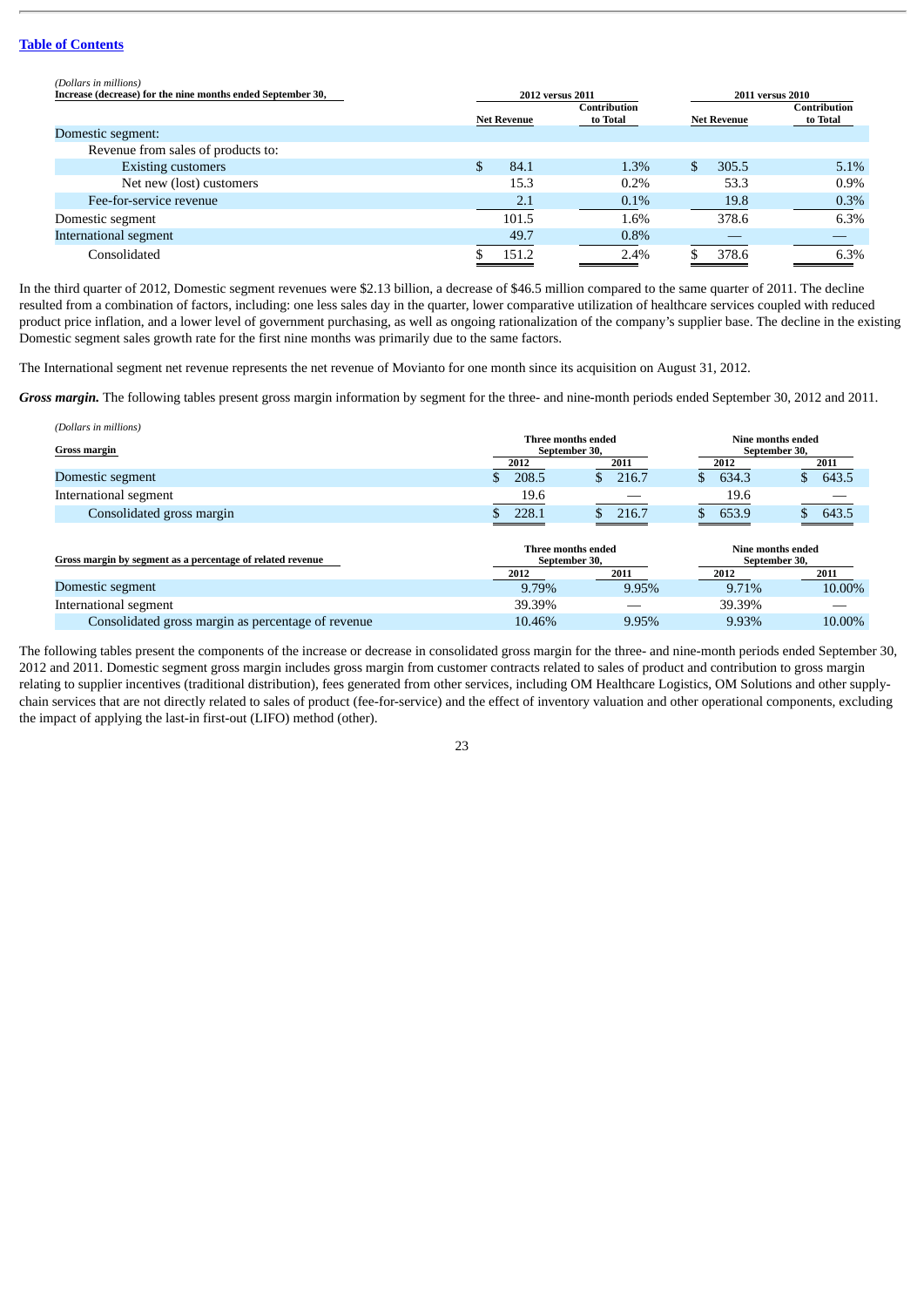*(Dollars in millions)* **Increase (decrease) for the three months ended September 30, 2012 versus 2011 2011 versus 2010 Gross Margin Impact on gross margin as a percent of revenue Gross Margin Impact on gross margin as a percent of revenue** Domestic segment: Traditional distribution \$ (5.5) (0.06)% \$ 4.9 (0.20)% Fee-for-service (3.3) (0.14)% 10.3 0.43% Provision for LIFO  $\qquad$   $\qquad$   $\qquad$   $\qquad$   $\qquad$   $\qquad$   $\qquad$   $\qquad$   $\qquad$   $\qquad$   $\qquad$   $\qquad$   $\qquad$   $\qquad$   $\qquad$   $\qquad$   $\qquad$   $\qquad$   $\qquad$   $\qquad$   $\qquad$   $\qquad$   $\qquad$   $\qquad$   $\qquad$   $\qquad$   $\qquad$   $\qquad$   $\qquad$   $\qquad$   $\qquad$   $\qquad$   $\qquad$   $\qquad$ Other  $0.6$  0.04% (2.5) (0.16)% (0.16)% Domestic segment (8.2) (0.16)% 12.7 0.07% International segment 19.6 0.67% — —  $\frac{\$ \ 11.4}_{\$ \ 12.7}_{\$ \ 12.7}_{\$ \ 12.7}_{\$ \ 0.07\%}$ 

| (Dollars in millions)<br>Increase (decrease) for the nine months ended September 30, |                        | 2012 versus 2011                                                  |                        | 2011 versus 2010                                           |
|--------------------------------------------------------------------------------------|------------------------|-------------------------------------------------------------------|------------------------|------------------------------------------------------------|
|                                                                                      | Gross<br><b>Margin</b> | <b>Impact on</b><br>gross<br>margin as a<br>percent of<br>revenue | Gross<br><b>Margin</b> | Impact on<br>gross<br>margin as a<br>percent of<br>revenue |
| Domestic segment:                                                                    |                        |                                                                   |                        |                                                            |
| Traditional distribution                                                             | \$ (9.4)               | $(0.26)\%$                                                        | \$26.7                 | $(0.10)\%$                                                 |
| Fee-for-service                                                                      | 2.1                    | 0.03%                                                             | 19.8                   | 0.28%                                                      |
| Provision for LIFO                                                                   | 6.0                    | 0.09%                                                             | (2.8)                  | $(0.04)\%$                                                 |
| Other                                                                                | (7.9)                  | $(0.15)\%$                                                        | (0.1)                  | $(0.04)\%$                                                 |
| Domestic segment                                                                     | (9.2)                  | $(0.29)\%$                                                        | 43.6                   | 0.10%                                                      |
| International segment                                                                | 19.6                   | $0.22\%$                                                          |                        |                                                            |
| Consolidated                                                                         | \$10.4                 | $(0.07)\%$                                                        | \$43.6                 | 0.10%                                                      |

The decline in Domestic gross margin in the third quarter of 2012 versus last year is primarily due to lower sales resulting in \$4.0 million of the \$5.5 million decline for traditional distribution. Lower fee-for-service revenue also contributed to the lower gross margin for the quarter, including OM Healthcare Logistics which had higher fees last year from higher costs incurred to convert a large new customer.

The decline in Domestic gross margin for the first nine months of 2012 versus last year is primarily due to lower percentage margins driven by changes in customer mix, including lower margin on new contracts with large integrated health networks and competitive pressures representing 26 basis points of the decline. The decline in gross margin dollars resulting from these new contracts was partially offset by an increase in gross margin of \$9.3 million from increased sales for the year-to-date period.

The International segment gross margin represents the gross margin for Movianto for one month since its acquisition on August 31, 2012, which resulted in a contribution to consolidated gross margin as a percentage of net revenue of 67 basis points in the third quarter and 22 basis points for the first nine months of 2012 compared with 2011.

*Selling, general and administrative (SG&A) expenses.* SG&A expenses include labor, warehousing, handling and delivery costs associated with our distribution and third-party logistics services, as well as labor costs for our supply-chain consulting services. The costs to convert new customers to our information systems are generally incurred prior to the recognition of revenues from the new customers.

The following table presents SG&A expenses by segment for the three- and nine-month periods ended September 30, 2012 and 2011.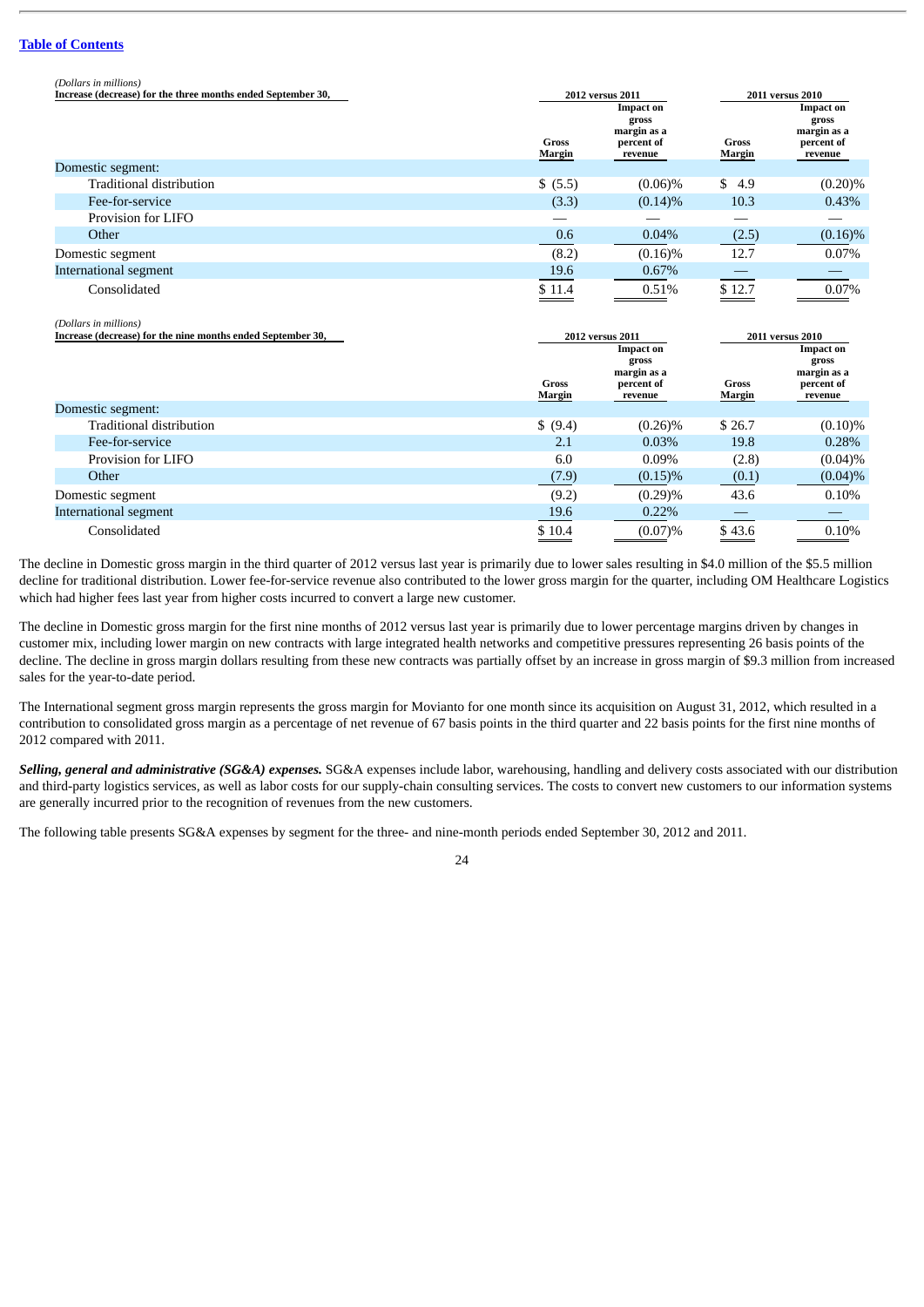| (Dollars in millions)<br><b>SG&amp;A</b> expenses          |         | Three months ended    |         | Nine months ended            |
|------------------------------------------------------------|---------|-----------------------|---------|------------------------------|
|                                                            | 2012    | September 30.<br>2011 | 2012    | September 30.<br><b>2011</b> |
| Domestic segment                                           | \$146.1 | \$152.8               | \$452.0 | \$460.1                      |
| International segment                                      | 19.2    |                       | 19.2    |                              |
| Consolidated selling, general, and administrative expenses | \$165.3 | \$152.8               | \$471.2 | \$460.1                      |

| SG&A by segment as a percentage of related revenue | Three months ended<br>September 30. |                                 | Nine months ended<br>September 30. |                 |
|----------------------------------------------------|-------------------------------------|---------------------------------|------------------------------------|-----------------|
|                                                    | 2012                                | 2011                            | 2012                               | <b>2011</b>     |
| Domestic segment                                   | 6.86%                               | 7.02%                           | 6.92%                              | 7.15%           |
| International segment                              | 38.56%                              | $\hspace{0.1mm}-\hspace{0.1mm}$ | 38.56%                             | $\qquad \qquad$ |
| Consolidated SG&A as a percentage of revenue       | 7.58%                               | 7.02%                           | 7.16%                              | 7.15%           |

The International segment represents SG&A expenses of Movianto for one month since its acquisition on August 31, 2012.

The decrease in Domestic segment SG&A expenses of \$6.6 million or 4.3% for the third quarter of 2012 compared to the third quarter of 2011 is primarily due to decreases of \$4.5 million for fee-for-service operations, including lower costs for our third-party logistics business that was converting a large new customer during the second and third quarters of 2011. SG&A expenses unrelated to fee-for-service operations decreased by \$2.1 million due mainly to lower incentive compensation and benefit costs and lower expenses resulting from our organizational realignment in the fourth quarter of 2011.

The decrease in Domestic segment SG&A expenses of \$8.1 million or 1.8% for the first nine months of 2012 compared to the same period in 2011 is primarily due to decreases of \$5.3 million related to fee-for service operations and a decline of \$2.8 million in other SG&A expenses. The reason for the decline in Domestic SG&A expenses in these areas for the first nine months is primarily the same as the third quarter described above.

*Depreciation and amortization expense.* Depreciation and amortization expense increased to \$10.1 million from \$8.5 million for the third quarter and to \$27.2 million from \$25.5 million for the first nine months of 2012 compared with the same periods of 2011. The increase is primarily related to the Movianto acquisition, which resulted in additional depreciation and amortization expense of \$1.3 million.

*Other operating income, net.* Other operating income, net, was \$1.8 million for the third quarter of 2012 compared to other operating income, net of \$3.4 million for the third quarter of 2011, including finance charge income of \$0.8 million in both of the quarterly periods. Other operating income, net, was \$4.6 million for the first nine months of 2012 compared to \$2.9 million for the comparable period of 2011, including finance charge income of \$2.8 million and \$2.2 million, respectively. Other operating income for the third quarter and year-to-date period of 2011 benefitted from \$2.2 million received from settlement of an anti-trust class action lawsuit. In addition, other operating income in the first nine months of 2011 included expenses of \$1.7 million primarily for the development of a model for partnering with customers.

*Interest expense, net***.** Interest expense, net of interest earned on cash balances, was \$3.1 million for the third quarter of 2012, as compared with \$3.4 million for the third quarter of 2011, and \$10.0 million for the first nine months of 2012 as compared with \$10.2 million for the first nine months of 2011.

The following table presents the components of our effective interest rate and average borrowings for first nine months of September 30, 2012 and 2011.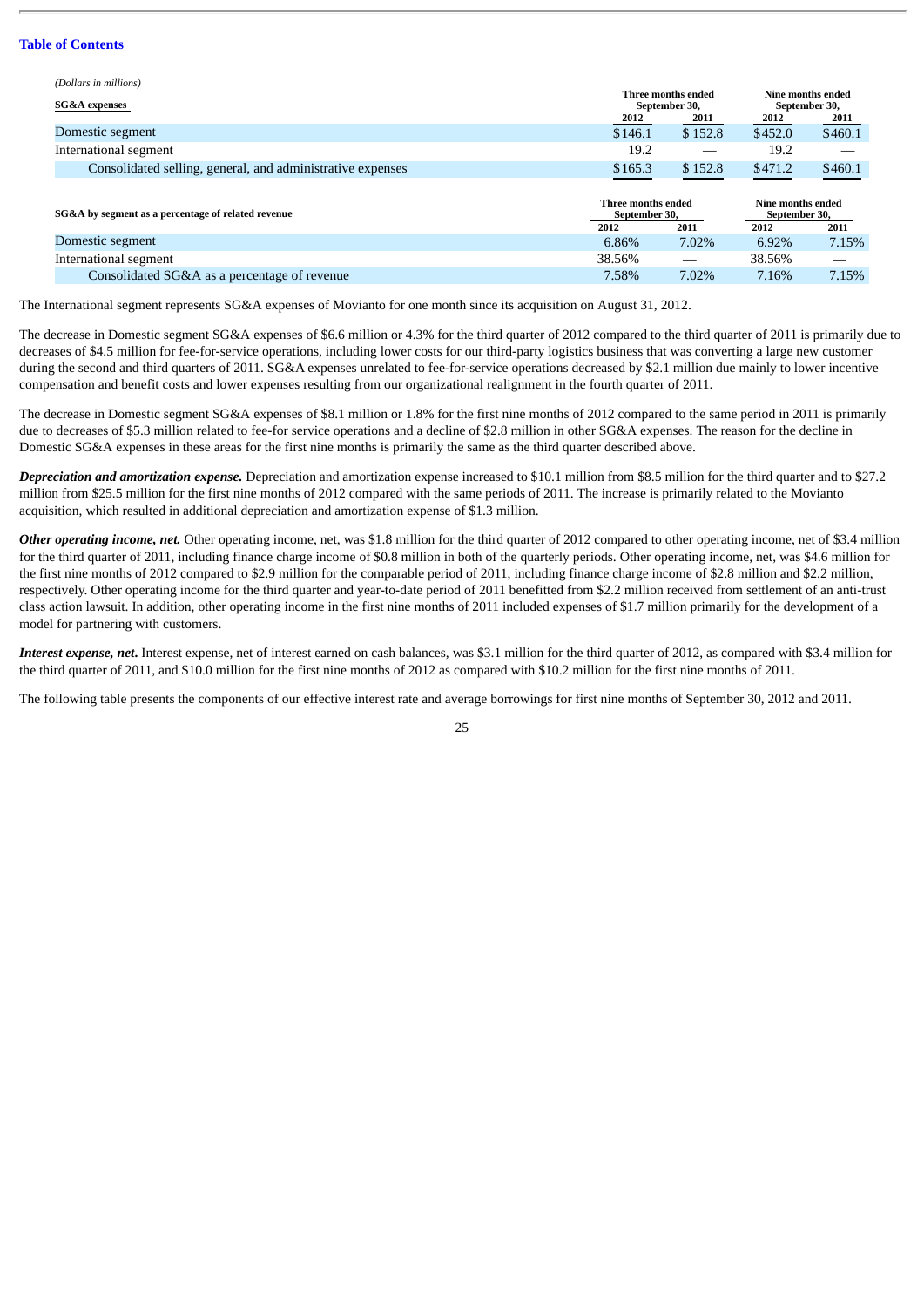| (Dollars in millions)           |            |            |
|---------------------------------|------------|------------|
| Nine months ended September 30, | 2012       | 2011       |
| Interest on senior notes        | 6.35%      | 6.35%      |
| Commitment and other fees       | 0.83%      | 1.27%      |
| Interest rate swaps             | $(1.08)\%$ | $(1.33)\%$ |
| Other, net of interest income   | 0.16%      | 0.11%      |
| Total effective interest rate   | 6.26%      | 6.40%      |
|                                 |            |            |
| Average total debt              | \$214.0    | \$212.4    |
|                                 |            |            |

For the nine months ended September 30, 2012, the effective interest rate decreased 14 basis points, primarily due to a 44 basis point decrease as a result of replacing our revolving credit facility in June 2012 with a new revolving credit facility with lower commitment fees (refer to *Capital Resources* in Management's Discussion and Analysis of Financial Condition for a description of the new revolving credit facility). The decrease in commitment fees was partially offset by a decline in interest income from interest rate swaps, which were terminated in the third quarter of 2012.

*Income taxes.* The provision for income taxes was \$19.0 million and \$57.7 million for the third quarter and first nine months of 2012, compared to \$21.7 million and \$59.1 million for the comparable periods in 2011. The effective tax rate was 43.6% and 40.7% for the third quarter and first nine months of 2012, compared to 39.4% and 39.3% for the comparable periods of 2011. Excluding the acquisition-related costs in 2012, of which approximately \$4.7 million are not expected to be tax deductible, the effective tax rate was 39.4% for the third quarter and first nine months of 2012. The 39.4% effective tax rate for the third quarter of 2012 included a benefit to the rate of 0.7% primarily for the recognition of tax benefits due to the expiration of the statute of limitations for the 2008 U.S. federal income tax return, offset by the effect of valuation allowances recognized on potential income tax benefits from losses in certain foreign jurisdictions. A similar impact for both items exists for the year-to-date effective income tax rate.

*Net income.* Adjusted Net Income (Non-GAAP) declined to \$31.2 million in the third quarter of 2012 compared with \$33.6 million in the third quarter of 2011. Adjusted Net Income (Non-GAAP) declined to \$91.0 million in the first nine months of 2012 from \$91.5 million in the first nine months of 2011. The changes in Adjusted Net Income (Non-GAAP) were due to the changes in Adjusted Operating Earnings (Non-GAAP), net interest expense and income taxes discussed above.

### **Financial Condition, Liquidity and Capital Resources**

*Financial condition***.** Cash and cash equivalents decreased to approximately \$80 million at September 30, 2012 from \$136 million at December 31, 2011, primarily as a result of the Movianto acquisition in the third quarter of 2012. Nearly all of our cash and cash equivalents are held in cash depository accounts with major banks or invested in high-quality, short-term liquid investments.

Accounts receivable, net of allowances, increased \$76 million, or 15.0%, to \$583 million at September 30, 2012, from \$507 million at December 31, 2011, primarily as a result of acquiring accounts receivable of approximately \$79 million in the Movianto acquisition. Accounts receivable days outstanding (DSO) of the Domestic segment were 20.7 days at September 30, 2012, and 20.7 days at December 31, 2011, based on three months' sales, and has ranged from 19.5 to 20.7 days over the prior four quarters.

Merchandise inventories decreased 3.7% to \$777 million at September 30, 2012, from \$806 million at December 31, 2011. Average inventory turnover of the Domestic segment was 10.2 in the third quarter of 2012, based on three months' sales, and has ranged from 10.0 to 10.8 over the prior four quarters.

The International segment's net working capital of approximately \$25 million at September 30, 2012, excluding cash and cash equivalents, is comprised of accounts and financing receivables of \$215 million, inventories of \$26 million and other current assets of \$20 million and accounts payable and other current liabilities of \$236 million. See Note 4 to the Notes to Consolidated Financial Statements for further information on financing receivables.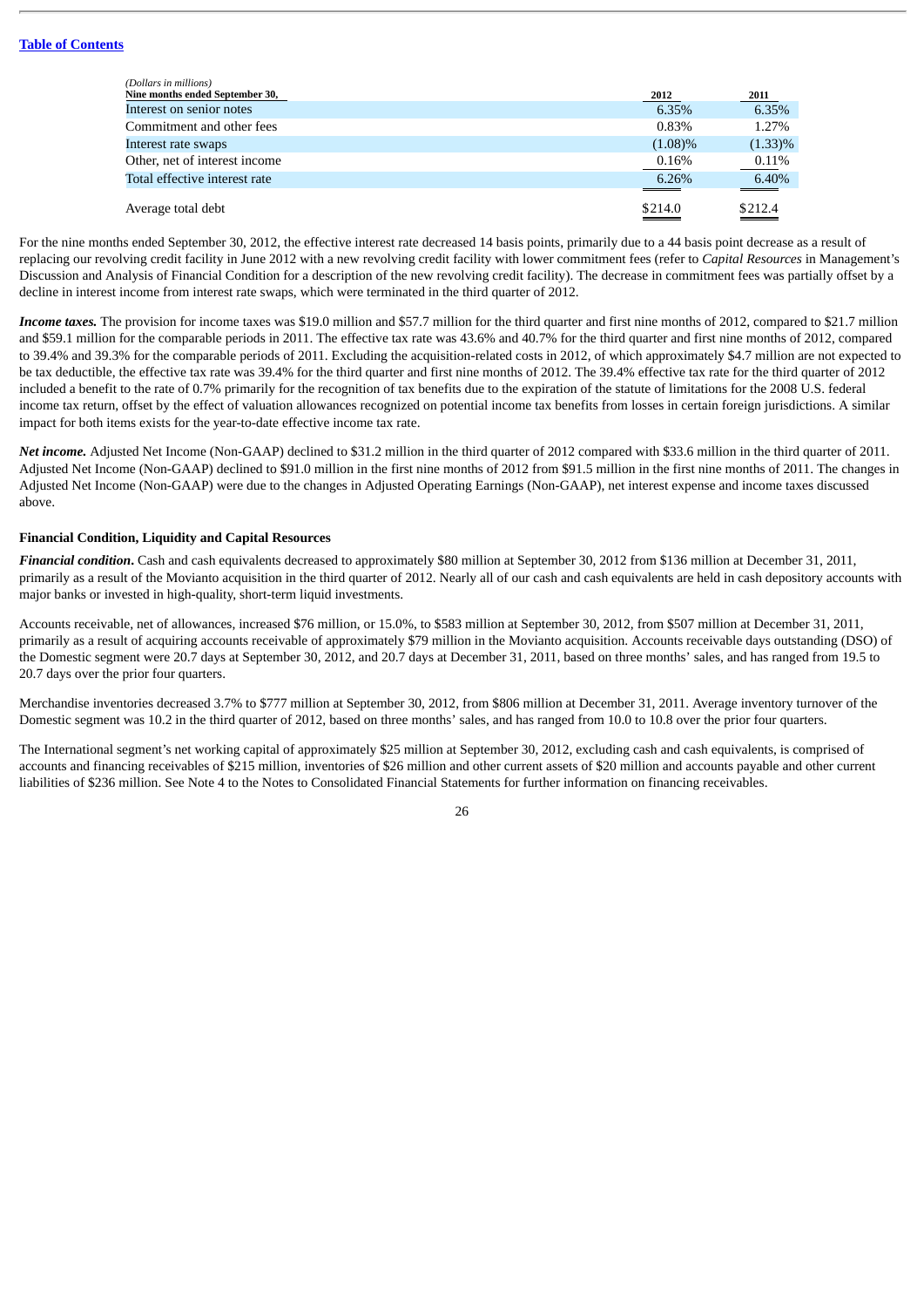*Liquidity and capital expenditures.* The following table summarizes our consolidated statements of cash flows for the nine months ended September 30, 2012 and 2011:

| (in millions)                                          |           |         |
|--------------------------------------------------------|-----------|---------|
| Nine months ended September 30,                        | 2012      | 2011    |
| Net cash provided by (used for) continuing operations: |           |         |
| <b>Operating activities</b>                            | \$170.4   | \$108.1 |
| Investing activities                                   | (174.5)   | (24.8)  |
| <b>Financing activities</b>                            | (53.5)    | (45.5)  |
| Discontinued operations                                |           | (0.2)   |
| Effect of exchange rate changes                        | 1.3       |         |
| (Decrease) increase in cash and cash equivalents       | \$ (56.3) | \$37.6  |
|                                                        |           |         |

Cash provided by operating activities was \$170.4 million in the first nine months of 2012, compared to \$108.1 million for the same period of 2011. Cash from operating activities in the first nine months of 2012 was a result of operating earnings and a decrease in Domestic segment merchandise inventories. Cash from operating activities in the first nine months of 2011 was a result of operating earnings, partially offset by an increase in working capital. We had a buildup of inventory levels during the third and fourth quarter of 2011 to support the conversion of large new customers. Domestic segment inventories returned to normalized levels post-conversion in the first half of 2012.

Cash used for investing activities in the year-to-date period of 2012 was largely due to the acquisition of Movianto. We acquired Movianto in exchange for approximately \$150 million of cash plus assumed third-party debt (primarily capitalized leases) of \$2.1 million plus a remaining working capital adjustment due of \$5.3 million. Capital expenditures of the Domestic segment were \$27.1 million in the first nine months of 2012, compared to \$24.9 million in the same period of 2011. Capital expenditures in 2012 primarily related to our strategic and operational efficiency initiatives, particularly initiatives relating to information technology enhancements. Capital expenditures in the first nine months of 2011 primarily included leasehold improvements and warehouse equipment for our distribution centers and third-party logistics facilities, as well as investments in operational software improvements and certain customer-facing technologies.

Cash used for financing activities in the first nine months of 2012 was \$53.5 million, compared to \$45.5 million used in the first nine months of 2011. During the first nine months of 2012, we paid dividends of \$41.8 million, repurchased common stock under a share repurchase program for \$11.3 million of cash, paid financing costs of \$1.3 million related to a new credit facility, and received proceeds of \$4.1 million from the exercise of stock options. During the first nine months of 2011, we paid dividends of \$38.2 million, repurchased common stock under a share repurchase program for \$16.1 million and received proceeds of \$7.9 million from the exercise of stock options.

*Capital resources.* Our sources of liquidity include cash and cash equivalents and a revolving credit facility. On June 5, 2012, we entered into a five-year \$350 million Credit Agreement with Wells Fargo Bank, N.A., JPMorgan Chase Bank, N.A. and a syndicate of financial institutions (the Credit Agreement). This agreement replaced an existing \$350 million credit agreement set to expire on June 7, 2013. Under the new credit facility, we have the ability to request two oneyear extensions and to request an increase in aggregate commitments by up to \$150 million. The interest rate on the new credit facility, which is subject to adjustment quarterly, is based on the London Interbank Offered Rate (LIBOR), the Federal Funds Rate or the Prime Rate, plus an adjustment based on the better of our debt ratings or leverage ratio (Credit Spread) as defined by the Credit Agreement. We are charged a commitment fee of between 17.5 and 42.5 basis points on the unused portion of the facility. The terms of the credit agreement limit the amount of indebtedness that we may incur and require us to maintain ratios for leverage and interest coverage, including on a pro forma basis in the event of an acquisition. At September 30, 2012, we had no borrowings and letters of credit of \$5.0 million outstanding on the revolving credit facility, leaving \$345.0 million available for borrowing.

We may utilize the revolving credit facility for long-term strategic growth, capital expenditures, working capital and general corporate purposes. If we were unable to access the revolving credit facility, it could impact our ability to fund these needs. During the first nine months of 2012, we had no borrowings or repayments under the credit facilities. Based on our leverage ratio at September 30, 2012, the interest rate under the new credit facility is LIBOR plus 1.375%. We have \$200 million of senior notes outstanding, which mature in 2016 and bear interest at 6.35%, payable semi-annually on April 15 and October 15. The revolving credit facility and senior notes contain cross-default provisions which could result in the acceleration of payments due in the event of default of either agreement. We believe we were in compliance with the debt covenants at September 30, 2012.

In the third quarter of 2012, we paid cash dividends on our outstanding common stock at the rate of \$0.22 per share, which represents a 10% increase over the rate of \$0.20 per share paid in the third quarter of 2011. We anticipate continuing to pay quarterly cash dividends in the future. However, the payment of future dividends remains within the discretion of the Board of Directors and will depend upon our results of operations, financial condition, capital requirements and other factors.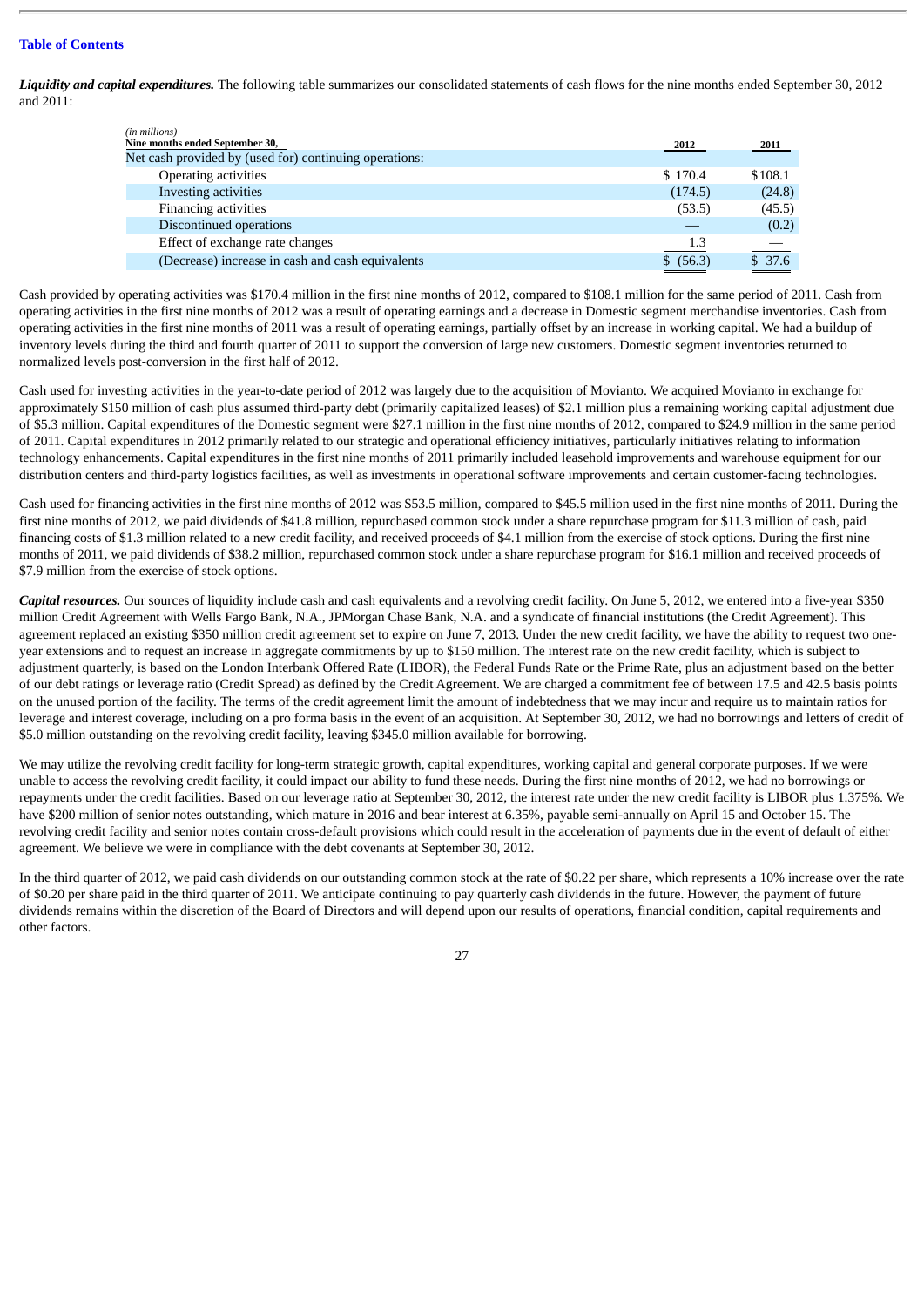In February 2011, the Board of Directors authorized a share repurchase program of up to \$50 million of our outstanding common stock to be executed at the discretion of management over a three-year period, expiring in February 2014. During the third quarter of 2012, we repurchased approximately 133,000 shares at \$3.7 million under this program. The remaining amount authorized for repurchases under this program is approximately \$22.6 million at September 30, 2012.

We believe available financing sources, including cash generated by operating activities and borrowings under the Revolving Credit Facility, will be sufficient to fund our working capital needs, capital expenditures, long-term strategic growth, payments under long-term debt and lease arrangements, payments of quarterly cash dividends, share repurchases and other cash requirements. While we believe that we will have the ability to meet our financing needs in the foreseeable future, changes in economic conditions may impact (i) the ability of financial institutions to meet their contractual commitments to us, (ii) the ability of our customers and suppliers to meet their obligations to us and/or (iii) our cost of borrowing.

#### **Recent Accounting Pronouncements**

For a discussion of recent accounting pronouncements, see Note 16 in the Notes to Consolidated Financial Statements, included in this Quarterly Report on Form 10-Q for the quarterly period ended on September 30, 2012.

#### **Forward-looking Statements**

Certain statements in this discussion constitute "forward-looking statements" within the meaning of the Private Securities Litigation Reform Act of 1995. Although we believe our expectations with respect to the forward-looking statements are based upon reasonable assumptions within the bounds of its knowledge of our business and operations, all forward-looking statements involve risks and uncertainties and, as a result, actual results could differ materially from those projected, anticipated or implied by these statements. Such forward-looking statements involve known and unknown risks, including, but not limited to:

- general economic and business conditions in both the United States and international marketplaces in which we operate or that we serve;
- changing trends in customer profiles, including continued consolidation in the healthcare industry that may result in greater bargaining power of our customers to achieve lower prices for our products and services;
- competition in the marketplace and related pressure to reduce pricing;
- our ability to implement strategic initiatives;
- our ability to integrate and realize the synergies and benefits we expect from our acquisition of Movianto in a timely manner while managing costs and any unanticipated expenses and compliance issues;
- our ability to manage risks associated with operating in foreign markets, including but not limited to, currency exchange risks, the political, economic and regulatory environments in these markets, potential adverse tax and cash repatriation issues and compliance with applicable anti-bribery/anti-corruption and other laws and regulations;
- the availability of and modifications to existing supplier funding programs and our ability to meet the terms to qualify for certain of these programs;
- our ability to adapt to changes in product pricing and other terms of purchase by suppliers of product;
- dependence on sales to certain customers;
- the ability of customers to meet financial commitments due to us;
- our ability to retain existing customers and the success of marketing and other programs in attracting new customers;
- changes in government regulations, including healthcare laws and regulations;
- changes in manufacturer preferences between direct sales and wholesale distribution;
- our ability to meet customer demand for additional value-added services;
- our ability to meet performance targets specified by customer contracts under contractual commitments;
- access to special inventory buying opportunities;
- the ability of business partners and financial institutions to perform their contractual responsibilities;
- our ability to manage operating expenses and improve operational efficiencies in response to changing customer profiles;
- the effect of price volatility in the commodities markets, including fuel price fluctuations, on our operating costs and supplier product prices;
- our ability to continue to obtain financing at reasonable rates and to manage financing costs and interest rate risk;
- the risk that a decline in business volume or profitability could result in an impairment of goodwill or other long-lived assets;
- our ability to timely or adequately respond to technological advances in the medical supply industry;
- the risk that information systems are interrupted or damaged by unforeseen events or fail for any extended period of time;
- our ability to successfully identify, manage or integrate future acquisitions;
- the costs associated with and outcome of outstanding and any future litigation, including product and professional liability claims; and
- the outcome of outstanding tax contingencies and legislative and tax proposals.

#### <span id="page-27-0"></span>**Item 3. Quantitative and Qualitative Disclosures About Market Risk**

We provide credit in the normal course of business to our customers and are exposed to losses resulting from nonpayment or delinquent payment by customers. We perform initial and ongoing credit evaluations of our customers and maintain reserves for estimated credit losses. We measure our performance in collecting customer accounts receivable in terms of days sales outstanding (DSO). Accounts receivable at September 30, 2012, were approximately \$583 million, and consolidated DSO at September 30, 2012, was 22.9 days, based on three months' sales. A hypothetical increase (decrease) in DSO of one day would result in a decrease (increase) in our cash balances, an increase (decrease) in borrowings against our revolving credit facility, or a combination thereof, of approximately \$25 million.

We are exposed to market risk from changes in interest rates related to our revolving credit facility. We had no outstanding borrowings and \$5.0 million in letters of credit under the revolving credit facility at September 30, 2012. A hypothetical increase in interest rates of 100 basis points would result in a potential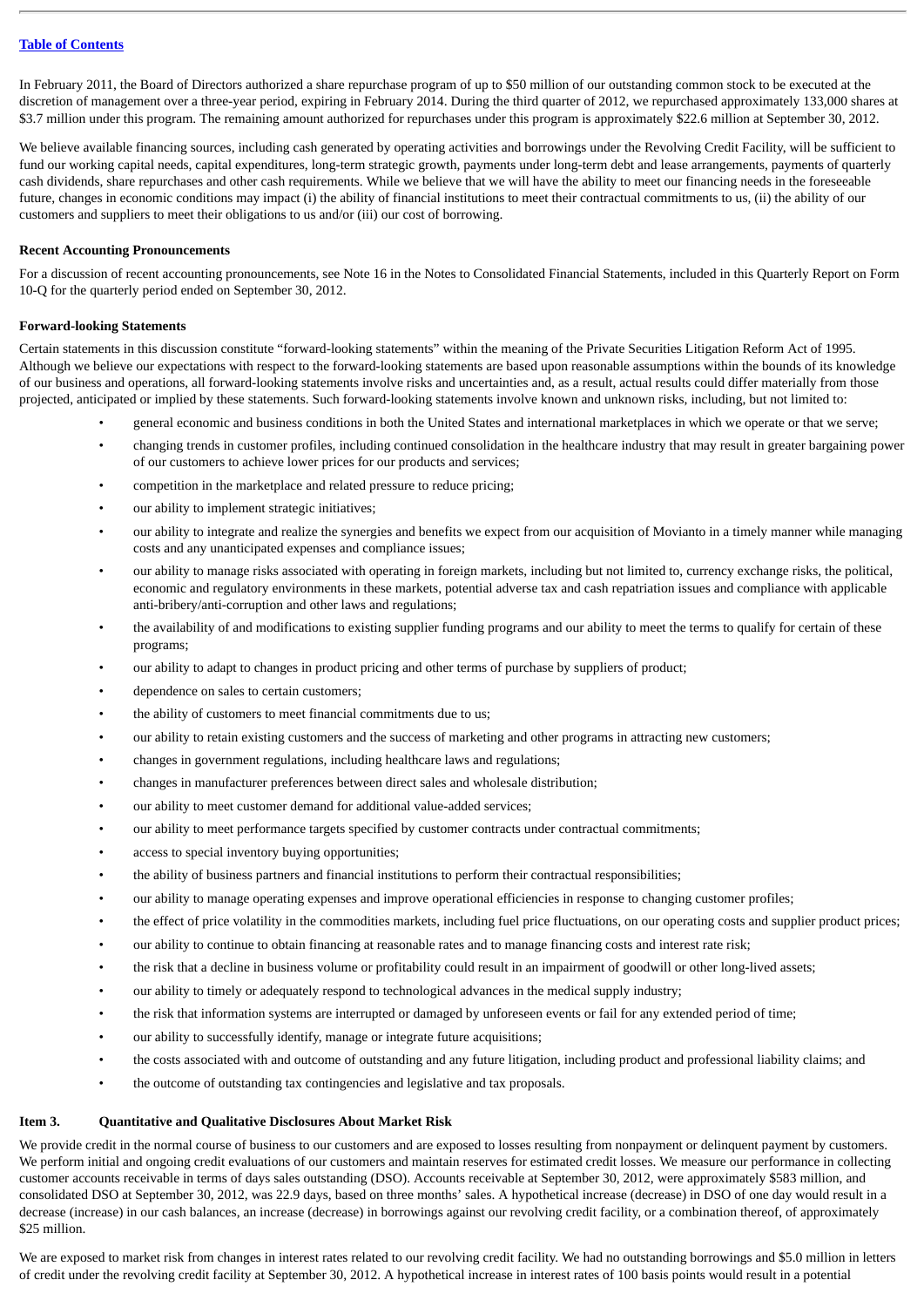reduction in future pre-tax earnings of approximately \$0.1 million per year for every \$10 million of outstanding borrowings under the revolving credit facility.

Due to the nature of our distribution services, which generally include delivery of product to specified locations, we are exposed to potential volatility in fuel prices. The price and availability of fuel fluctuates due to market conditions generally outside of our control. Increased fuel costs may have a negative impact on our results of operations by increasing the costs we incur to deliver product, either through utilizing our own fleet or third-party carriers.

We estimate that approximately \$0.6 million of an increase in delivery costs for the first nine months of 2012 was related to increases in diesel prices. We benchmark our Domestic diesel fuel purchase prices against the U.S. Weekly Retail On-Highway Diesel Prices (the "Diesel Benchmark Price") as quoted on the website of the U.S. Energy Information Administration. The Diesel Benchmark Price averaged \$3.95 per gallon for nine months ended September 30, 2012, representing an increase of 3.2% from \$3.83 per gallon for the same period in 2011. Accordingly, on an annualized basis, we estimate that every 10 cents per gallon increase in the Diesel Benchmark Price reduced our operating earnings by approximately \$650,000, excluding the effect of mitigating strategies. Our strategies for helping to mitigate Domestic segment exposure to changing fuel prices include the use of fuel surcharges, activity-based pricing, fixed-price contracts with suppliers and a new truck lease program with improved fuel efficiency.

On January 31, 2012, we entered into a fixed-price purchase agreement with one of our diesel fuel suppliers for approximately one-third of our anticipated fuel usage for 2012 at an equivalent Diesel Benchmark Price of \$3.90 per gallon.

In the normal course of business, we are exposed to foreign currency translation and transaction risks. Our business transactions outside of the U.S. are primarily denominated in the Euro and British Pound. We may use foreign currency forwards, swaps and options, where possible, to manage our risk related to certain foreign currency fluctuations. However, we believe that our foreign currency transaction risks are low since our revenues and expenses are typically denominated in the same currency.

### <span id="page-28-0"></span>**Item 4. Controls and Procedures**

We carried out an evaluation, with the participation of management, including our principal executive officer and principal financial officer, of the effectiveness of our disclosure controls and procedures (pursuant to Rule 13a-15(e) under the Securities Exchange Act of 1934, as amended) as of the end of the period covered by this report. Based upon that evaluation, the principal executive officer and principal financial officer concluded that our disclosure controls and procedures were effective as of September 30, 2012.

On August 31, 2012, we completed our acquisition of Movianto. As permitted by the SEC under the current year acquisition scope exception, we plan to exclude the Movianto acquisition from our 2012 assessment of the effectiveness of our internal controls over financial reporting. However, we have extended our oversight and monitoring processes that support our internal control over financial reporting to include Movianto's operations. Except for the effect of the Movianto acquisition, there has been no change in our internal control over financial reporting during the quarter ended September 30, 2012, that has materially affected, or is reasonably likely to materially affect, our internal control over financial reporting.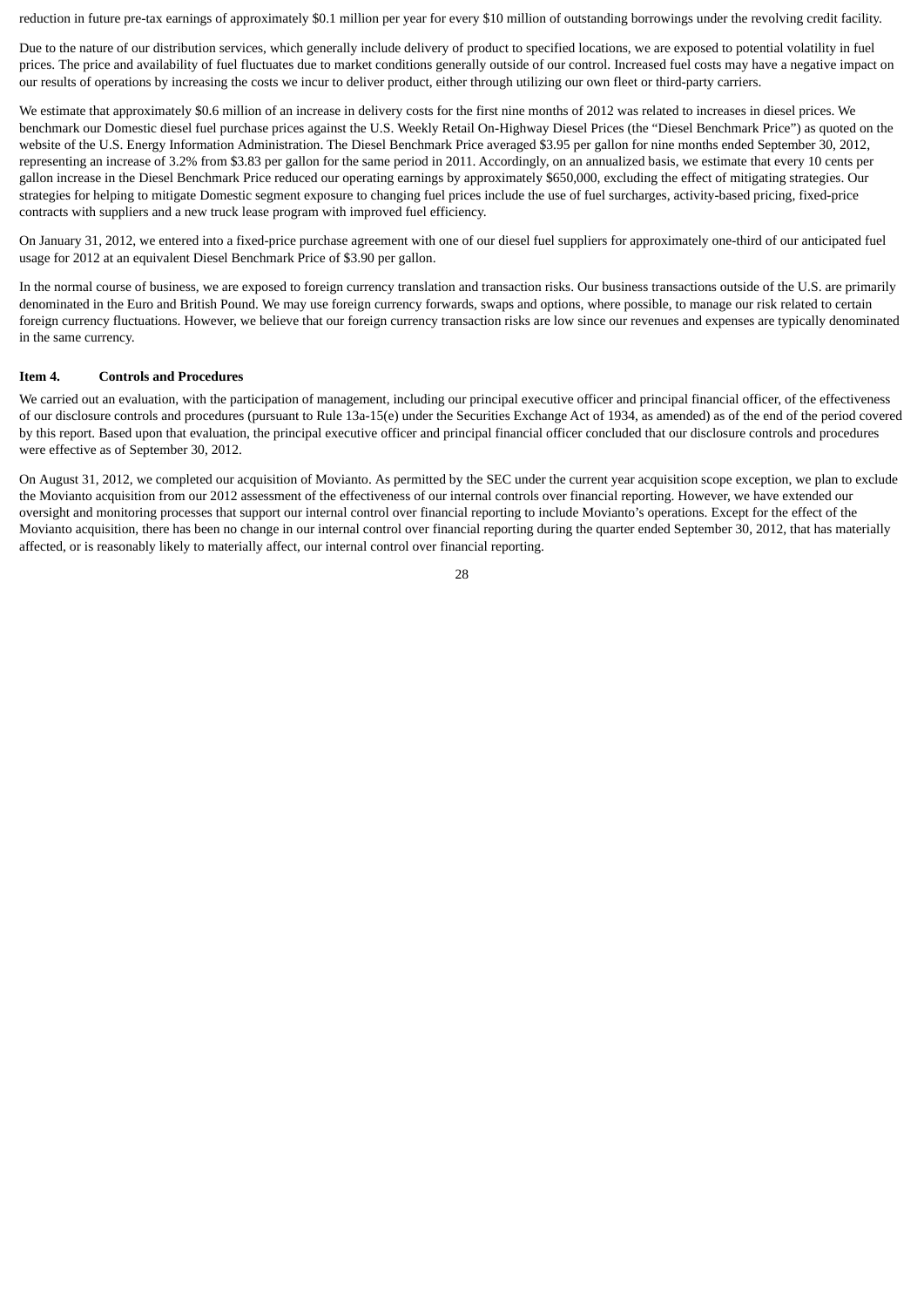#### <span id="page-29-0"></span>**Part II. Other Information**

### <span id="page-29-1"></span>**Item 1. Legal Proceedings**

We are subject to customary legal proceedings of the type described in our Annual Report on Form 10-K for the year ended December 31, 2011. As of September 30, 2012, we do not believe these proceedings, individually or in the aggregate, will have a material adverse effect on our financial condition or results of operations.

### <span id="page-29-2"></span>**Item 1A. Risk Factors**

Certain risk factors that we believe could affect our business and prospects are described in our Annual Report on Form 10-K for the year ended December 31, 2011. Through September 30, 2012, other than the additional risk factors described below, there have been no material changes in the risk factors described in such Annual Report.

### **Integration of Acquisitions**

In connection with our growth strategy, we from time to time acquire other businesses that we believe will expand or complement our existing businesses and operations. On August 31, 2012, we completed our first international acquisition through our purchase of Movianto, which has facilities in 11 European countries and operates throughout the European marketplace. The integration of acquisitions, particularly international acquisitions, involves a number of significant risks, which may include but are not limited to, the following:

- Difficulties in the transition and integration of operations and systems
- The assimilation and retention of personnel, including management personnel, in the acquired businesses
- Accounting, tax, regulatory and compliance issues that could arise
- Difficulties in implementing uniform controls, procedures and policies in our acquired companies, or in remediating control deficiencies in acquired companies not formerly subject to the Sarbanes-Oxley Act of 2002
- Retention of current customers and the ability to obtain new customers
- Unanticipated expenses incurred or charges to earnings based on unknown circumstances or liabilities
- Failure to realize the synergies and other benefits we expect from the acquisition at the pace we anticipate
- General economic and market conditions in the United States and the markets in which the acquired businesses operate
- Difficulties encountered in conducting business in markets where we have limited experience and expertise

If we are unable to successfully complete and integrate our strategic acquisitions in a timely manner, our business, growth strategies and results of operations could be adversely affected.

#### **International Operations**

Our acquisition of Movianto represents our first significant movement into the international marketplace. Additionally in 2011 we entered into a joint venture in China to provide product sourcing services. Operations outside the United States involve issues and risks, including but not limited to the following, any of which could have an adverse effect on our business and results of operations:

- Lack of familiarity with and expertise in conducting business in foreign markets
- Foreign currency fluctuations and exchange risk
- Unexpected changes in foreign regulations or conditions relating to labor, economic or political environment, and social norms or requirements
- Adverse tax consequences and difficulties in repatriating cash generated or held abroad
- Local economic environments, such as in the European markets served by Movianto, including recession, inflation, indebtedness, currency volatility and competition
- Changes in trade protection laws and other laws affecting trade and investment, including import/export regulations in both the United States and foreign countries

International operations are also subject to risks of violation of laws that prohibit improper payments to and bribery of government officials and other individuals and organizations for the purpose of obtaining or retaining business. These laws include the U.S. Foreign Corrupt Practices Act and similar laws and regulations in foreign jurisdictions. Failure to comply with these laws could subject us to civil and criminal penalties that could adversely affect our business and results of operations.

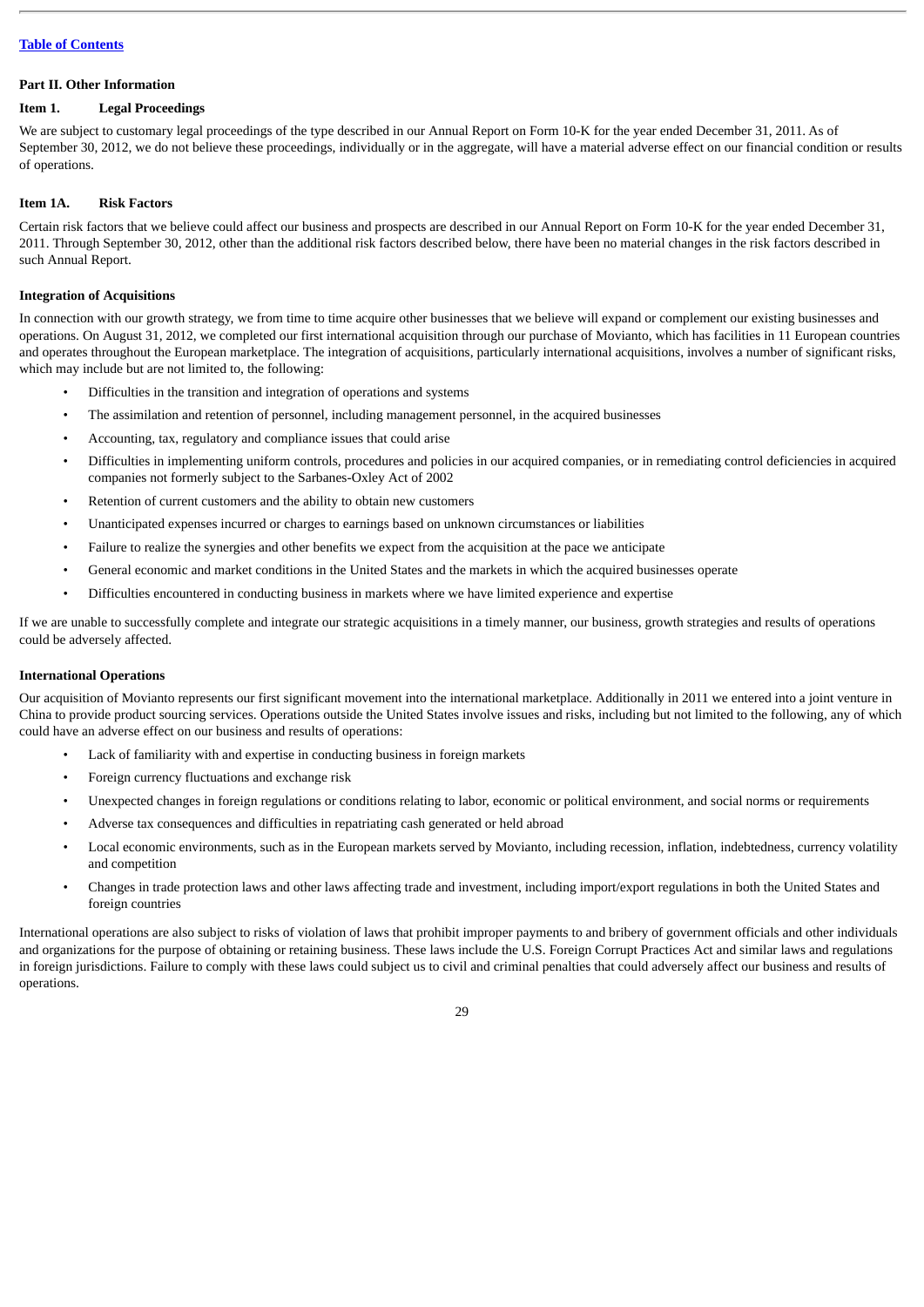### <span id="page-30-0"></span>**Item 2. Unregistered Sales of Equity Securities, Use of Proceeds and Issuer Purchases of Equity Securities**

In February 2011, our Board of Directors authorized a share repurchase program of up to \$50 million of our outstanding common stock to be executed at the discretion of management over a three-year period, expiring in February 2014. The program is intended to offset shares issued in conjunction with our stock incentive plan and may be suspended or discontinued at any time. During the third quarter of 2012, we repurchased in open-market transactions and retired 133,409 shares of our common stock for an aggregate of \$3.7 million, or an average price per share of \$28.11. The following table summarizes share repurchase activity by month during the third quarter of 2012.

| <b>Period</b>    | <b>Total number of</b><br>shares<br>purchased | Average price<br>paid per share | <b>Total number of shares</b><br>purchased as part of a<br>publicly announced<br>program | <b>Maximum dollar value</b><br>of shares that may yet<br>be purchased under the<br>program |
|------------------|-----------------------------------------------|---------------------------------|------------------------------------------------------------------------------------------|--------------------------------------------------------------------------------------------|
| <b>July 2012</b> | 10,000                                        | 28.33                           | 10,000                                                                                   | 26,092,280                                                                                 |
| August 2012      | 115,000                                       | 28.08                           | 115,000                                                                                  | 22,863,424                                                                                 |
| September 2012   | 8,409                                         | 28.32                           | 8,409                                                                                    | 22,625,641                                                                                 |
| Total            | 133.409                                       |                                 | 133,409                                                                                  |                                                                                            |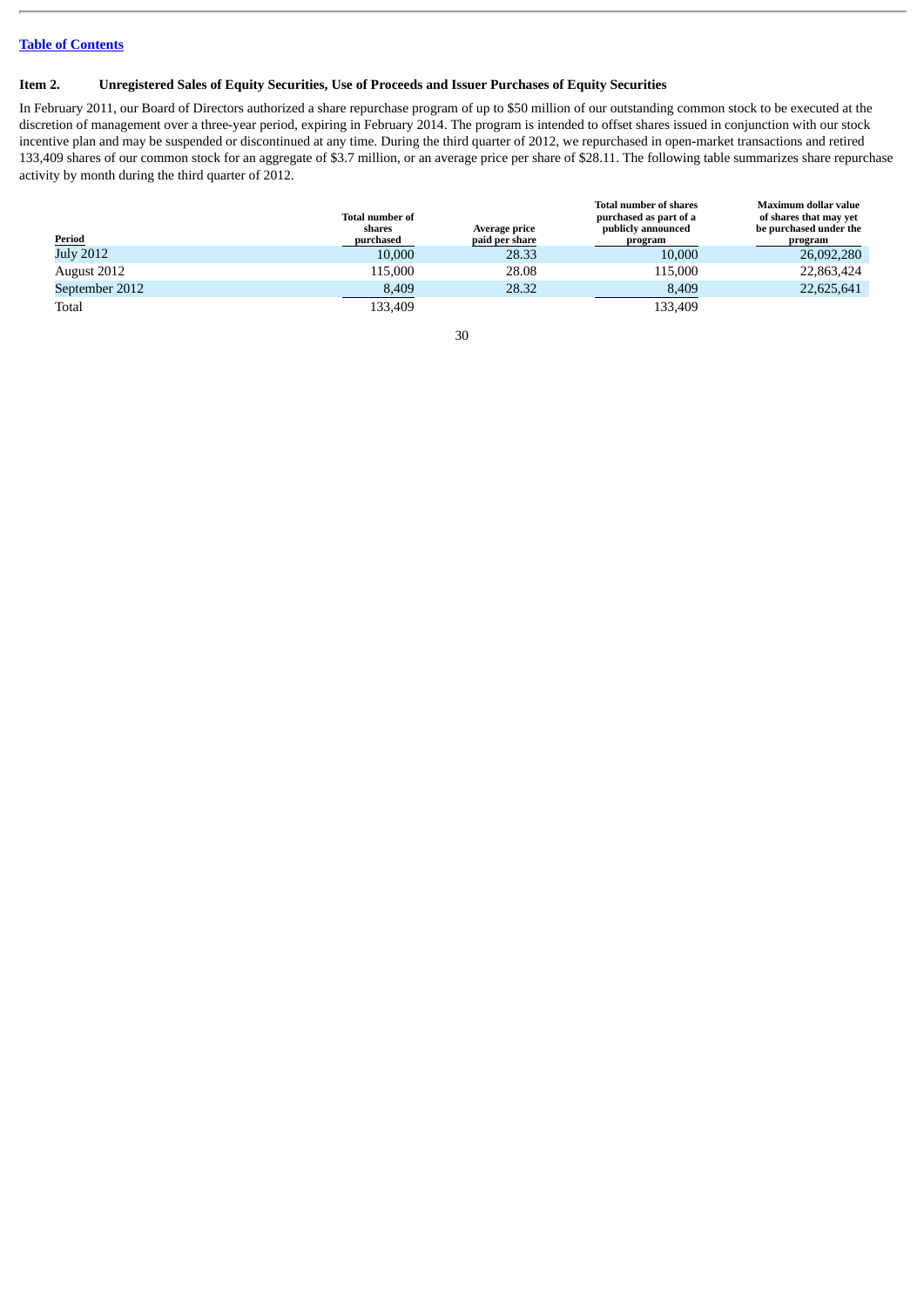Ē.

<span id="page-31-0"></span>

| Item 6.<br>Exhibits<br>(a) | <b>Exhibits</b>                                                                                                                                                                          |
|----------------------------|------------------------------------------------------------------------------------------------------------------------------------------------------------------------------------------|
| 3.1                        | Amended and Restated Bylaws (incorporated herein by reference to the company's Current Report on Form 8-K, Exhibit 3.1, dated October 23,<br>2012).                                      |
| 10.1                       | Share Purchase Agreement dated August 31, 2012 (incorporated herein by reference to the company's Current Report on Form 8-K, Exhibit<br>10.1, dated September 4, 2012).                 |
| 31.1                       | Certification of Chief Executive Officer pursuant to Rule 13a-14(a) under the Securities Exchange Act of 1934, as adopted pursuant to Section<br>302 of the Sarbanes- Oxley Act of 2002. |
| 31.2                       | Certification of Chief Financial Officer pursuant to Rule 13a-14(a) under the Securities Exchange Act of 1934, as adopted pursuant to Section<br>302 of the Sarbanes- Oxley Act of 2002. |
| 32.1                       | Certification of Chief Executive Officer pursuant to 18 U.S.C. Section 1350, as adopted pursuant to Section 906 of the Sarbanes-Oxley Act of<br>2002.                                    |
| 32.2                       | Certification of Chief Financial Officer pursuant to 18 U.S.C. Section 1350, as adopted pursuant to Section 906 of the Sarbanes-Oxley Act of<br>2002.                                    |
| $101.INS*$                 | <b>XBRL Instance Document</b>                                                                                                                                                            |
| 101.SCH*                   | XBRL Taxonomy Extension Schema Document                                                                                                                                                  |
| $101.CAL*$                 | XBRL Taxonomy Extension Calculation Linkbase Document                                                                                                                                    |
| 101.DEF*                   | <b>XBRL Taxonomy Definition Linkbase Document</b>                                                                                                                                        |
| $101.LAB*$                 | XBRL Taxonomy Extension Label Linkbase Document                                                                                                                                          |
| 101.PRE*                   | XBRL Taxonomy Extension Presentation Linkbase Document                                                                                                                                   |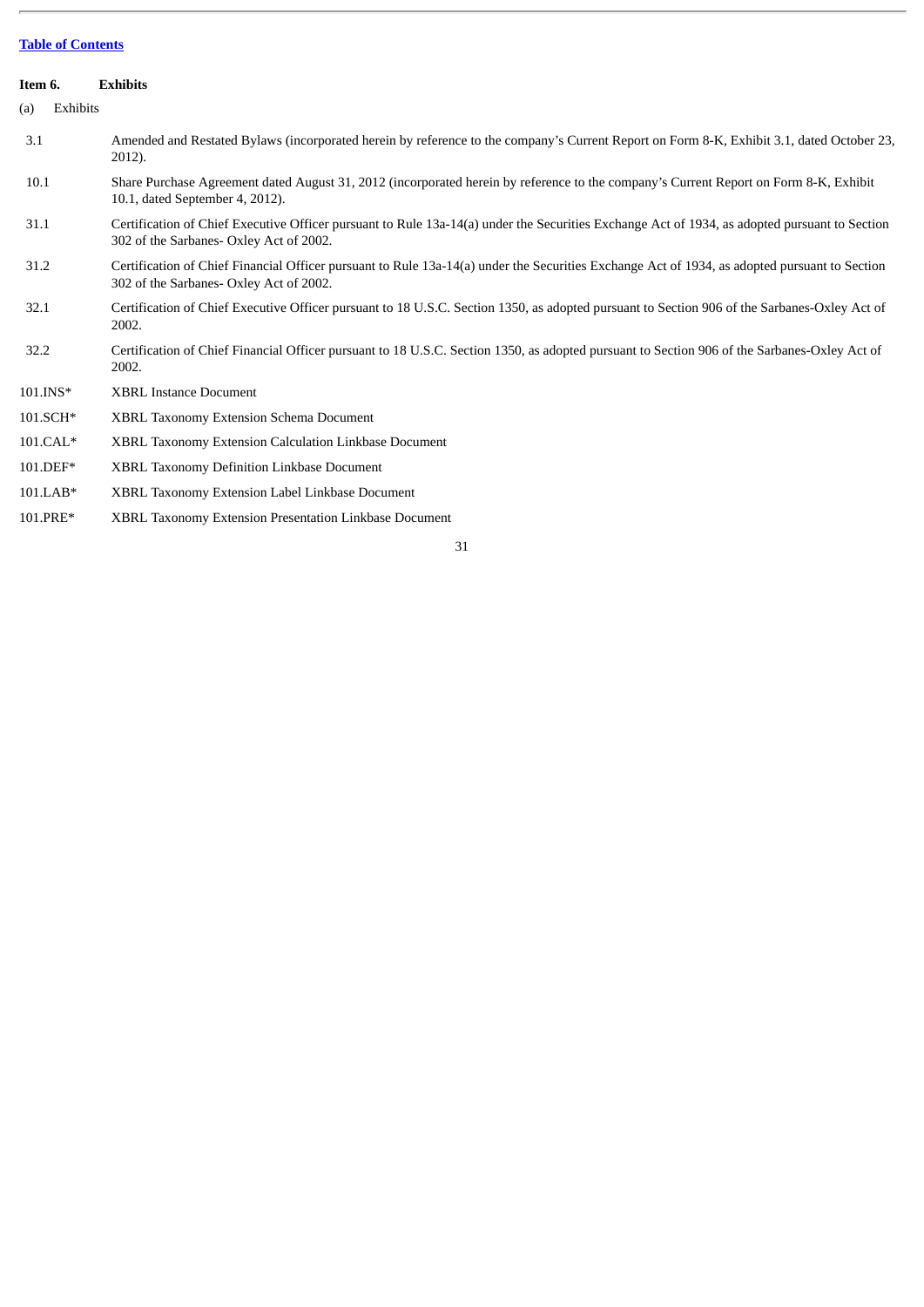### **SIGNATURES**

Pursuant to the requirements of the Securities Exchange Act of 1934, the Registrant has duly caused this report to be signed on its behalf by the undersigned thereunto duly authorized.

Date: November 2, 2012 /s/ Craig R. Smith

Date: November 2, 2012 /s/ D. Andrew Edwards

Owens & Minor, Inc. (Registrant)

Craig R. Smith President & Chief Executive Officer

D. Andrew Edwards Vice President, Controller & Interim Chief Financial Officer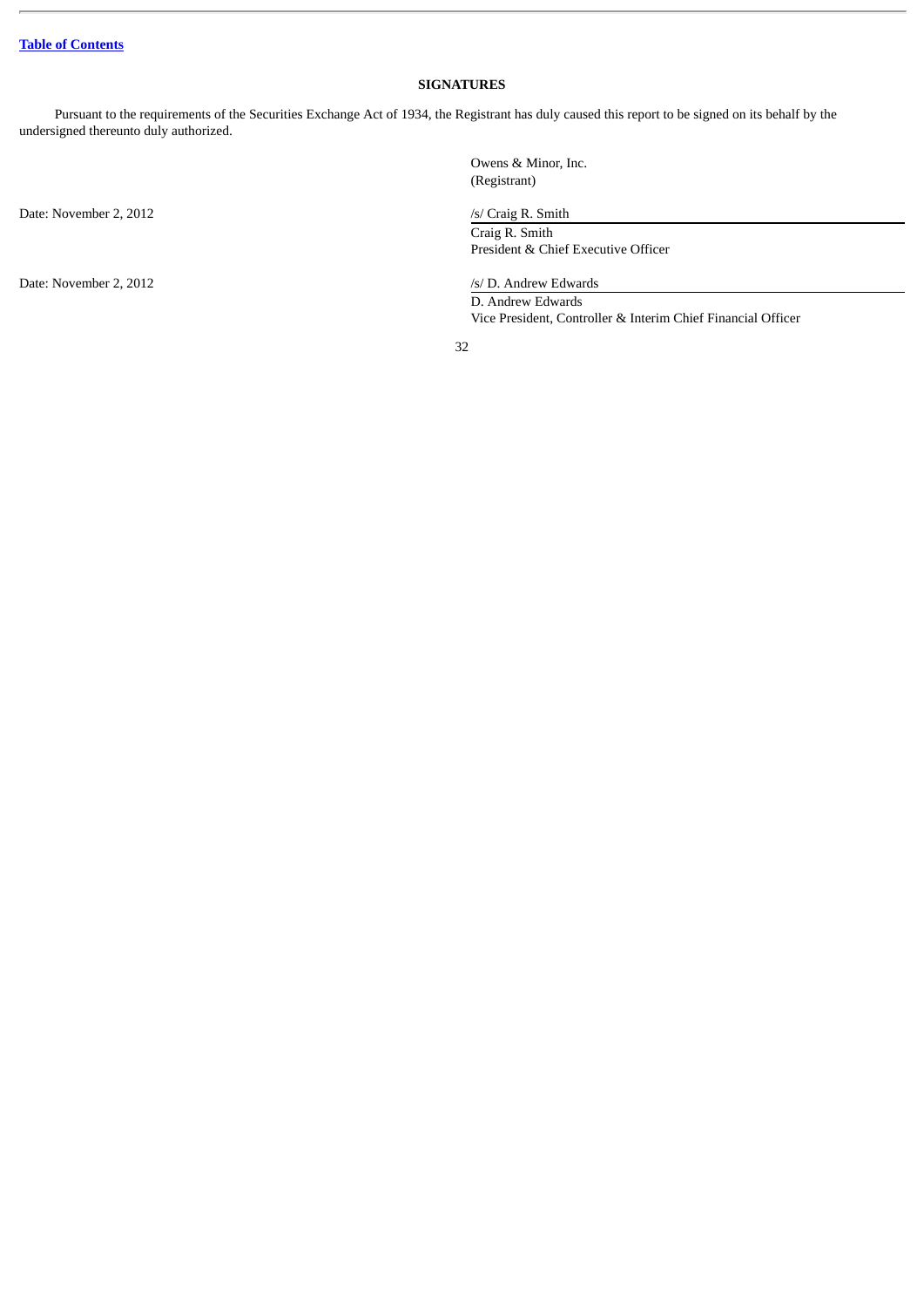Ē.

### **Exhibits Filed with SEC**

| Exhibit #  |                                                                                                                                                                                         |
|------------|-----------------------------------------------------------------------------------------------------------------------------------------------------------------------------------------|
| 3.1        | Amended and Restated Bylaws (incorporated herein by reference to the company's Current Report on Form 8-K, Exhibit 3.1, dated October 23,<br>2012).                                     |
| 10.1       | Share Purchase Agreement dated August 31, 2012 (incorporated herein by reference to the company's Current Report on Form 8-K, Exhibit<br>10.1, dated September 4, 2012).                |
| 31.1       | Certification of Chief Executive Officer pursuant to Rule 13a-14(a) under the Securities Exchange Act of 1934, as adopted pursuant to Section<br>302 of the Sarbanes-Oxley Act of 2002. |
| 31.2       | Certification of Chief Financial Officer pursuant to Rule 13a-14(a) under the Securities Exchange Act of 1934, as adopted pursuant to Section<br>302 of the Sarbanes-Oxley Act of 2002. |
| 32.1       | Certification of Chief Executive Officer pursuant to 18 U.S.C. Section 1350, as adopted pursuant to Section 906 of the Sarbanes-Oxley Act of<br>2002.                                   |
| 32.2       | Certification of Chief Financial Officer pursuant to 18 U.S.C. Section 1350, as adopted pursuant to Section 906 of the Sarbanes-Oxley Act of<br>2002.                                   |
| 101.INS*   | <b>XBRL Instance Document</b>                                                                                                                                                           |
| 101.SCH*   | XBRL Taxonomy Extension Schema Document                                                                                                                                                 |
| $101.CAL*$ | XBRL Taxonomy Extension Calculation Linkbase Document                                                                                                                                   |
| 101.DEF*   | XBRL Taxonomy Definition Linkbase Document                                                                                                                                              |
| $101.LAB*$ | XBRL Taxonomy Extension Label Linkbase Document                                                                                                                                         |
| 101.PRE*   | XBRL Taxonomy Extension Presentation Linkbase Document                                                                                                                                  |
|            | $\sim$                                                                                                                                                                                  |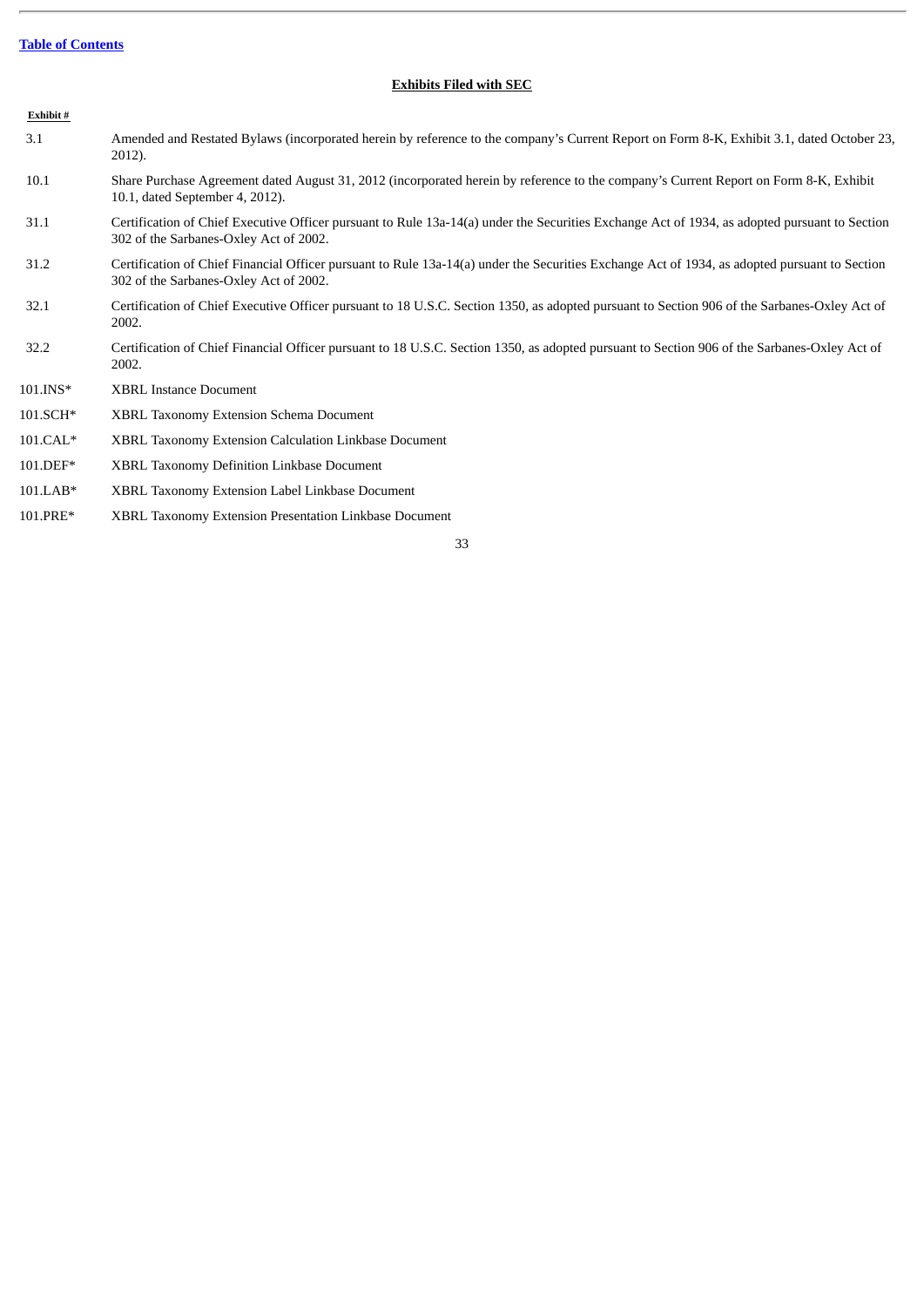### **CERTIFICATION PURSUANT TO RULE 13a-14(a) UNDER THE SECURITIES EXCHANGE ACT OF 1934, AS ADOPTED PURSUANT TO SECTION 302 OF THE SARBANES-OXLEY ACT OF 2002**

I, Craig R. Smith, certify that:

- 1. I have reviewed this Quarterly Report on Form 10-Q for the quarter ended September 30, 2012, of Owens & Minor, Inc.;
- 2. Based on my knowledge, this report does not contain any untrue statement of a material fact or omit to state a material fact necessary to make the statements made, in light of the circumstances under which such statements were made, not misleading with respect to the period covered by this report;
- 3. Based on my knowledge, the financial statements, and other financial information included in this report, fairly present in all material respects the financial condition, results of operations and cash flows of the registrant as of, and for, the periods presented in this report;
- 4. The registrant's other certifying officer and I are responsible for establishing and maintaining disclosure controls and procedures (as defined in Exchange Act Rules 13a-15(e) and 15d-15(e)) and internal control over financial reporting (as defined in Exchange Act Rules 13a-15(f) and 15d-15(f)) for the registrant and have:
	- a) Designed such disclosure controls and procedures, or caused such disclosure controls and procedures to be designed under our supervision, to ensure that material information relating to the registrant, including its consolidated subsidiaries, is made known to us by others within those entities, particularly during the period in which this report is being prepared;
	- b) Designed such internal control over financial reporting, or caused such internal control over financial reporting to be designed under our supervision, to provide reasonable assurance regarding the reliability of financial reporting and the preparation of financial statements for external purposes in accordance with generally accepted accounting principles;
	- c) Evaluated the effectiveness of the registrant's disclosure controls and procedures and presented in this report our conclusions about the effectiveness of the disclosure controls and procedures, as of the end of the period covered by this report based on such evaluation; and
	- d) Disclosed in this report any change in the registrant's internal control over financial reporting that occurred during the registrant's most recent fiscal quarter (the registrant's fourth fiscal quarter in the case of an annual report) that has materially affected, or is reasonably likely to materially affect, the registrant's internal control over financial reporting; and
- 5. The registrant's other certifying officer and I have disclosed, based on our most recent evaluation of internal control over financial reporting, to the registrant's auditors and the audit committee of the registrant's board of directors (or persons performing the equivalent functions):
	- a) All significant deficiencies and material weaknesses in the design or operation of internal control over financial reporting which are reasonably likely to adversely affect the registrant's ability to record, process, summarize and report financial information; and
	- b) Any fraud, whether or not material, that involves management or other employees who have a significant role in the registrant's internal control over financial reporting.

Date: November 2, 2012

/s/ Craig R. Smith

Craig R. Smith Chief Executive Officer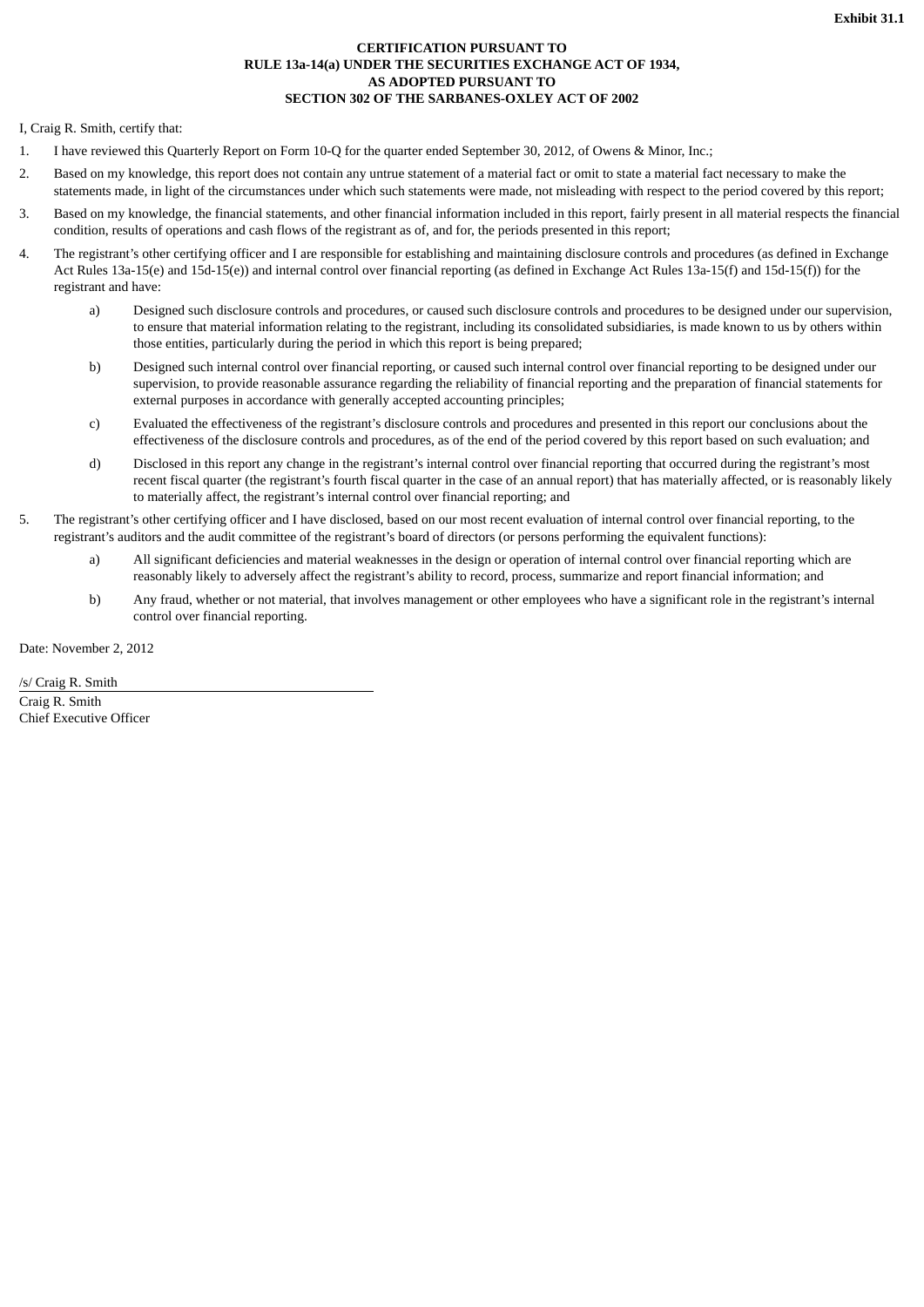### **CERTIFICATION PURSUANT TO RULE 13a-14(a) UNDER THE SECURITIES EXCHANGE ACT OF 1934, AS ADOPTED PURSUANT TO SECTION 302 OF THE SARBANES-OXLEY ACT OF 2002**

I, D. Andrew Edwards, certify that:

- 1. I have reviewed this Quarterly Report on Form 10-Q for the quarter ended September 30, 2012, of Owens & Minor, Inc.;
- 2. Based on my knowledge, this report does not contain any untrue statement of a material fact or omit to state a material fact necessary to make the statements made, in light of the circumstances under which such statements were made, not misleading with respect to the period covered by this report;
- 3. Based on my knowledge, the financial statements, and other financial information included in this report, fairly present in all material respects the financial condition, results of operations and cash flows of the registrant as of, and for, the periods presented in this report;
- 4. The registrant's other certifying officer and I are responsible for establishing and maintaining disclosure controls and procedures (as defined in Exchange Act Rules 13a-15(e) and 15d-15(e)) and internal control over financial reporting (as defined in Exchange Act Rules 13a-15(f) and 15d-15(f)) for the registrant and have:
	- a) Designed such disclosure controls and procedures, or caused such disclosure controls and procedures to be designed under our supervision, to ensure that material information relating to the registrant, including its consolidated subsidiaries, is made known to us by others within those entities, particularly during the period in which this report is being prepared;
	- b) Designed such internal control over financial reporting, or caused such internal control over financial reporting to be designed under our supervision, to provide reasonable assurance regarding the reliability of financial reporting and the preparation of financial statements for external purposes in accordance with generally accepted accounting principles;
	- c) Evaluated the effectiveness of the registrant's disclosure controls and procedures and presented in this report our conclusions about the effectiveness of the disclosure controls and procedures, as of the end of the period covered by this report based on such evaluation; and
	- d) Disclosed in this report any change in the registrant's internal control over financial reporting that occurred during the registrant's most recent fiscal quarter (the registrant's fourth fiscal quarter in the case of an annual report) that has materially affected, or is reasonably likely to materially affect, the registrant's internal control over financial reporting; and
- 5. The registrant's other certifying officer and I have disclosed, based on our most recent evaluation of internal control over financial reporting, to the registrant's auditors and the audit committee of the registrant's board of directors (or persons performing the equivalent functions):
	- a) All significant deficiencies and material weaknesses in the design or operation of internal control over financial reporting which are reasonably likely to adversely affect the registrant's ability to record, process, summarize and report financial information; and
	- b) Any fraud, whether or not material, that involves management or other employees who have a significant role in the registrant's internal control over financial reporting.

Date: November 2, 2012

/s/ D. Andrew Edwards

D. Andrew Edwards Interim Chief Financial Officer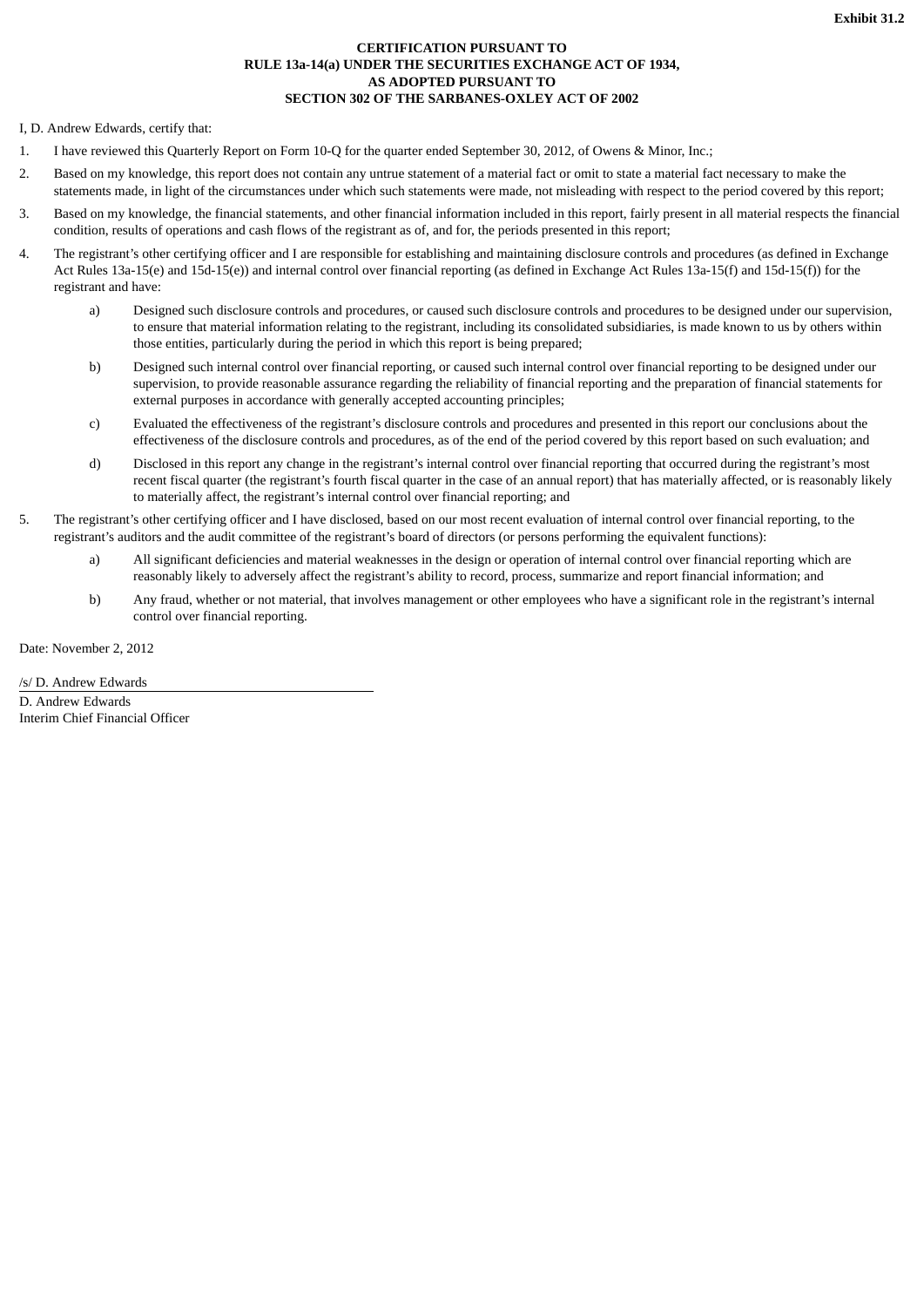### **CERTIFICATION PURSUANT TO 18 U.S.C. SECTION 1350, AS ADOPTED PURSUANT TO SECTION 906 OF THE SARBANES-OXLEY ACT OF 2002**

In connection with the Quarterly Report of Owens & Minor, Inc. (the "Company") on Form 10-Q for the period ended September 30, 2012, as filed with the Securities and Exchange Commission on the date hereof (the "Report"), I, Craig R. Smith, Chief Executive Officer of the Company, certify, pursuant to 18 U.S.C. Section 1350, as adopted pursuant to Section 906 of the Sarbanes-Oxley Act of 2002, that to the best of my knowledge:

(1) The Report fully complies with the requirements of Section 13(a) or 15(d) of the Securities Exchange Act of 1934, as amended; and

(2) The information contained in the Report fairly presents, in all material respects, the financial condition and results of operations of the Company.

/s/ Craig R. Smith

Craig R. Smith Chief Executive Officer Owens & Minor, Inc.

November 2, 2012